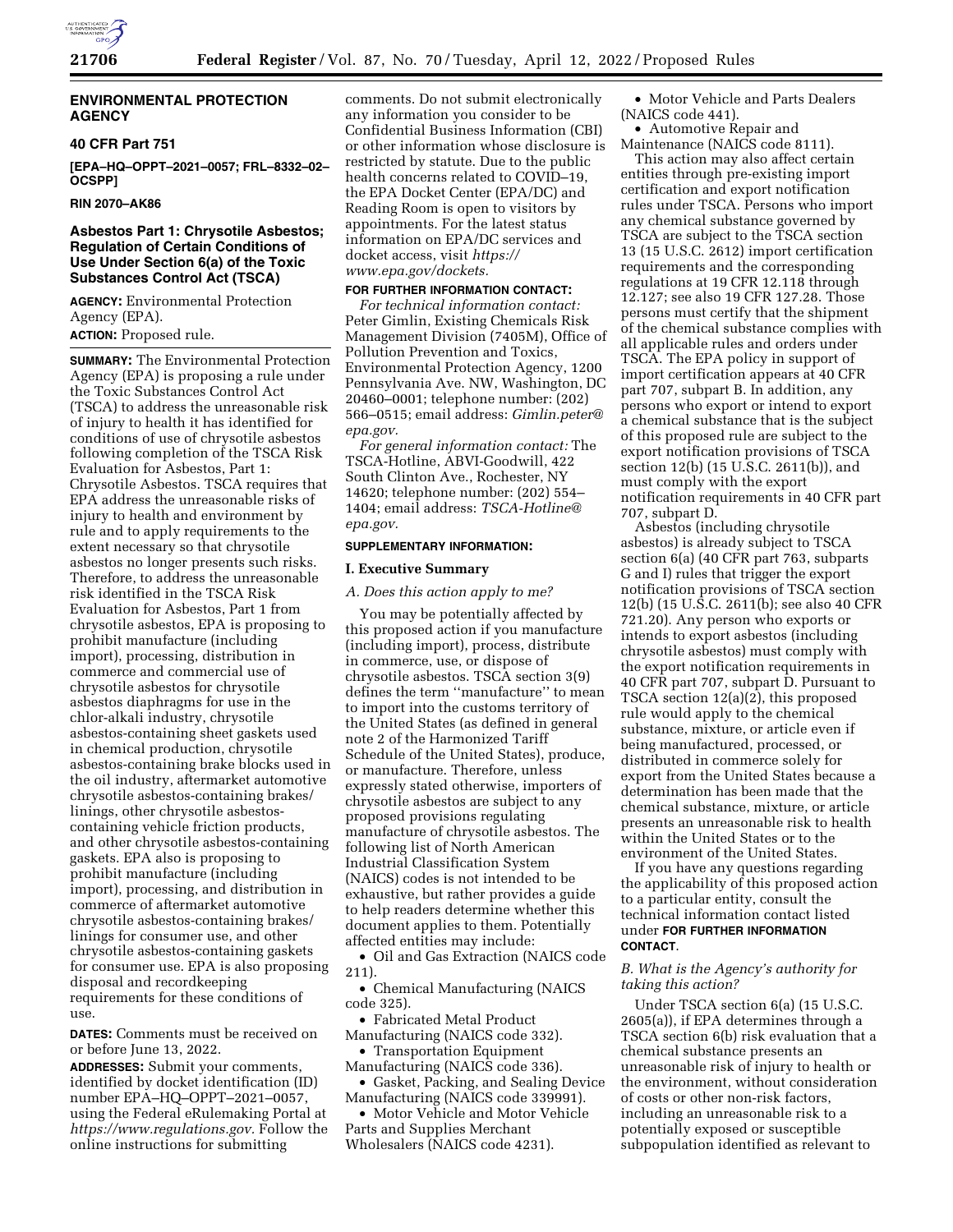the risk evaluation, under the conditions of use, EPA must by rule apply one or more requirements listed in section 6(a) to the extent necessary so that the chemical substance or mixture no longer presents such risk.

#### *C. What action is the Agency taking?*

EPA determined in the Risk Evaluation for Asbestos, Part 1: Chrysotile Asbestos (Ref. 1), that chrysotile asbestos presents an unreasonable risk of injury to health based upon the following conditions of use:

• Processing and Industrial use of Chrysotile Asbestos Diaphragms in the Chlor-alkali Industry;

• Processing and Industrial Use of Chrysotile Asbestos-Containing Sheet Gaskets in Chemical Production;

• Industrial Use and Disposal of Chrysotile Asbestos-Containing Brake Blocks in Oil Industry;

• Commercial Use and Disposal of Aftermarket Automotive Chrysotile Asbestos-Containing Brakes/Linings;

• Commercial Use and Disposal of Other Chrysotile Asbestos-Containing Vehicle Friction Products;

• Commercial Use and Disposal of Other Chrysotile Asbestos-Containing Gaskets;

• Consumer Use and Disposal of Aftermarket Automotive Chrysotile Asbestos-Containing Brakes/Linings;

• Consumer Use and Disposal of Other Chrysotile Asbestos-Containing Gaskets.

A detailed description of these conditions of use is provided in Unit III.B.2. Accordingly, to address the identified unreasonable risk, EPA is proposing pursuant to TSCA section 6(a) to prohibit manufacture (including import), processing, distribution in commerce, and commercial use of chrysotile asbestos in bulk for or as part of chrysotile asbestos diaphragms used in the chlor-alkali industry and chrysotile asbestos-containing sheet gaskets used in chemical production. EPA is proposing that these prohibitions would take effect two years after the effective date of the final rule. EPA is also proposing pursuant to TSCA section 6(a) to prohibit manufacture (including import), processing, distribution in commerce, and commercial use of: Chrysotile asbestoscontaining brake blocks used in the oil industry, aftermarket automotive chrysotile asbestos-containing brakes/ linings, other chrysotile asbestoscontaining vehicle friction products (not including the NASA Super Guppy Turbine aircraft use), and other chrysotile asbestos-containing gaskets. EPA is proposing that these prohibitions

would take effect 180 days after the effective date of the final rule. EPA is further proposing pursuant to TSCA section 6(a) to prohibit manufacture (including import), processing, and distribution in commerce of: Aftermarket automotive chrysotile asbestos-containing brakes/linings for consumer use, and other chrysotile asbestos-containing gaskets for consumer use. EPA is proposing that these prohibitions would take effect 180 days after the effective date of the final rule. EPA is also proposing disposal and recordkeeping requirements under which regulated parties would document compliance with certain proposed prohibitions. EPA does not intend the proposed prohibitions on processing or distribution in commerce to prohibit any processing or distribution in commerce incidental to disposal of the chrysotile asbestos waste in accordance with the proposed requirements.

EPA is requesting public comment on this proposal.

#### *D. Why is the Agency taking this action?*

Under TSCA section 6(a), ''[i]f the Administrator determines in accordance with subsection (b)(4)(A) that the manufacture, processing, distribution in commerce, use or disposal of a chemical substance or mixture, or that any combination of such activities, presents an unreasonable risk of injury to health or the environment, the Administrator shall by rule . . . apply one or more of the [section 6(a)] requirements to such substance or mixture to the extent necessary so that the chemical substance no longer presents such risk.'' Chrysotile asbestos was the subject of a risk evaluation under TSCA section 6(b)(4)(A) that was issued in December 2020 (Ref. 1). In that risk evaluation, EPA determined that chrysotile asbestos presents unreasonable risk of injury to health under certain conditions of use evaluated. As a result, EPA is proposing to take action to ensure that chrysotile asbestos no longer presents such risk for the chrysotile uses evaluated under part 1 of the risk evaluation. The unreasonable risk is described in Unit III.B.1. and the conditions of use that are the subject of this proposed regulation and that were found to drive the unreasonable risk in the Risk Evaluation for Asbestos, Part 1: Chrysotile Asbestos are described in Unit III.B.2.

### *E. What are the estimated incremental impacts of this action?*

EPA has prepared an Economic Analysis of the potential incremental impacts associated with this rulemaking that can be found in the rulemaking docket (Ref. 2).

#### 1. Background

Asbestos usage in the nation has been declining for decades and current domestic consumption of raw asbestos is less than 0.1% of peak consumption in the early 1970s. Chlor-alkali producers are the only industry in the U.S. known to fabricate products from raw chrysotile asbestos. In addition, EPA has concluded that imports of a few asbestos-containing products are intended, known, or reasonably foreseen to occur; while the total quantity of asbestos in those products is uncertain, it is believed to be relatively small (see Appendix C of the Risk Evaluation).

#### 2. Costs

Three firms own a total of ten chloralkali plants in the U.S. that still use asbestos diaphragms to produce chlorine and sodium hydroxide (also known as caustic soda). As one of these ten plants is expected to close in 2022, before the expected effective date of the final rule, EPA has only estimated the costs and benefits for the nine remaining plants that would be impacted by this rule. The nine remaining plants range in age from 40 to 123 years old, although some have had new capacity added as recently as 16 years ago, and others may have had recent refurbishments. The share of total production using asbestos diaphragm cells has been declining over time. The diaphragm cells in these plants currently represent about one-third of U.S. chlor-alkali production capacity. EPA's analysis supports a high probability that these firms will respond to the proposed rule by converting their asbestos diaphragm cells to membrane cells, which do not use asbestos. The use of membrane cells has increased over time and they currently account for nearly half of U.S. capacity. (The remaining capacity uses non-asbestos diaphragms or other miscellaneous processes.) A more detailed discussion of the expected impacts of conversion from asbestos-containing diaphragm cells to membrane cells, which use an increased concentration of per- and polyfluoroalkyl substances (PFAS) compounds relative to the amount of PFAS compounds contained in asbestos-containing diaphragms, is located in Unit III.B.4.

Converting the asbestos diaphragm cells to membrane cells in response to the proposed rule is predicted to require an incremental investment of approximately \$1.8 billion across all nine plants predicted to be using asbestos diaphragms when the rule goes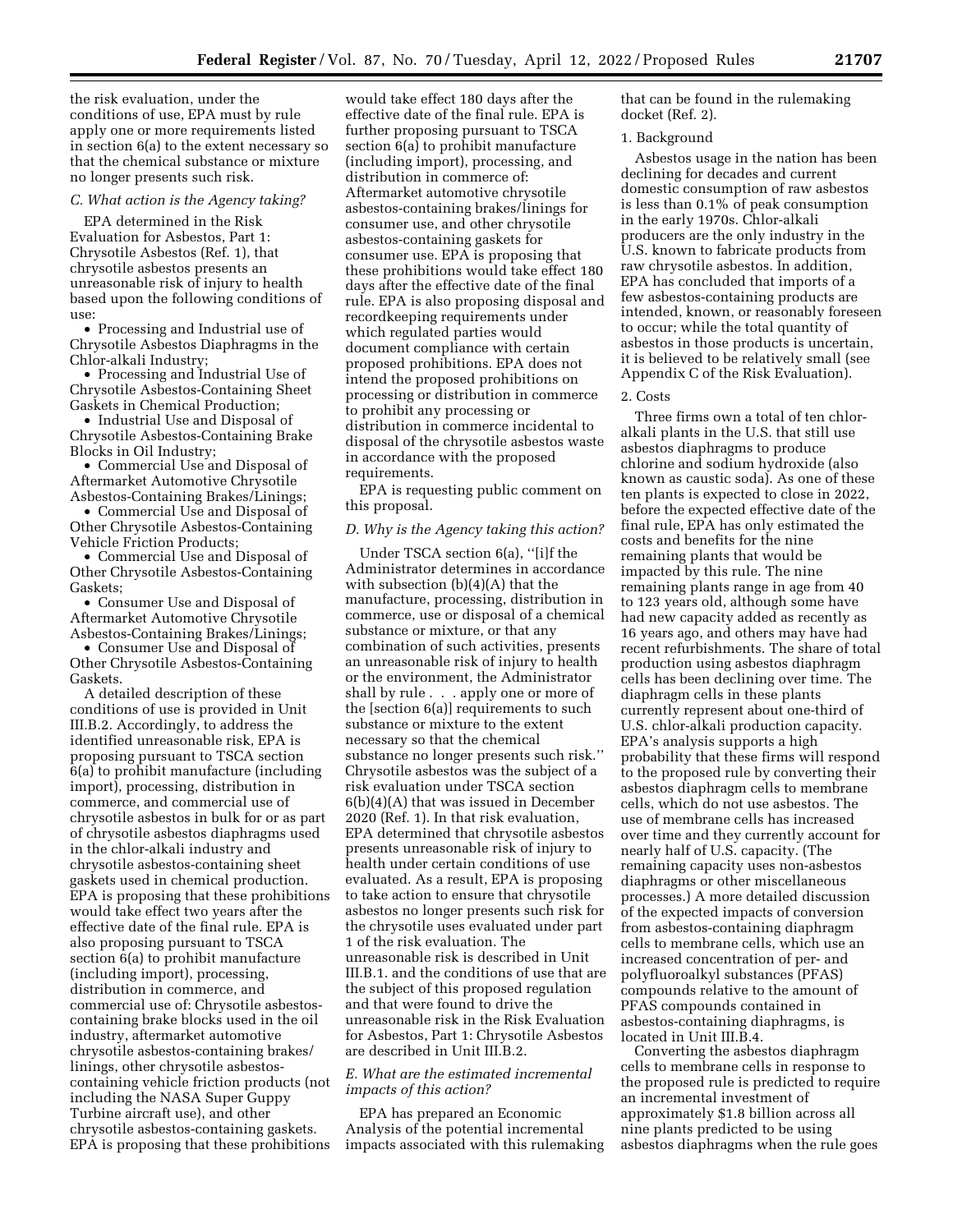into effect. Membrane cells are much more energy efficient than diaphragm cells, so, despite the upfront capital cost, that conversion is expected to result in significant savings that would accrue over many years. The expected energy savings are included in the estimated net annualized costs. Membrane cells also produce a higher grade of caustic soda that has historically commanded a higher price than the product from diaphragm cells. EPA anticipates that most of the conversions to membrane cells would occur in the coming decades even without the proposed rule, following existing trends in the chlor-alkali industry to transition away from asbestos. Compared to this baseline trend, the incremental net effect of the proposed rule on the chlor-alkali industry over a 20-year period using a 3 percent discount rate is estimated to range from an annualized cost of about \$49 million per year to annualized savings of approximately \$35 million per year, depending on whether the higher grade of caustic soda produced by membrane cells continues to command a premium price. Using a 7 percent discount rate, the incremental annualized net effect ranges from a cost of \$87 million per year to savings of approximately \$40,000 per year, again depending on whether there are revenue gains from the caustic soda production.

EPA also estimates that approximately 1,800 sets of automotive brakes or brake linings containing asbestos may be imported into the U.S. each year, representing 0.002% of the total U.S. market for aftermarket brakes. The cost of a prohibition would be minimal due to the ready availability of alternative products that are only slightly more expensive (an average cost increase of \$4 per brake). The proposed rule is estimated to result in total annualized costs for aftermarket automotive brakes of approximately \$25,000 per year using a 3% discount rate and \$18,000 per year using a 7% discount rate.

EPA did not have information to estimate the costs of prohibiting asbestos for the remaining uses subject to the proposed rule (sheet gaskets used in chemical production, brake blocks in the oil industry, other vehicle friction products, or other gaskets), so there are additional unquantified costs. EPA believes that the use of these asbestoscontaining products has declined over time, and that they are now used in at most small segments of the industries. For these remaining categories, EPA requests comment on the number of entities that manufacture (including import), process, distribute in commerce, or use products or articles

containing asbestos. EPA also requests comment on the costs of the rule to these entities.

# 3. Benefits

EPA's Economic Analysis for the rule quantified the benefits from avoided cases of lung cancer, mesothelioma, ovarian cancer, and laryngeal cancer due to reduced asbestos exposures to workers, occupational non-users (ONUs), and DIYers related to the rule's requirements for chlor-alkali diaphragms, sheet gaskets for chemical production, and aftermarket brakes. The combined national quantified benefits of avoided cancer cases associated with these products are approximately \$3,100 per year using a 3% discount rate and \$1,200 per year using a 7% discount rate, based on the cancer risk estimates from the Part 1 risk evaluation. EPA did not estimate the aggregate benefits of the requirements for oilfield brake blocks, other vehicle friction products or other gaskets because the Agency did not have sufficient information on the number of individuals likely to be affected by the rule. Thus, there may be additional unquantified benefits from reducing exposures associated with these uses.

There are also unquantified benefits due to other avoided adverse health effects associated with asbestos exposure including respiratory effects (*e.g.,* asbestosis, non-malignant respiratory disease, deficits in pulmonary function, diffuse pleural thickening and pleural plaques) and immunological and lymphoreticular effects.

In addition to the benefits of avoided adverse health effects associated with chrysotile asbestos exposure, the proposed rule is expected to generate significant benefits from reduced air pollution associated with electricity generation. Chlor-alkali production is one of the most energy-intensive industrial operations. Since membrane cells are more energy efficient than diaphragm cells, converting diaphragm cells to membrane cells reduces electricity consumption and thus the level of pollutants associated with electric power generation, including carbon dioxide, particulate matter, sulfur dioxide, and nitrogen oxides. Based on a sensitivity screening-level analysis that EPA conducted, converting asbestos diaphragm cells to membrane cells could yield tens of millions of dollars per year in environmental and health benefits from reduced emissions of particulate matter, sulfur dioxide, nitrogen oxides, and carbon dioxide. EPA's Economic Analysis, which can be found in the rulemaking docket (Ref. 2), contains more information on the

potential magnitude of these monetized benefits from reduced criteria air pollutants and carbon dioxide emissions as well as caveats about the limitations of the screening-level analysis that EPA conducted.

#### 4. Small Entity Impacts

As described in more detail in Unit VIII.C and in the Economic Analysis of this rulemaking (Ref. 2), EPA estimates that the proposed rule would affect at least 15 small entities, of which 12 are businesses supplying aftermarket brakes incurring costs between \$778 and \$11,523 per firm (depending on the number of brake replacements they perform). Nine of the brake replacement firms have a cost impact of less than 1% of their annual revenues. Of the three small entities estimated to be affected by the rule that are not supplying aftermarket brakes, two manufacture sheet gaskets for chemical production and one imports oilfield brake blocks. EPA was unable to estimate the magnitude of the impacts for these small entities. Chlor-alkali plants account for nearly all of the quantified costs of the rule, and none of the firms operating chlor-alkali plants are small businesses. No small businesses have been identified as using sheet gaskets for chemical production or brake blocks in the oil industry, but small businesses do supply these products to end users that are not small. Asbestos-free products in these applications reportedly do not last as long as items containing asbestos. As a result, the proposed rule could increase revenues for the affected small business suppliers if they sell a larger volume of non-asbestos products to the end users as replacements. For the remaining use categories (aftermarket automotive brakes, other gaskets, and other vehicle friction products), EPA has not identified firms (of any size) manufacturing, processing, distributing or using products containing asbestos. To the extent that there are any small businesses engaged in these activities, there are likely only a few firms facing a small cost increase for asbestos-free products, and any such cost increase can probably be passed on to consumers. EPA requests public comments regarding the number of small businesses subject to the rule, including use categories for which EPA did not identify any affected small businesses, and on the potential impacts of the rule on these small businesses.

#### 5. Environmental Justice

This rule would increase the level of environmental protection for all affected populations without having any disproportionately high and adverse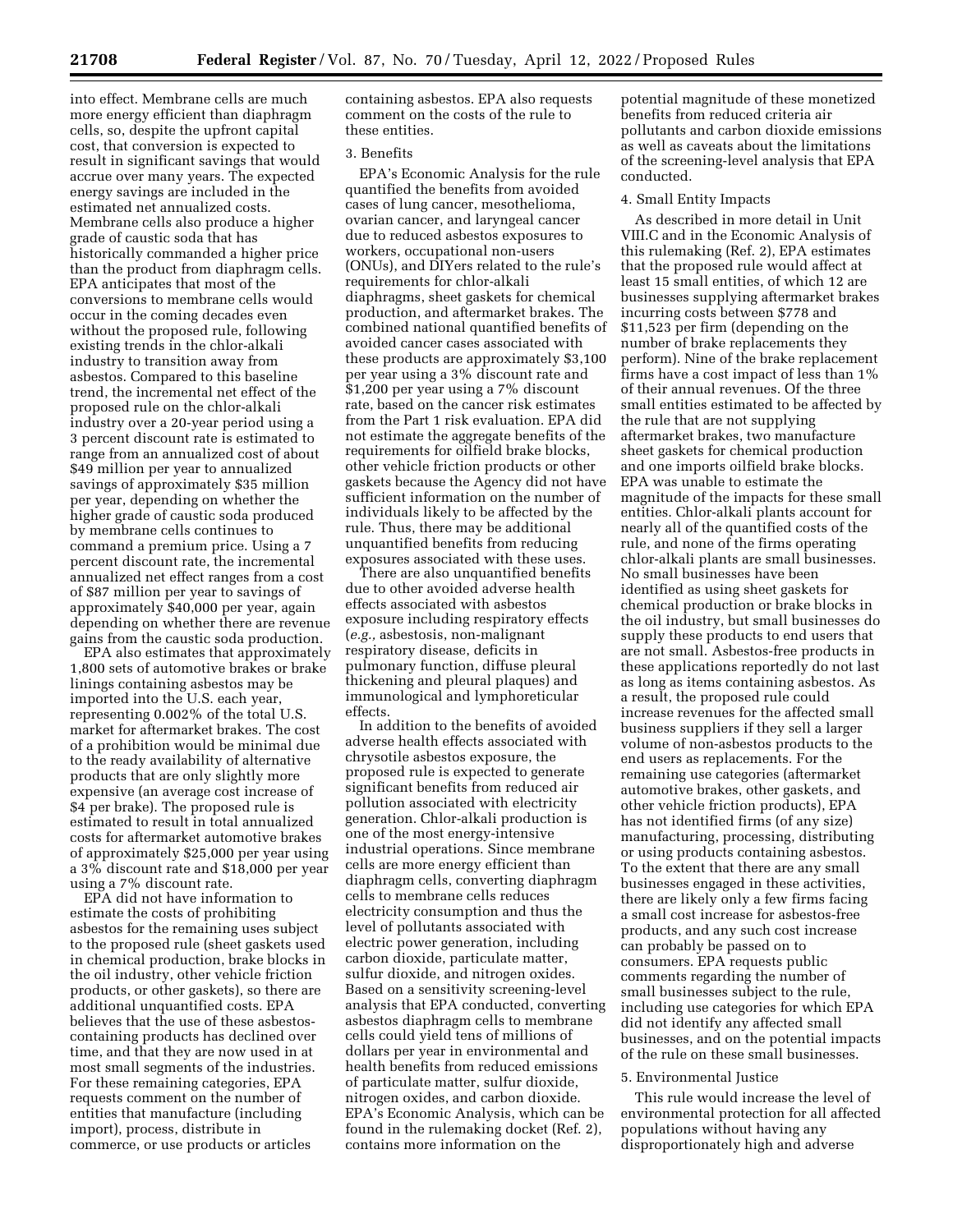health or environmental effects on any population, including any minority or low-income populations. There are preexisting environmental justice concerns in communities surrounding some of the affected chlor-alkali facilities and one other chemical manufacturer affected by this rule due to high levels of polluting industrial activities and a high proportion of minority residents. This rule is not expected to increase these pre-existing environmental justice concerns. Unit III.A.1 discusses outreach conducted to advocates of minority or low-income communities that might be subject to disproportionate exposure to chrysotile asbestos.

Both asbestos-containing diaphragm cells and membrane cells use per- and polyfluorinated substances (PFAS) compounds. EPA lacks information to determine whether this proposed regulation would increase usage and associated release of PFAS compounds at chlor-alkali facilities that currently rely on asbestos-containing diaphragms, chlor-alkali facilities that do not currently use asbestos-containing diaphragms that may expand their production as a result of the regulation, upstream facilities that produce membranes, or upstream facilities that produce PFAS fibers used in nonasbestos diaphragms.

6. Effects on State, Local, and Tribal Governments

This action has federalism implications because regulation under TSCA section 6(a) may preempt state law. It does not impose costs on small governments or have tribal implications.

#### **II. Background**

#### *A. Overview of Chrysotile Asbestos*

Asbestos is defined in section 202 of TSCA Title II as: ''Asbestiform varieties of six fiber types—chrysotile (serpentine), crocidolite (riebeckite), amosite (cummingtonite-grunerite), anthophyllite, tremolite or actinolite.'' EPA used this definition of asbestos at the onset of the asbestos risk evaluation in 2016. However, EPA determined that chrysotile asbestos is the only type of asbestos where import, processing, and distribution in commerce for use is known, intended, or reasonably foreseen in the U.S. As such, EPA assessed these non-legacy conditions of use of chrysotile asbestos in the December 2020 Risk Evaluation for Asbestos, Part 1: Chrysotile Asbestos (Ref. 1). Following a decision by the Ninth Circuit Court of Appeals (*Safer Chemicals Healthy Families* v. *EPA,* 943 F.3d 397 (9th Cir. 2019)) concerning legacy use and associated disposal of

asbestos, conditions of use that were not included in the Part 1 risk evaluation, EPA began developing a supplemental risk evaluation to address legacy and associated disposal conditions of use. The Risk Evaluation for Asbestos, Part 2: Supplemental Evaluation Including Legacy Uses and Associated Disposals of Asbestos will include evaluation of those conditions of use of chrysotile asbestos, the five amphibole fiber types identified in the TSCA Title II definition (crocidolite (riebeckite), amosite (cummingtonite-grunerite), anthophyllite, tremolite and actinolite) and Libby Amphibole Asbestos (mainly consisting of tremolite, winchite, and richterite). Additionally, some talc deposits and articles containing talc have been shown to contain asbestos. Thus, it is recognized that certain uses of talc may present the potential for asbestos exposure. Where EPA identifies reasonably available information demonstrating the presence of asbestos in talc, where such talc applications fall under TSCA authority, those talc containing asbestos impurities will be evaluated in Part 2 of the risk evaluation for asbestos.

This proposed rule would only apply to chrysotile asbestos (Chemical Abstract Services Registry Number 132207–32–0). Chrysotile asbestos is a hydrated magnesium silicate mineral, with relatively long and flexible crystalline fibers that are capable of being woven. Chrysotile asbestos fibers used in most commercial applications consist of aggregates and usually contain a broad distribution of fiber lengths. Chrysotile asbestos fiber bundle lengths usually range from a fraction of a millimeter to several centimeters, and diameters range from  $0.1$  to  $100 \mu m$ . More information on the physical and chemical properties of chrysotile asbestos is in Section 1.1 of the Risk Evaluation (Ref. 1).

EPA evaluated the conditions of use associated with six ongoing use categories of chrysotile asbestos (chloralkali diaphragms, sheet gaskets used in chemical production, oilfield brake blocks, aftermarket automotive brakes/ linings, other vehicle friction products, and other gaskets). There is no domestic mining of asbestos. All imported raw asbestos is chrysotile asbestos and is used in the manufacture of chlor-alkali diaphragms. According to the United States Geological Survey (USGS), 300 metric tons of chrysotile asbestos were imported in 2020 (Ref. 3).

# *B. Regulatory Actions Pertaining to Chrysotile Asbestos*

Chrysotile asbestos is subject to numerous federal laws and regulations in the United States and is also subject to regulatory actions by states and other countries. The following is a summary of the laws and regulatory actions pertaining to chrysotile asbestos implemented by EPA, other federal agencies, states, and other countries or via international treaties and agreements. None of these actions addresses the unreasonable risks under TSCA that this proposed rule would address. For a full description see the Appendix A of the Risk Evaluation for Asbestos Part 1: Chrysotile Asbestos (Ref. 1).

1. EPA Actions Pertaining to Chrysotile Asbestos

EPA has taken the following actions pertaining to chrysotile asbestos under its various authorities:

• *Asbestos Hazard Emergency Response Act (AHERA):* The Asbestos-Containing Materials in Schools regulation (40 CFR part 763, subpart E (1987)) requires local education agencies to inspect their school buildings for asbestos-containing building material, prepare asbestos management plans and perform asbestos response actions to prevent or reduce asbestos hazards. Public school districts and non-profit private schools, including charter schools and schools affiliated with religious institutions (collectively called local education agencies) are subject to the rule's requirements. AHERA defines asbestos as the asbestiform varieties of chrysotile (serpentine), crocidolite (riebeckite), amosite (cummingtonite-grunerite), anthophyllite, tremolite or actinolite.

• *Toxic Substances Control Act:* In 1989, EPA issued a final rule entitled *Asbestos: Manufacture, Importation, Processing, and Distribution in Commerce Prohibitions; Final Rule,* (54 FR 29460 (1989)) banning most asbestos-containing products. In 1991, a federal court vacated and remanded most of the final rule, thereby permitting manufacture (including import), processing, or distribution in commerce for the majority of the asbestos-containing products. *Corrosion Proof Fittings* v. *EPA,* 947 F.2d 1201 (5th Cir., 1991). Manufacture (including import), processing, and distribution in commerce of the following products remain banned by the rule under TSCA: Corrugated paper, rollboard, commercial paper, specialty paper, and flooring felt. In addition, the 1989 rule continues to ban the manufacture (including import), processing, and distribution in commerce for use of asbestos in products that have not historically contained asbestos, referred to in the 1989 rule as ''new uses'' of asbestos, and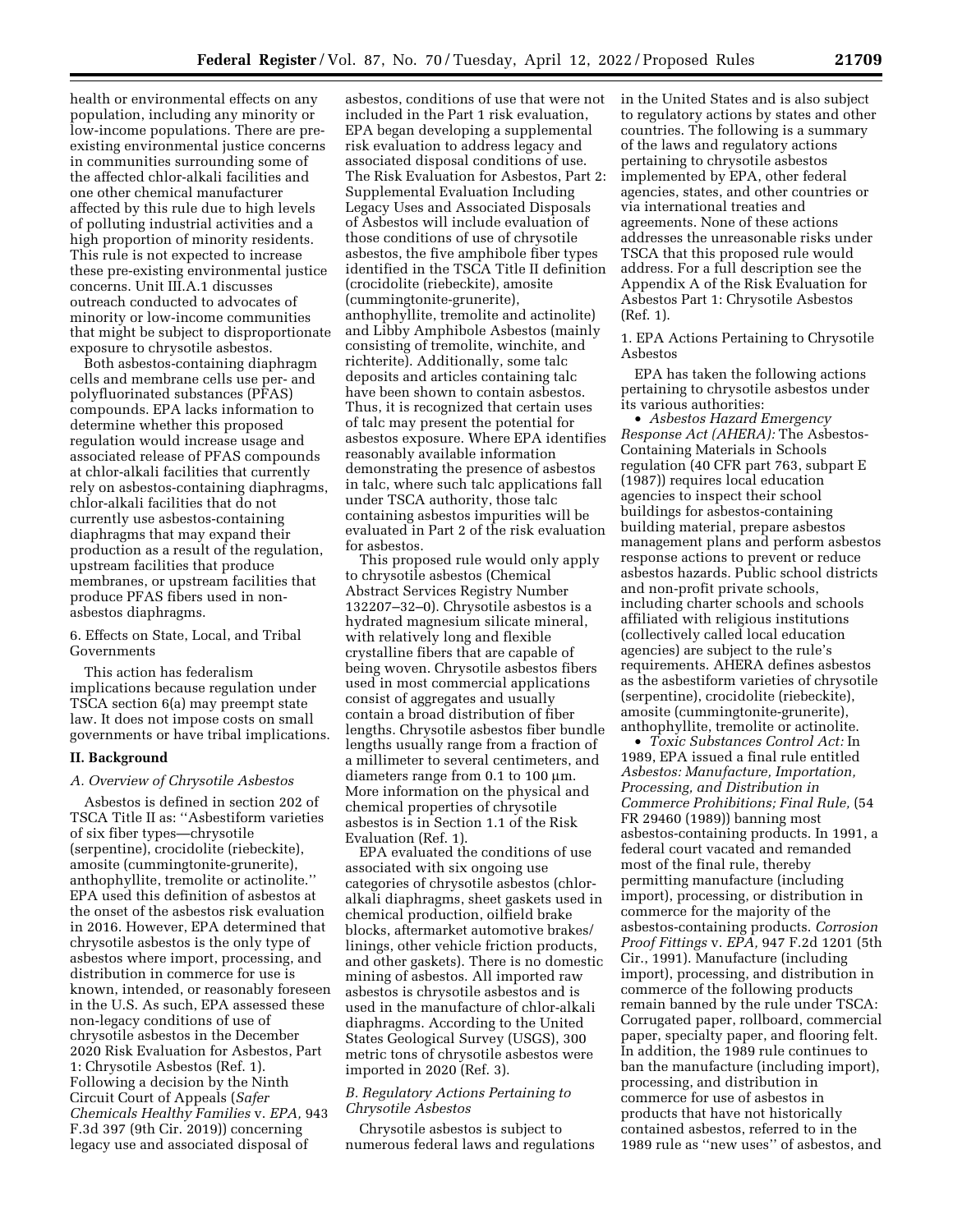defined by 40 CFR 763.163 as ''commercial uses of asbestos not identified in part 763.165 the manufacture, importation or processing of which would be initiated for the first time after August 25, 1989.''

Through the authority of section 6 of TSCA, EPA extended worker protection requirements to state and local government employees involved in asbestos work who were not previously covered by existing Occupational Safety and Health Administration (OSHA) occupational health standards for asbestos through the *Asbestos Worker Protection Rule* (40 CFR part 763, subpart G (2000)).

• *Restriction on Discontinued Uses of Asbestos; Significant New Use Rule (SNUR).* In 2019, EPA promulgated a significant new use rule under section 5(a)(2) of TSCA to ensure that any discontinued uses of asbestos cannot reenter commerce without prior EPA review (84 FR 17345, April 25, 2019). These new provisions at 40 CFR 721.11095 require persons subject to the rule to notify EPA at least 90 days before commencing any manufacturing (including importing) or processing of asbestos or asbestos-containing products covered under the rule. These uses are designated significant new uses and, as such, cannot be resumed unless EPA is notified and makes a required determination and takes action, as appropriate, under TSCA section 5.

• *Asbestos Information Act of 1988 (AIA):* The AIA, Public Law 100–577, helped provide transparency and identify the companies making certain types of asbestos-containing products by requiring manufacturers to report production to the EPA.

• *Emergency Planning and Community Right-To-Know Act*  (EPCRA): Under Section 313, the Toxics Release Inventory (TRI) requires reporting of environmental releases of friable asbestos at a concentration level of 0.1% or greater. Also, within EPCRA, friable asbestos is designated as a hazardous substance subject to an Emergency Release Notification at 40 CFR 355.40 with a reportable quantity of 1 pound.

• *Clean Air Act:* Asbestos has been designated a hazardous air pollutant (HAP) under the CAA. In 1973, EPA promulgated the Asbestos National Emission Standard for Hazardous Air Pollutants (NESHAP) (40 CFR part 61, subpart M). The regulation requires, among other requirements, that some manufacturing and fabricating operations either cannot emit visible emissions into the outside air or must follow air cleaning procedures and generally must seal asbestos-containing

waste material from regulated activities in a leak-tight container while wet, label, and dispose of properly in a landfill permitted to receive asbestos waste.

• *Clean Water Act* (CWA): CWA defines asbestos as a toxic pollutant per 33 U.S.C. Section 1317. Each toxic pollutant listed in that section is subject to effluent limitations guidelines based on the best available technology economically achievable for the applicable category or class of point sources established in accordance with the CWA. The effluent limitations guidelines for the asbestos manufacturing point source category are in 40 CFR part 427.

• *Resource Conservation and Recovery Act* (RCRA): RCRA gives EPA the authority to control hazardous wastes from cradle to grave, including generation, transportation, treatment, storage and disposal. Asbestos is not regulated as a hazardous waste under RCRA Subtitle C. Asbestos is a nonhazardous solid waste regulated under Subtitle D of RCRA. Regulations established under Subtitle D ban open dumping of waste and set minimum federal criteria for the operation of municipal waste and industrial waste landfills, including design criteria, location restrictions, financial assurance, corrective action (cleanup), and closure requirements. States play a lead role in implementing these regulations and may set more stringent requirements.

• *Comprehensive Environmental Response, Compensation, and Liability Act* (CERCLA): The *Designation of Hazardous Substances Rule* (40 CFR 302.4) designates asbestos as a hazardous substance with a reportable quantity in Superfund regulations. The regulation also sets forth reportable quantities for asbestos under the Clean Water Act and the Resource Conservation and Recovery Act.

• *Safe Drinking Water Act:*  Established *National Primary Drinking Water Regulations* (NPDWR) (40 CFR part 141, subpart G (1991)). NPDWR are enforceable drinking water standards expressed as Maximum Contaminant Levels (MCLs) or treatment techniques. The MCLs are the maximum level of contaminants that are allowed in public water systems in the United States. In 40 CFR 141.62, EPA set the maximum contaminant level for asbestos in community water systems and nontransitory, non-community water systems at 7 million fibers/liter (longer than  $10 \mu m$ ).

2. Other Pertinent Federal Actions Pertaining to Chrysotile Asbestos

Actions by other federal agencies related to chrysotile asbestos include:

• *Occupational Safety and Health Administration* (OSHA). OSHA has established a permissible exposure limit (PEL) for asbestos of 0.1 fibers per cubic centimeter (cc) of air as an eight-hour time weighted average (TWA), with an excursion limit of 1.0 asbestos fibers per cubic centimeter over a 30-minute period. Among other requirements, OSHA requires assessments of workplaces covered by one of three standards (General Industry (29 CFR 1910.1001); Shipyards (29 CFR 1915.1001); Construction (29 CFR 1926.1101)) to be completed to determine if asbestos is present and if the work will generate airborne fibers. Further, monitoring is required to detect if asbestos exposure is at or above the PEL TWA or excursion limit for workers who are, or may be, expected to be exposed to asbestos. Monitoring frequency depends on work classification and exposure. Unit II.C. describes EPA's general approach to considering OSHA occupational health standards in TSCA risk evaluations and TSCA risk management actions.

• *The National Institute for Occupational Safety and Health (NIOSH),* part of the U.S. Centers for Disease Control and Prevention, in the U.S. Department of Health and Human Services, is a research agency focused on the study of worker safety and health. NIOSH has established a Recommended Exposure Limit (REL) for asbestos. For asbestos fibers >5 micrometers long and a length-to-width ratio equal to or greater than 3:1, NIOSH recommends a REL of 100,000 fibers per cubic meter of air (100,000 f/m3), which is equal to 0.1 fiber per cubic centimeter of air (f/cc), as determined by a 400-liter air sample in accordance with NIOSH Analytical Method 7400. *NIOSH Pocket Guide to Chemical Hazards, Appendix C.* The NIOSH Recommended Exposure Limit (REL) is a non-mandatory, recommended occupational exposure limit. This 0.1 f/cc level is consistent with OSHA's PEL, as well as the 0.1 f/ cc Threshold Limit Value (TLV) guidance from the American Conference of Governmental Industrial Hygienists (ACGIH), a private not-for-profit scientific association.

• *Consumer Product Safety Commission (CPSC).* CPSC is charged with protecting the public from unreasonable risks of injury or death associated with the use of the thousands of types of consumer products under the agency's jurisdiction. The CPSC has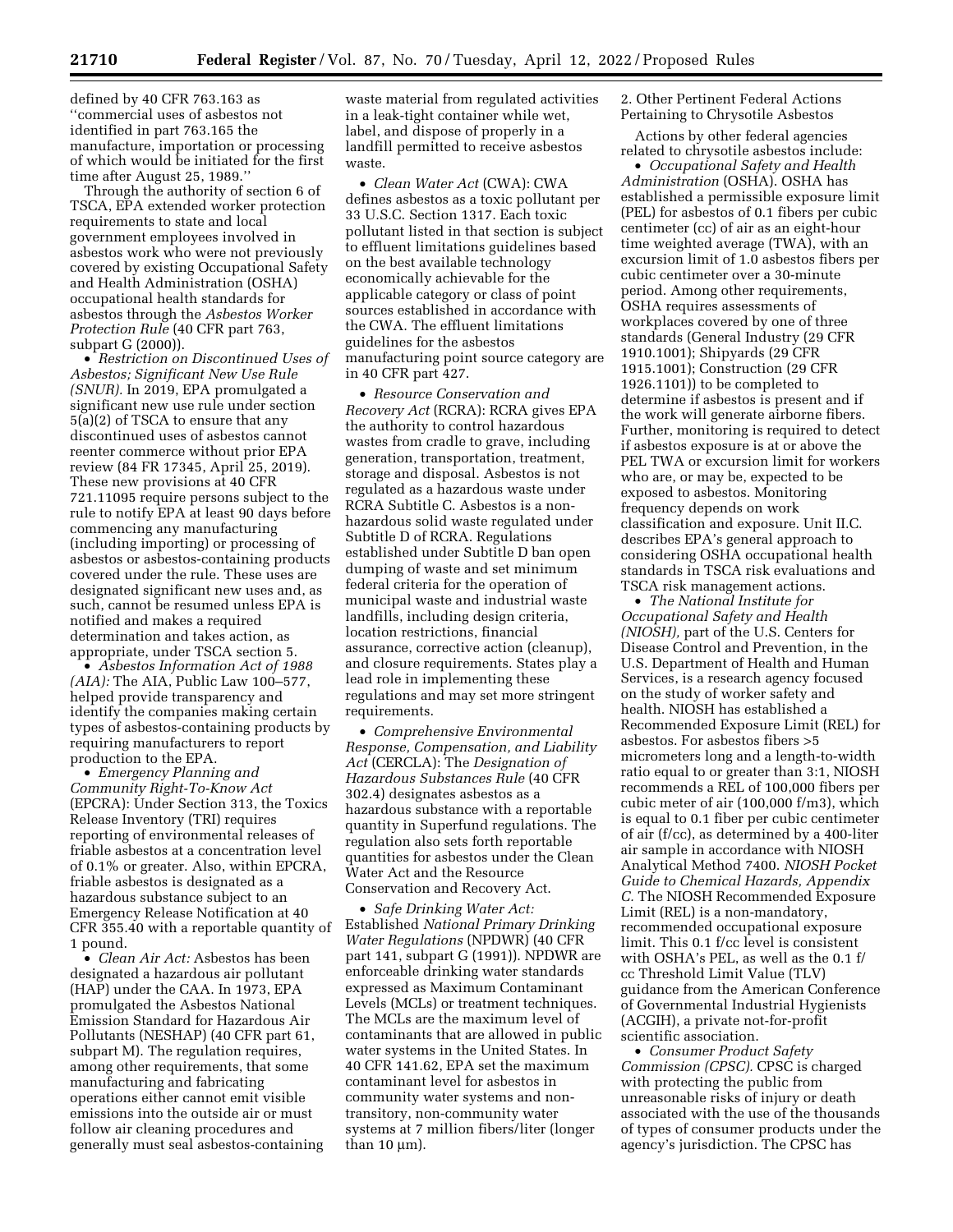banned or restricted the following asbestos-containing products: Emberizing materials (ash and embers), patching compounds, and asbestoscontaining garments for general use (16 CFR part 1305; 16 CFR part 1304 and 16 CFR 1500.17(a)(7)).

• *Mine Safety and Health Administration (MSHA).* MSHA adopted an asbestos standard for exposure limits from airborne contaminants (30 CFR parts 56 and 57 (subpart D)). In these exposure limits, MSHA identifies respiratory protection requirements for mine workers in both surface and underground mines (Ref. 1).

3. State Actions Pertaining to Chrysotile Asbestos

Pursuant to AHERA, many states have adopted EPA's Asbestos Model Accreditation Plan (MAP) (Appendix C to 40 CFR part 763, subpart E) for asbestos abatement professionals who perform work in schools and public and commercial buildings. Thirty-nine states have EPA-approved MAP programs and separately twelve states have also applied to and received a waiver from EPA to oversee implementation of the Asbestos-Containing Materials in Schools Rule (40 CFR part 763, subpart E) pursuant to AHERA. States also implement regulations pursuant to the Asbestos NESHAP regulations (40 CFR part 61, subpart M). While the asbestos MAP and asbestos NESHAP regulations set minimum national standards, states are free to impose more stringent regulations. Also, both California and Washington prohibit the use of more than 0.1% of asbestos in brake pads and require laboratory testing of brake pads and labeling to certify compliance with their regulations.

A list of state regulations that are independent of the federal AHERA and NESHAP requirements that states implement is in Appendix A of the Risk Evaluation (Ref. 1).

4. International Actions Pertaining to Chrysotile Asbestos

Asbestos is regulated internationally; nearly 60 nations have banned or significantly limited the use of asbestos.

The European Union (EU) first prohibited five uses of asbestos in 1991 and added chrysotile asbestos prohibitions for numerous uses in 1999, with a full ban implemented on January 1, 2005. In 2006, the EU established the Registration, Evaluation, Authorization and Restriction of Chemicals (REACH) regulation and renewed its position on asbestos (*Regulation (EC) No 1907/2006 of the European Parliament and of the Council, 18 December 2006*). Regulation (EC) No. 2016/1005 amended REACH

Article XVII to formally phase out the use of diaphragms containing chrysotile asbestos for electrolysis installations (*i.e.,* chlor-alkali facilities) by July 1, 2025.

Canada promulgated a regulation to ban asbestos effective December 30, 2018 (Ref. 4). The regulation prohibited the import, sale and use of asbestos, as well as the manufacture, import, sale and use of products containing asbestos. Canada added several limited exclusions, including an allowance for the import and use of asbestos for chloralkali facilities using asbestos diaphragm technology until December 31, 2029.

*C. Consideration of OSHA Occupational Health Standards in TSCA Risk Evaluations and TSCA Risk Management Actions* 

TSCA requires EPA to evaluate whether a chemical substance presents an unreasonable risk of injury to health or the environment, without consideration of costs or other non-risk factors, including an unreasonable risk to a potentially exposed or susceptible subpopulation identified as relevant by the Administrator, under the conditions of use (COUs). COUs are the circumstances, as determined by the Administrator, under which a chemical is intended, known, or reasonably foreseen to be manufactured, processed, distributed in commerce, used, or disposed of. If EPA determines through risk evaluation that a chemical substance presents an unreasonable risk, TSCA section 6 requires EPA to issue regulations applying one or more control requirements to the extent necessary so that the chemical substance no longer presents such risk. Although EPA must consider, and in some cases factor in to the extent practicable, non-risk factors as part of TSCA section 6(a) rulemaking (see TSCA section 6(c)(2)), EPA must nonetheless still ensure that the selected regulatory requirements apply ''to the extent necessary so that the chemical substance or mixture no longer presents [unreasonable] risk.'' This risk-based requirement is distinguishable from approaches mandated by other laws, including the Occupational Safety and Health Act (OSH Act), which includes both significant risk and feasibility (technical and economic) assessments in its rulemaking.

Congress intended for EPA to consider occupational risks from chemicals it evaluates under TSCA, among other potential exposures, as relevant and appropriate. As noted previously, section 6(b) of TSCA requires EPA to evaluate risks to

potentially exposed or susceptible subpopulations identified as relevant by the Administrator. TSCA section 3(12) defines the term ''potentially exposed or susceptible subpopulation'' as ''a group of individuals within the general population identified by the Administrator who, due to either greater susceptibility or greater exposure, may be at greater risk than the general population of adverse health effects from exposure to a chemical substance or mixture, such as infants, children, pregnant women, workers, or the elderly.''

The OSH Act similarly requires OSHA to evaluate risk to workers prior to promulgating new or revised standards and requires OSHA standards to substantially reduce significant risk to the extent feasible, even if workers are exposed over a full working lifetime. *See* 29 U.S.C. 655(b)(5); *Indus. Union Dep't, AFL–CIO* v. *Am. Petroleum Inst.,*  448 U.S. 607, 642 (1980) (plurality opinion).

Thus, the standards for chemical hazards that OSHA promulgates under the OSH Act share a broadly similar purpose with the standards that EPA promulgates under section 6(a) of TSCA. The control measures OSHA and EPA require to satisfy the objectives of their respective statutes may also, in many circumstances, overlap or coincide. However, as this section outlines, there are important differences between EPA's and OSHA's regulatory approaches and jurisdiction, and EPA considers these differences when deciding whether and how to account for OSHA requirements when evaluating and addressing potential unreasonable risk to workers so that compliance requirements are clearly explained to the regulated community. To that end, EPA has also aligned with ancillary requirements of OSHA standards, to the extent possible, by cross referencing them.

#### 1. OSHA Requirements

OSHA's mission is to ensure that employees work in safe and healthful conditions. The OSH Act establishes requirements that each employer comply with the General Duty Clause of the Act (29 U.S.C. 654(a)), as well as with occupational safety and health standards issued under the Act.

#### a. General Duty Clause of the OSH Act

The General Duty Clause of the OSH Act requires employers to keep their workplace free from recognized hazards that are causing or are likely to cause death or serious physical harm to employees. The General Duty Clause is cast in general terms, and does not establish specific requirements like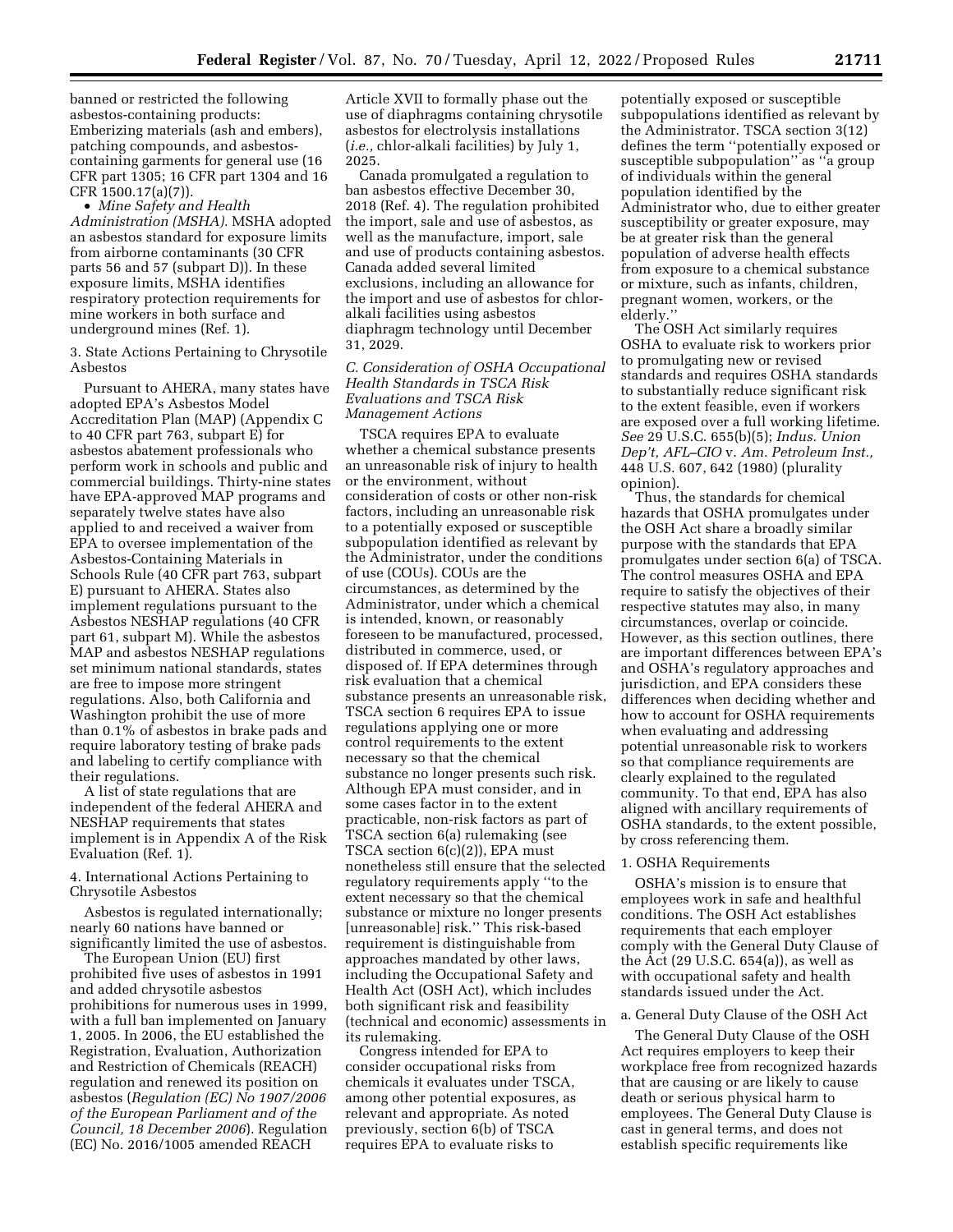exposure limits, personal protective equipment requirements (PPE), or other specific protective measures that EPA could potentially consider when developing its risk evaluations or risk management requirements. OSHA, under limited circumstances, has cited the General Duty Clause for exposure to chemicals. To prove a violation of the General Duty Clause, OSHA must prove employer or industry recognition of the hazard, the hazard was causing or likely to cause death or serious physical harm, and a feasible method to eliminate or materially reduce the hazard was available. In rare situations, OSHA has cited employers for violation of the General Duty Clause where exposures were below a chemical-specific PEL. In such situations, OSHA must demonstrate that the employer had actual knowledge that the PEL was inadequate to protect its employees from death or serious physical harm. Because of the heavy evidentiary burden on OSHA to establish violations of the General Duty Clause, it is not frequently used to cite employers for employee exposure to chemical hazards.

#### b. OSHA Standards

OSHA standards are issued pursuant to the OSH Act and are found in title 29 of the Code of Federal Regulations. There are separate standards for general industry, construction, maritime and agriculture sectors, as well as general standards applicable to a number of sectors (*e.g.,* OSHA's Respiratory Protection standard). OSHA has numerous standards that apply to chemical manufacturers and processors, as well as downstream employers whose employees may be occupationally exposed to hazardous chemicals.

OSHA sets legally enforceable limits on the airborne concentrations of hazardous chemicals, referred to as permissible exposure limits (PELs), to protect workers against the health effects of exposure to hazardous substances (29 CFR 1910 subpart Z, 1915 subpart Z, 1926 subparts D and Z). Under section 6(a) of the OSH Act, OSHA was permitted an initial two-year window after the passage of the Act to adopt ''any national consensus standard and any established Federal standard.'' 29 U.S.C. 655(a). OSHA used this authority in 1971 to establish PELs that were adopted from federal health standards originally set by the Department of Labor through the Walsh-Healy Act, in which approximately 400 occupational exposure limits were selected based on the American Conference of Governmental Industrial Hygienists (ACGIH) 1968 list of Threshold Limit Values (TLVs). In

addition, about 25 exposure limits recommended by the American Standards Association (now called the American National Standards Institute) (ANSI) were adopted as PELs.

Following the two-year window provided under section 6(a) of the OSH Act for adoption of national consensus and existing Federal standards, OSHA has issued health standards following the requirements in section 6(b) of the Act. OSHA has established approximately 30 PELs under section 6(b)(5) as part of comprehensive substance-specific standards that include additional requirements for protective measures such as use of PPE, establishment of regulated areas, exposure assessment, hygiene facilities, medical surveillance, and training. These ancillary provisions in substance specific OSHA standards further mitigate residual risk that could be present due to exposure at the PEL.

Many OSHA PELs have not been updated since they were established in 1971 (The asbestos PEL was last updated in 1994). Yet, in many instances, scientific evidence has accumulated suggesting that the current limits are not sufficiently protective. As stated on OSHA's annotated PELs web page, OSHA has recognized that many of its PELs are outdated and inadequate for ensuring protection of worker health (Ref. 5). In addition, health standards issued under section 6(b)(5) of the OSH Act must reduce significant risk only to the extent that it is technologically and economically feasible. OSHA's legal requirement to demonstrate that its section 6(b)(5) standards are technologically and economically feasible often precludes OSHA from imposing exposure control requirements sufficient to ensure that the chemical substance no longer presents a significant risk to workers. In sum, the great majority of OSHA's chemical standards are outdated or do not eliminate significant risk contemplated by the Supreme Court's interpretation of the OSH Act. *See Am. Petroleum Inst.,*  448 U.S. at 655. They would, in either case, be unlikely to address unreasonable risk to workers within the meaning of TSCA, since TSCA section 6(b) unreasonable risk determinations may account for unreasonable risk to more sensitive endpoints and working populations than OSHA's risk evaluations typically contemplate, and EPA is obligated to apply TSCA section 6(a) risk management requirements to the extent necessary so that the unreasonable risk is no longer presented.

Because the requirements and application of TSCA and OSHA

regulatory analyses differ, it is appropriate that EPA conduct risk evaluations and, where it finds unreasonable risk to workers, develop risk management requirements for chemical substances that OSHA also regulates, and it is expected that EPA's findings and requirements may sometimes diverge from OSHA's. However, it is also appropriate that EPA consider the chemical standards that OSHA has already developed, so as to limit the compliance burden to employers by aligning management approaches required by the agencies, where alignment will adequately address unreasonable risk to workers. The following section discusses EPA's consideration of OSHA standards in its risk evaluation and management strategies under TSCA.

### 2. Consideration of OSHA Standards in TSCA Risk Evaluations

When characterizing the risk during risk evaluation under TSCA, EPA believes it is appropriate to evaluate the levels of risk present in baseline scenarios where no mitigation measures are assumed to be in place for the purpose of determining unreasonable risk (see Unit II.C.2.a). (It should be noted that, there are some cases where baseline scenarios may reflect certain mitigation measures, such as in instances where exposure estimates are based on monitoring data at facilities that have existing engineering controls in place.) In addition, EPA believes it is appropriate to also evaluate the levels of risk present in scenarios considering applicable OSHA requirements (*e.g.,*  chemical-specific PELs and/or chemical-specific health standards with PELs and additional ancillary provisions) as well as scenarios considering industry or sector best practices for industrial hygiene that are clearly articulated to the Agency. By characterizing risks using scenarios that reflect different levels of mitigation, EPA risk evaluations can help inform potential risk management actions by providing information that could be used during risk management to tailor risk mitigation appropriately to address any unreasonable risk identified (see Unit II.C.2.b and Unit II.C.3).

a. Risk Characterization for Unreasonable Risk Determination

When undertaking unreasonable risk determinations as part of TSCA risk evaluations, EPA cannot assume as a general matter that an applicable OSHA requirement or industry practice is consistently and always properly applied. Mitigation scenarios included in the EPA risk evaluation (*e.g.,*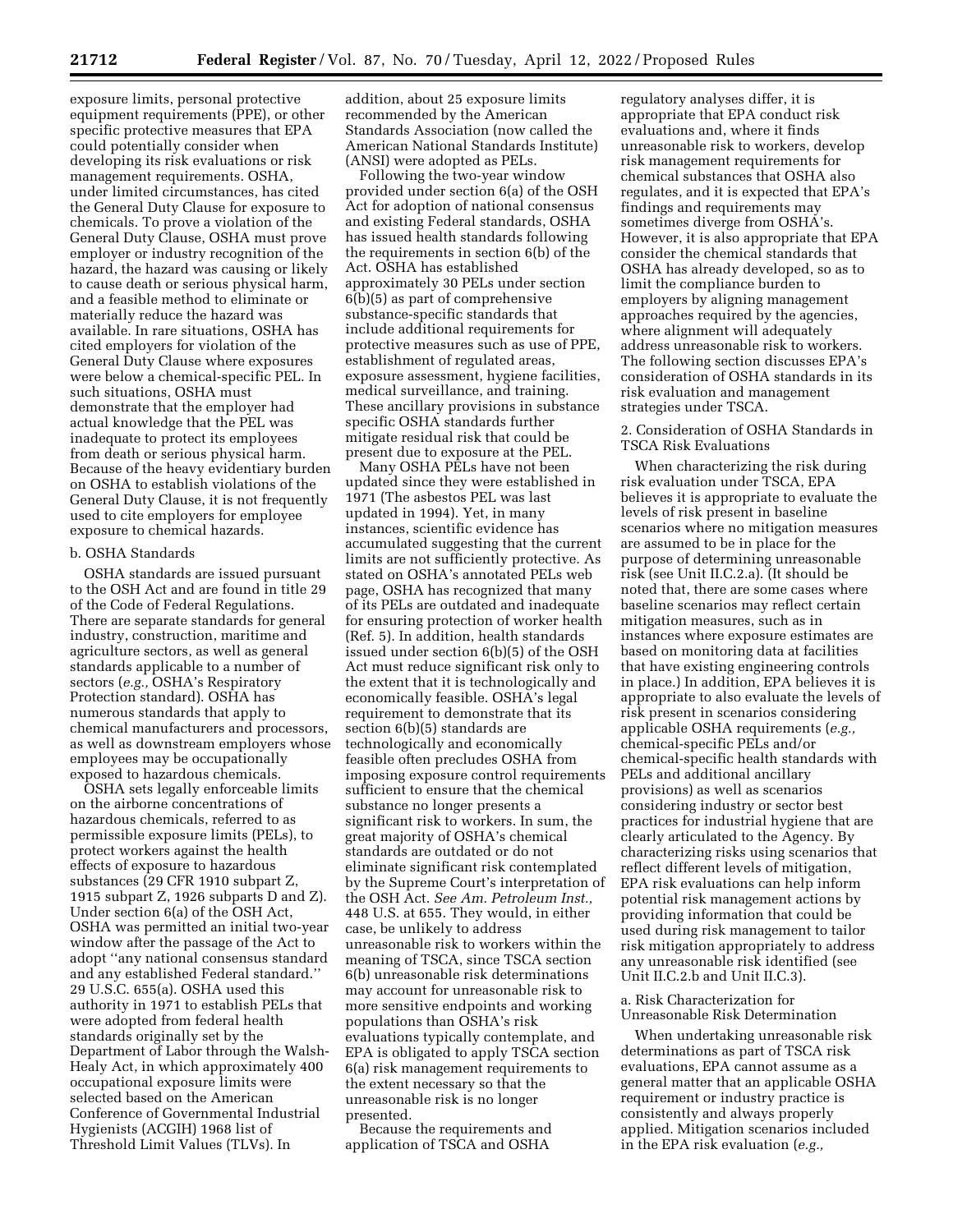scenarios considering use of PPE) likely represent what is happening already in some facilities. However, the Agency cannot assume that all facilities will have adopted these practices for the purposes of making the TSCA risk determination.

Therefore, EPA conducts baseline assessments of risk and makes its determination of unreasonable risk from a baseline scenario that is not based on an assumption of compliance with OSHA standards, including any applicable exposure limits or requirements for use of respiratory protection or other PPE. Making unreasonable risk determinations based on the baseline scenario should not be viewed as an indication that EPA believes there are no occupational safety protections in place at any location, or that there is widespread noncompliance with applicable OSHA standards. Rather, it reflects EPA's recognition that unreasonable risk may exist for subpopulations of workers that may be highly exposed because they are not covered by OSHA standards, such as self-employed individuals and public sector workers who are not covered by a State Plan, or because their employer is out of compliance with OSHA standards, or because EPA finds unreasonable risk for purposes of TSCA notwithstanding existing OSHA requirements.

b. Risk Evaluation To Inform Risk Management Requirements

In addition to the baseline scenario described previously, EPA risk evaluations may characterize the levels of risk present in scenarios considering applicable OSHA requirements (*e.g.,*  chemical-specific PELs and/or chemical-specific health standards with PELs and additional ancillary provisions) as well as scenarios considering industry or sector best practices for industrial hygiene that are clearly articulated to the Agency. EPA's evaluation of risk under scenarios that, for example, incorporate use of engineering or administrative controls, or personal protective equipment, serves to inform its risk management efforts. By characterizing risks using scenarios that reflect different levels of mitigation, EPA risk evaluations can help inform potential risk management actions by providing information that could be used during risk management to tailor risk mitigation appropriately to address worker exposures where the Agency has found unreasonable risk. In particular, as discussed below, EPA can use the information developed during its risk evaluation to determine whether alignment of EPA's risk management

requirements with existing OSHA requirements or industry best practices will adequately address unreasonable risk as required by TSCA.

In the TSCA Risk Evaluation for Asbestos, Part 1 for chrysotile asbestos, EPA presented risk estimates based on workers' exposures with and without respiratory protection. EPA determined that even when respirators are used by workers, unreasonable risk would remain in some of the conditions of use evaluated. In risk management, EPA is not relying only on the use of respirators to reduce exposures to workers so that chrysotile asbestos does not present unreasonable risk, since for some conditions of use respirators are not a viable regulatory option (*e.g.,* the respirator alone does not reduce exposures enough so that asbestos does not present unreasonable risk). In addition, EPA is considering the NIOSH/OSHA hierarchy of controls when developing risk management actions, and therefore use of respirators might only be suitable after other steps have been taken by the facilities to reduce exposures.

3. Consideration of OSHA Standards in TSCA Risk Management Actions

When undertaking risk management actions, EPA: 1. Develops occupational risk mitigation measures to address any unreasonable risks identified by EPA, striving for consistency with applicable OSHA requirements and industry best practices, including appropriate application of the hierarchy of controls, when those measures would address an unreasonable risk; and 2. Ensures that EPA requirements apply to all potentially exposed workers in accordance with TSCA requirements. Consistent with TSCA section 9(d), EPA consults and coordinates TSCA activities with OSHA and other relevant Federal agencies for the purpose of achieving the maximum applicability of TSCA while avoiding the imposition of duplicative requirements.

Informed by the mitigation scenarios and information gathered during the risk evaluation and risk management process, the Agency might propose rules that require risk management practices that may be already common practice in many or most facilities. Adopting clear, comprehensive regulatory standards will foster compliance across all facilities (ensuring a level playing field) and assure protections for all affected workers, especially in cases where current OSHA standards may not apply or not be sufficient to address the unreasonable risk.

For evaluation scenarios which involve OSHA chemical-specific PELs,

EPA's risk evaluation in some cases may illustrate that limiting exposure to OSHA's PEL would result in risk levels below the benchmark under the TSCA standard under certain conditions of use. In these cases, TSCA risk management requirements could incorporate and reinforce requirements in OSHA standards and ensure that risks are addressed, including for circumstances where OSHA requirements are not applicable (*e.g.,*  public sector workers) by asserting TSCA compliance/enforcement as well. EPA's risk evaluation may also find unreasonable risk under TSCA associated with some occupational conditions of use, even when the applicable OSHA requirements are being met. In these cases, EPA would need to develop risk management requirements beyond those included in OSHA's standards.

# *D. Summary of EPA's Risk Evaluation Activities on Chrysotile Asbestos*

In July 2017, EPA published a scope of the chrysotile asbestos risk evaluation (82 FR 31592, July 7, 2017), and after receiving public comment, published a problem formulation in June 2018 (83 FR 26998, June 11, 2018). In March 2020, EPA released a draft risk evaluation for asbestos, and in December 2020, following public comment and peer review by the Science Advisory Committee on Chemicals (SACC), EPA finalized the Risk Evaluation for Asbestos Part 1: Chrysotile Asbestos (Ref. 1).

In the Risk Evaluation for Asbestos Part 1: Chrysotile Asbestos, EPA evaluated risks associated with the conditions of use involving six nonlegacy use categories of chrysotile asbestos including: Chlor-alkali diaphragms, sheet gaskets in chemical production, other gaskets, oilfield brake blocks, aftermarket automotive brake/ linings, and other vehicle friction products. EPA evaluated the conditions of use within these categories, including manufacture (including import), processing, distribution, commercial use, consumer use, and disposal (Ref. 1). Descriptions of these conditions of use are included in Unit III.B.2.

The risk evaluation identified potential adverse health effects associated with exposure to chrysotile asbestos, including the risk of mesothelioma, lung cancer, and other cancers from chronic inhalation. A further discussion of the chrysotile asbestos hazards is included in Unit III.B.1. The chrysotile asbestos conditions of use that EPA determined drive the chemical substance's unreasonable risk to health include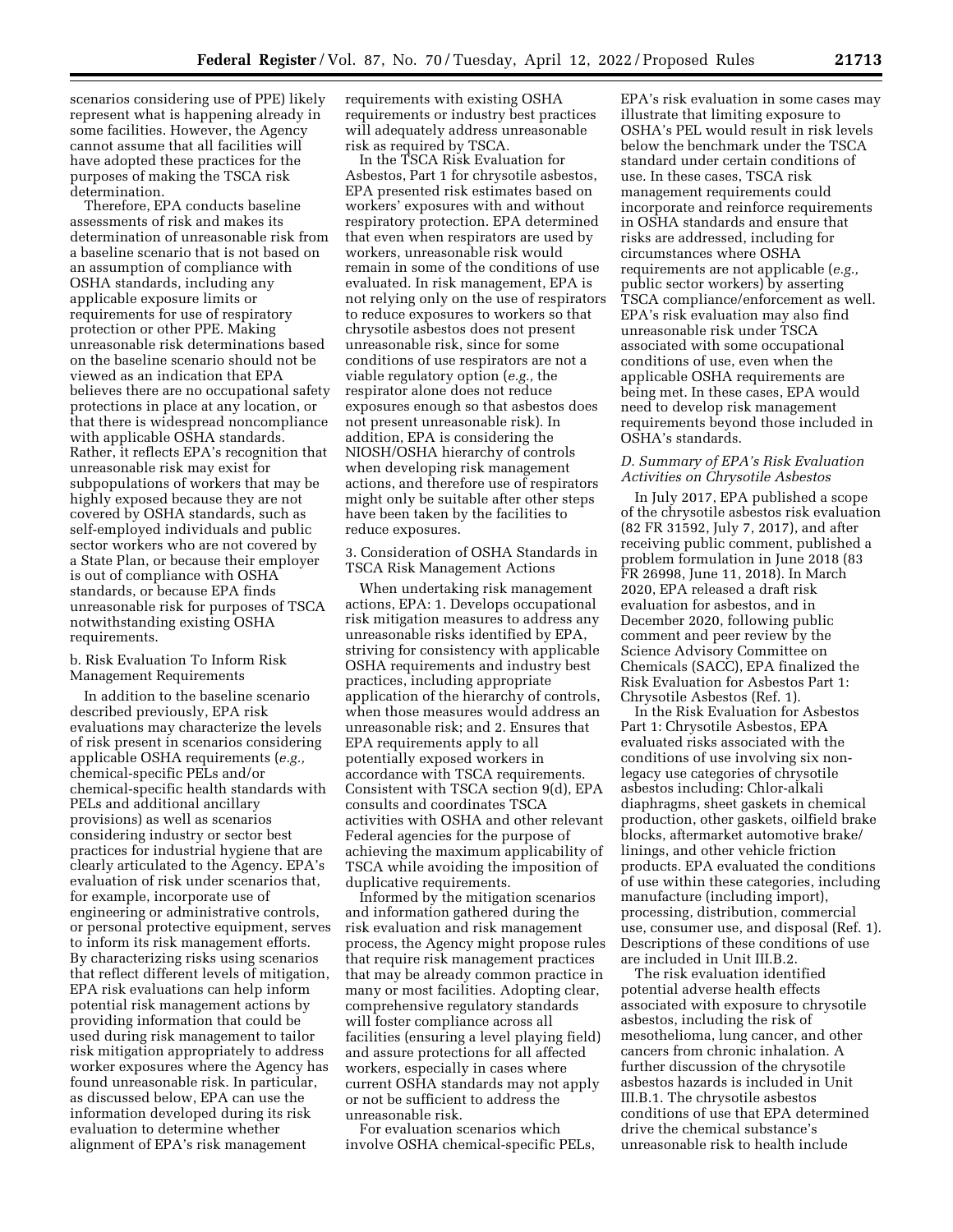processing and industrial use of diaphragms in the chlor-alkali industry; processing and industrial use of sheet gaskets used in chemical production; industrial use and disposal of brake blocks in the oil industry; commercial use and disposal of aftermarket automotive brakes/linings; commercial use and disposal of other vehicle friction products; commercial use and disposal of other gaskets; consumer use and disposal of aftermarket automotive brakes/linings; and consumer use and disposal of other gaskets. This determination includes unreasonable risk of injury to health to both workers and occupational non-users (ONUs) during occupational exposures, and to consumers and bystanders during exposures to consumer uses.

EPA determined that there are no conditions of use that drive unreasonable risk to the environment.

As previously discussed, following the November 2019 decision of the Ninth Circuit Court of Appeals in *Safer Chemicals Healthy Families* v. *EPA,* 943 F.3d 397, the agency will also, in parallel to pursuing risk management to address unreasonable risk identified in the Risk Evaluation for Asbestos, Part 1, conduct a Part 2 of the Asbestos Risk Evaluation: Supplemental Evaluation Including Legacy Uses and Associated Disposals of Asbestos. Legacy uses and associated disposals for asbestos are conditions of use for which manufacture (including import), processing, and distribution in commerce for a use no longer occur, but where use (*e.g.,* in situ building material) and disposal are still known, intended, or reasonably foreseen to occur.

Part 2 of the Risk Evaluation for Asbestos is currently underway. The October 13, 2021, consent decree in the case *Asbestos Disease Awareness Organization et al* v. *Regan et al,* 4:21– cv–03716–PJH (N.D. Cal.) requires the agency to publish a final Part 2 asbestos risk evaluation on or before December 1, 2024. EPA published a draft scope for the Part 2 asbestos risk evaluation on December 29, 2021 (86 FR 74088).

The Risk Evaluation for Asbestos, Part 2: Supplemental Evaluation Including Legacy Uses and Associated Disposals of Asbestos will include evaluation of the legacy uses and associated disposals of chrysotile asbestos and the five amphibole fiber types described in the TSCA Title II definition in addition to Libby Amphibole Asbestos (mainly consisting of tremolite, winchite, and richterite). Additionally, where EPA identifies reasonably available information demonstrating the presence of asbestos in talc that fall under TSCA

authority, talc containing asbestos impurities will be evaluated in Part 2.

As part of the problem formulation for asbestos, EPA found that exposures to the general population may occur from the conditions of use considered in Part 1 of the asbestos risk evaluation (Ref. 6). EPA determined, in Part 1 of the asbestos risk evaluation, that exposure to the general population via surface water, drinking water, ambient air, and disposal pathways falls under the jurisdiction of other environmental statutes administered by EPA. The Agency, therefore, at that time explained that it was tailoring the scope of the Part 1 risk evaluation for asbestos using authorities in TSCA sections 6(b) and 9(b)(1). As such, EPA did not evaluate hazards or exposures to the general population and the unreasonable risk determinations made in Part 1 of the asbestos risk evaluation do not account for exposures to the general population. However, EPA expects that any potential exposures to the general population would be adequately addressed through the proposed prohibition on the manufacture (including import), processing, distribution in commerce and commercial use of chrysotile asbestos to address the unreasonable risk posed to workers, ONUs, consumers and bystanders. EPA does plan to address exposures to the general population for the conditions of use evaluated in Part 2 of the risk evaluation.

EPA also concluded that, based on the reasonably available information in the published literature provided by industries using asbestos and reporting to EPA databases, there were minimal or no releases of asbestos to surface water associated with the conditions of use that EPA evaluated in Part 1. Therefore, EPA concluded that there is low or no risk to aquatic and sediment-dwelling organisms from exposure to chrysotile asbestos. Terrestrial pathways, including biosolids from wastewater treatment plants, were excluded from the analysis at the problem formulation stage (Refs. 1 and 6). However, EPA expects that any potential exposures to terrestrial species, as with the general population, would be adequately addressed through the proposed prohibition on the manufacture (including import), processing, distribution in commerce and commercial use of chrysotile asbestos.

# **III. Regulatory Approach**

#### *A. Background*

Under TSCA section 6(a), if the Administrator determines through a

TSCA section 6(b) risk evaluation that a chemical substance presents an unreasonable risk of injury to health or the environment, without consideration of costs or other non-risk factors, including an unreasonable risk to a potentially exposed or susceptible subpopulation identified as relevant to the Agency's risk evaluation, under the conditions of use, EPA must by rule apply one or more requirements to the extent necessary so that the chemical substance no longer presents such risk.

The TSCA section 6(a) requirements can include one or more of, the following actions:

• Prohibit, limit, or otherwise restrict, the manufacturing, processing, or distribution in commerce of the substance or mixture (TSCA section 6(a)(1)).

• Prohibit, limit, or otherwise restrict, the manufacturing, processing, or distribution in commerce of the substance or mixture for particular uses or above a specific concentration for a particular use (TSCA section 6(a)(2)).

• Require clear and adequate minimum warning and instructions with respect to use, distribution in commerce, or disposal of the substance or mixture (TSCA section 6(a)(3)).

• Require record keeping, monitoring or testing by manufacturers and processors (TSCA 6(a)(4)).

• Prohibit or regulate any manner or method of commercial use of the substance or mixture (TSCA section 6(a)(5)).

• Prohibit or otherwise regulate any manner or method of disposal of the substance or mixture by certain persons  $(TSCA section 6(a)(6)).$ 

• Direct manufacturers or processors to give notice of the determination of unreasonable risk to distributors, users, and the public and replace or repurchase the substance or mixture (TSCA section 6(a)(7)).

As described in Unit III.B., EPA analyzed how the TSCA section 6(a) requirements could be applied so that the unreasonable risk found to be presented in Part 1 of the risk evaluation for chrysotile asbestos is no longer presented. TSCA section 6(c)(2)(A) requires EPA, in proposing and promulgating TSCA section 6(a) rules, to include a statement of effects addressing certain issues, including the effects of the chemical substance on health and the environment; the magnitude of exposure of the chemical substance to humans and the environment; the benefits of the chemical substance for various uses; and the reasonably ascertainable economic consequences of the rule, including consideration of the likely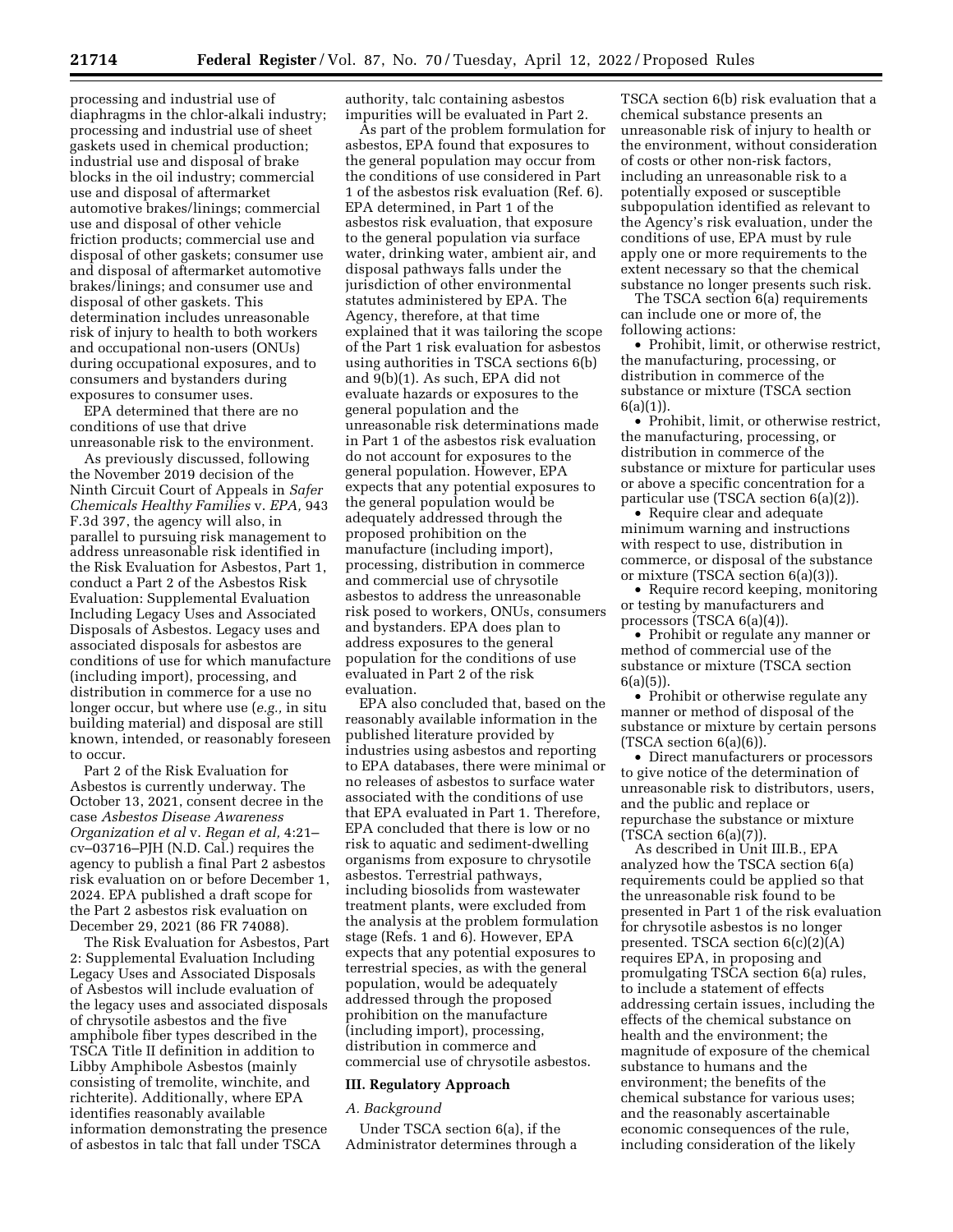effects of the rule on the national economy, small business, technological innovation, the environment and public health; and the costs and benefits and the cost effectiveness of the regulatory action and of the one or more primary alternative regulatory actions considered by the Administrator. As a result, EPA is proposing a regulatory action and requesting comment on an alternative regulatory action, which are discussed in Unit IV. EPA is requesting public comment on all aspects of the proposed regulatory action and the primary alternative regulatory action.

Under the authority of TSCA section 6(g), EPA may consider granting a timelimited exemption for a specific condition of use for which EPA finds: That the specific condition of use is a critical or essential use for which no technically and economically feasible safer alternative is available, taking into consideration hazard and exposure; that compliance with the proposed requirement would significantly disrupt the national economy, national security, or critical infrastructure; or that the specific condition of use of the chemical substance, as compared to reasonably available alternatives, provides a substantial benefit to health, the environment, or public safety. EPA is not proposing to grant an exemption from the rule requirements. EPA is aware that chlor-alkali chemicals are used in sectors important to the national economy and operation of critical infrastructure to protect human health, for uses such as drinking water treatment. Sectors include: Water and Wastewater Systems Sector, Chemical Sector, Critical Manufacturing Sector, Defense Industrial Base Sector, Emergency Services Sector, Energy Sector, Food and Agriculture Sector, and Healthcare and Public Health sector. EPA is requesting public comment regarding the need and rationale for exemptions from the proposed rule pursuant to the provisions of TSCA section 6(g).

TSCA section 6(c)(2)(C) requires that, in deciding whether to prohibit or restrict in a manner that substantially prevents a specific condition of use and in setting an appropriate transition period for such action, EPA considers, to the extent practicable, whether technically and economically feasible alternatives that benefit health or the environment will be reasonably available as a substitute when the proposed prohibition or restriction takes effect. Unit III.B.4. includes more information regarding EPA's consideration of alternatives.

#### 1. Consultations

EPA conducted consultations and outreach in preparing for this proposed regulatory action. The Agency held a federalism consultation on May 13, 2021, as part of this rulemaking process and pursuant to Executive Order 13132. During the consultation EPA met with state and local officials early in the process of developing the proposed action to permit them to have meaningful and timely input into its development (Ref. 7). During the consultation, participants and EPA discussed the authority given under TSCA section 6 regarding prohibition, how alternatives may be treated in rulemaking, and which activities would be potentially regulated in the proposed rule (Ref. 7).

On May 24, 2021, and June 3, 2021, EPA held tribal consultations for Part 1: Chrysotile Asbestos. Tribal officials were given the opportunity to meaningfully interact with EPA risk managers concerning the current status of risk management. EPA received questions during both meetings held during the consultation period concerning potential risks to workers, consumers, and general population (Ref. 8).

EPA also conducted outreach to advocates of communities that might be subject to disproportionate exposure to chrysotile asbestos, such as minority populations, low-income populations and indigenous peoples. EPA's environmental justice (EJ) consultation occurred from June 1 through August 13, 2021. On June 1 and 9, 2021, EPA held public meetings as part of this consultation. These meetings were held pursuant to and in compliance with Executive Orders 12898 and 14008. EPA received several comments following the EJ meetings. Commenters expressed concerns that consumers who live near chlor-alkali facilities and Do-It-Yourself (DIY) auto workers could be exposed unless chrysotile asbestos is banned (Ref. 9).

Units VIII.C., VIII.E., VIII.F., VIII.J. provide more information regarding the consultations.

# 2. Other Stakeholder Consultations

In addition to the consultations described in Units VIII.C., VIII.E., VIII.F., and VIII.J. on February 3, 2021, EPA held a public webinar (Ref. 10) and also attended a Small Business Administration roundtable on February 5, 2021, where EPA staff provided an overview of the TSCA risk management process and the findings in the Part 1 risk evaluation (EPA–HQ–OPPT–2021– 0057). Attendees of these meetings were given an opportunity to voice their concerns on both the risk evaluation and the risk management process.

Furthermore, EPA engaged in discussions with industry, nongovernmental organizations, other national governments, asbestos experts and users of chrysotile asbestos. Summaries of external meetings held during the development of this proposed rule are in the docket. These meetings helped to inform how long industry would need to implement a prohibition, how companies currently protect workers, and the extent to which each industry uses asbestos-free technology. Additionally, discussions with the Canadian government helped EPA to better understand how Canada approached its 2018 regulation to prohibit asbestos use (such as the asbestos-containing products covered in the prohibition and the chosen prohibition effective dates) to better inform this proposed rule (Refs. 4 and 11). The purpose of these stakeholder discussions was to hear from importers, processors, distributors, users, academics, advisory councils, and members of the public health community about the conditions of use evaluated for chrysotile asbestos; substitute chemicals or alternative methods; engineering control measures and personal protective equipment currently in use or potentially feasible for adoption; and other risk reduction approaches that may have already been adopted or considered for the evaluated conditions of use.

### *B. Regulatory Assessment of Chrysotile Asbestos Under Part 1*

This Unit describes the additional information that EPA considered in deciding the proposed regulatory approach for chrysotile asbestos, so that chrysotile asbestos would no longer present an unreasonable risk under the conditions of use evaluated under Part 1 of the risk evaluation. This Unit describes the unreasonable risk, the conditions of use of chrysotile asbestos that are the focus of this regulation, and how EPA is proposing to apply the TSCA section 6(a) requirements, including the consideration of alternatives in deciding whether to prohibit or restrict in a manner that substantially prevents a specific condition of use.

### 1. Description of Unreasonable Risk

The health endpoint driving EPA's determination of unreasonable risk for chrysotile asbestos under the conditions of use is cancer from inhalation exposure (Ref. 1). This unreasonable risk includes the risk of mesothelioma,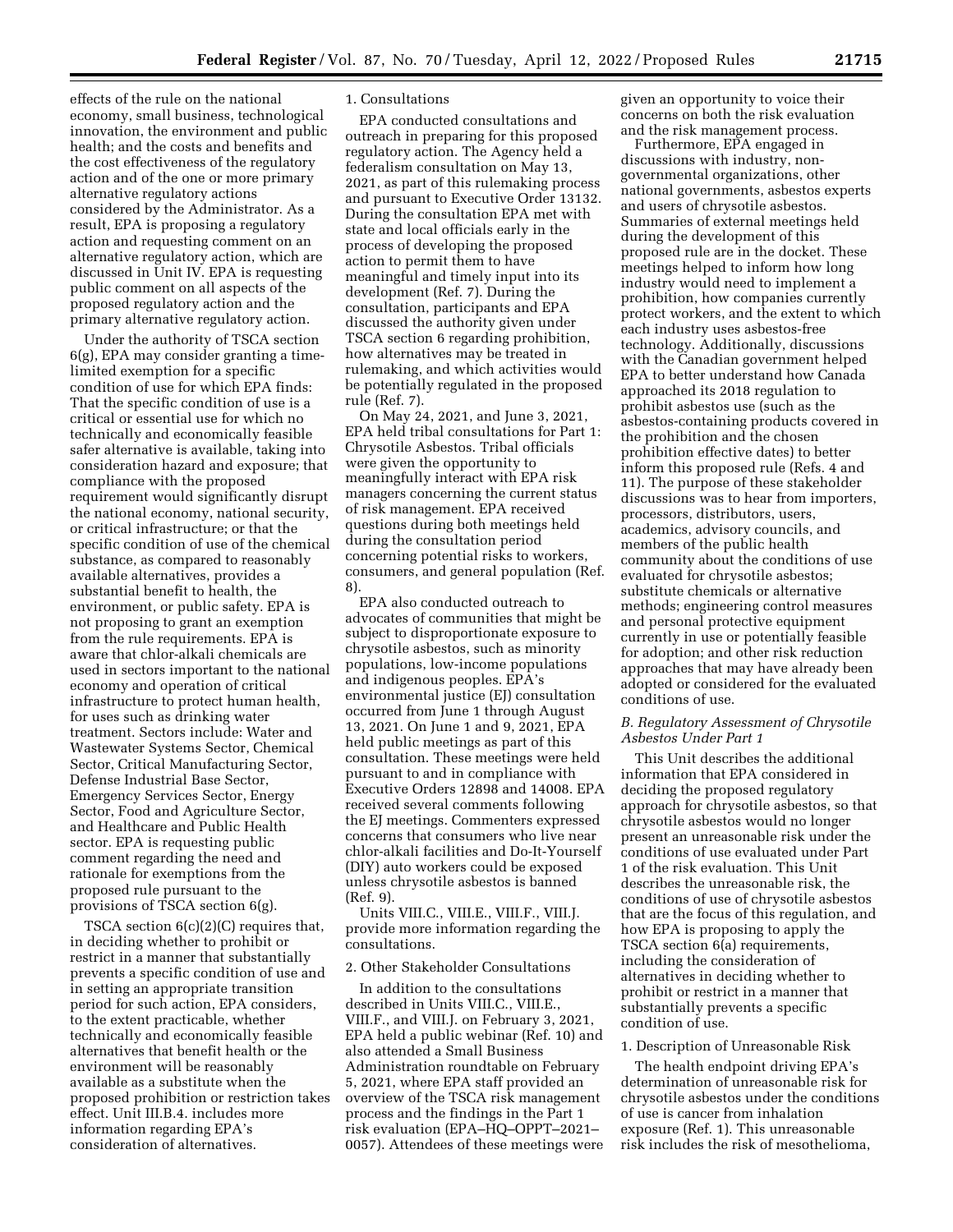lung cancer, and other cancers from chronic inhalation. An inhalation unit risk (IUR), which is an estimate of the carcinogenic risk associated with a unit concentration of air, was developed for chrysotile asbestos. The IUR was based on epidemiological studies on mesothelioma and lung cancer in cohorts of workers using chrysotile asbestos in commerce. Since there was no exposure-response data for cancer of the ovary and laryngeal cancer effects, a direct estimate of risk from ovarian and laryngeal cancer could not be made for the unit risk calculation. An adjustment factor for ovarian and laryngeal cancer effects was applied to risk value estimates to correct for the negative bias in the risk values derived from only lung cancer and mesothelioma. And, as discussed in Section 4.2.1 of the Risk Evaluation (Ref. 1), for workers and ONUs exposed in a workplace, EPA used as a benchmark extra risks of 1 cancer per 10,000 people. At this risk level  $1\times10-4$  (1E-4), if the noncancer effects (*e.g.,* asbestosis and pleural thickening) of chrysotile asbestos are similar to Libby Amphibole Asbestos, the non-cancer effects of chrysotile asbestos are likely to contribute additional risk to the overall health risk of chrysotile asbestos beyond the risk of cancer. Thus, the overall health risks of chrysotile asbestos are underestimated based on cancer risk alone.

For processing and industrial use of chrysotile asbestos diaphragms, EPA found unreasonable risk to workers from chronic inhalation exposure to chrysotile asbestos, based on industry data including personal air monitoring (*i.e.,* worker breathing zone results) and area air monitoring (*i.e.,* fixed location air monitoring results) that led to the high-end risk estimates exceeding the 1E–4 risk benchmark (Ref. 1).

For both the processing (*i.e.,* gasket cutting) and industrial use activities of chrysotile asbestos-containing sheet gaskets for chemical production, EPA found unreasonable risk to workers and ONUs from chronic inhalation exposure to chrysotile asbestos based on monitoring data provided by industry and data in the published literature (Ref. 1).

For the industrial use and disposal of chrysotile asbestos-containing oilfield brake blocks, EPA found unreasonable risk to workers and ONUs from chronic inhalation exposure to chrysotile asbestos based on a 1988 study of Norway's offshore petroleum industry (Ref. 1).

For the commercial use and disposal of aftermarket automotive chrysotile asbestos-containing brakes/linings and other vehicle friction products (except

for the NASA Super Guppy Turbine aircraft use), EPA found unreasonable risk to workers and ONUs from chronic inhalation exposure to chrysotile asbestos based on published literature and OSHA data (Section 2.3.1.8.1 of the Risk Evaluation). EPA determined, based on exposure data provided by NASA to EPA (Section 2.3.1.8.2 of the Risk Evaluation), that the use and disposal of chrysotile asbestoscontaining brakes for NASA's Super Guppy Turbine aircraft did not present an unreasonable risk of injury to health or the environment.

For the commercial use and disposal of other chrysotile asbestos-containing gaskets, EPA found unreasonable risk to workers and ONUs from chronic inhalation exposure to chrysotile asbestos based on exposure scenarios from occupational monitoring data for asbestos-containing gasket replacement activities in vehicles.

For consumer use and disposal of aftermarket automotive chrysotile asbestos-containing brakes/linings and other chrysotile asbestos-containing gaskets, EPA found unreasonable risk to consumers and bystanders from chronic inhalation exposure to chrysotile asbestos, using as a benchmark cancer risk level of 1x10–6 (1E–6) for consumers and bystanders.

EPA also noted in the Part 1 asbestos risk evaluation that it is possible for industrial workers or consumers working with aftermarket automotive products or other types of asbestoscontaining gaskets to cause unintentional exposure to individuals in their residence due to take-home exposure from contaminated clothing or other items. While EPA did not identify or receive information which could inform such an exposure scenario and does not currently have models which can adequately evaluate and address this pathway, take-home exposures were considered pathways in the Part 1 risk evaluation for asbestos that could increase risk to populations associated with the workers, ONUs, consumers or bystanders.

Unit V.A. summarizes the health effects and the magnitude of the exposures (Ref. 1).

The regulatory actions proposed, and alternatives, so that chrysotile asbestos no longer presents this unreasonable risk, are in Unit IV.

2. Description of Conditions of Use

This Unit describes the conditions of use subject to this proposed regulatory action.

Although EPA identified both industrial and commercial uses in Part 1 of the risk evaluation for purposes of

distinguishing scenarios, the Agency clarified then and clarifies now that EPA interprets the authority over ''any manner or method of commercial use'' under TSCA section 6(a)(5) to reach both.

The conditions of use subject to this proposed regulatory action do not include any legacy uses or associated disposal for chrysotile asbestos or other asbestos fiber types. EPA will consider legacy uses and associated disposals in Part 2 of the risk evaluation for asbestos (Ref. 1).

*a. Processing and industrial use of chrysotile asbestos diaphragms in the chlor-alkali industry:* 

Chrysotile asbestos is imported and used by the chlor-alkali industry for the fabrication of semi-permeable diaphragms. The chrysotile asbestos diaphragms are used in an industrial process for the production of chorine and sodium hydroxide (caustic soda). Asbestos is chemically inert and able to effectively separate chlorine and sodium hydroxide in electrolytic cells. The chlor-alkali chemical production process involves the separation of the sodium and chloride atoms of salt in saltwater (brine) via electricity to produce sodium hydroxide (caustic soda), hydrogen, and chlorine. This reaction occurs in an electrolytic cell. The cell contains two compartments separated by a semi-permeable diaphragm, which is made mostly of chrysotile asbestos. The diaphragm prevents the reaction of the caustic soda with the chlorine and allows for the separation of both materials for further processing. Diaphragms are typically used for 1–3 years before they must be replaced (Ref. 1).

*b. Processing and industrial use of chrysotile asbestos-containing sheet gaskets in chemical production:* 

Sheet gaskets are used to form a leakproof seal between fixed components. Chrysotile asbestoscontaining gaskets are used primarily in industrial applications with extreme operating conditions, such as high temperatures, high pressures, and the presence of chlorine or other corrosive substances. Such extreme production conditions are found in many chemical manufacturing and processing operations, including: The manufacture of titanium dioxide and chlorinated hydrocarbons; polymerization reactions involving chlorinated monomers; and steam cracking at petrochemical facilities. Chrysotile asbestos-containing gaskets are fabricated from sheets composed of 80% (minimum) chrysotile asbestos fully encapsulated in styrene butadiene rubber. The chrysotile asbestos-containing sheets are imported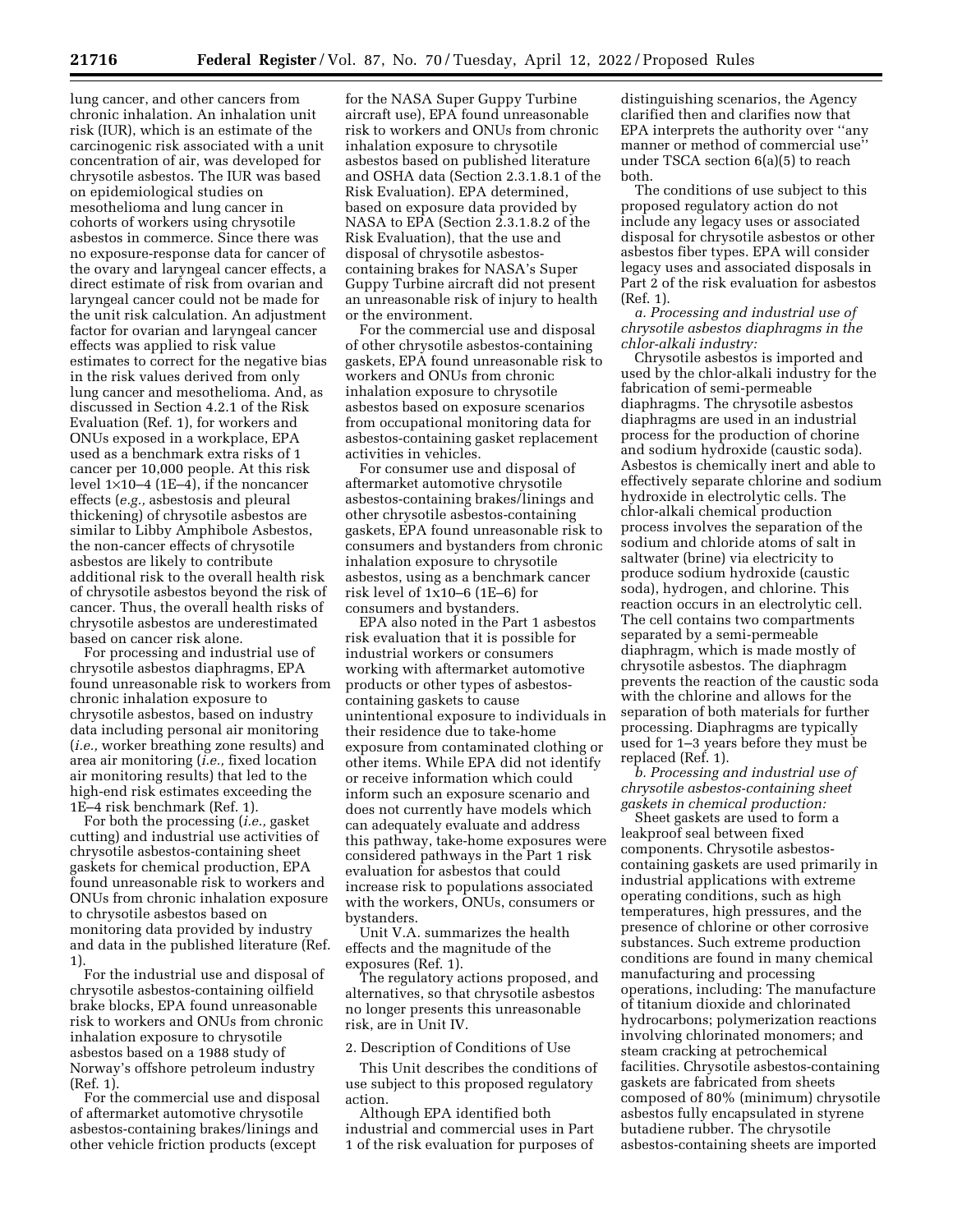into the U.S. in large rolls where they are cut to shape by a fabricator and subsequently used at titanium dioxide manufacturing facilities. Installed gaskets typically remain in use anywhere from a few weeks to three years (Ref. 1).

*c. Industrial use and disposal of chrysotile asbestos-containing brake blocks in oil industry:* 

The rotary drilling rig of an oil well uses a drawworks hoisting machine to raise and lower the traveling blocks during drilling. The drawworks is a permanently installed component of a mobile drilling rig. The drawworks consists of a large-diameter steel spool, a motor, a main brake, a reduction gear, and an auxiliary brake. The brake of the drawworks hoisting machine is an essential component that is engaged when no motion of the traveling block is desired. Chrysotile asbestoscontaining brake blocks are imported for use in some drawworks, reportedly most often on larger drilling rigs. Spent brake blocks must periodically be replaced by workers in the oilfield industry who maintain the rig (Ref. 1).

*d. Commercial use and disposal of aftermarket automotive chrysotile asbestos-containing brakes/linings:* 

The two primary types of automobile brakes are drum brakes and disc brakes, and chrysotile asbestos has been found in both, in linings for drum brake assemblies and pads in disc brake assemblies. Disc brakes are much more common today than drum brakes, but many passenger vehicles have a combination of disc brakes for the front wheels and drum brakes for the rear wheels. Chrysotile asbestos fibers offer many properties that are desired for brake linings and brake pads, and up through the 1990s many new automobiles manufactured in the United States had brake assemblies with asbestos-containing components. However, by 2000, asbestos was no longer used in the brakes of virtually any original equipment manufacturer (OEM) automobiles sold domestically. Asbestos in automotive parts is not currently banned in the U.S., and asbestos-containing brake products may be imported and sold in the United States. The quantity of asbestoscontaining brake parts imported is unknown. Therefore, asbestos could be found in the United States: (1) In vehicles on the road that have asbestoscontaining brakes, whether from older and vintage vehicles or aftermarket parts; and (2) in vehicles that have new asbestos-containing brakes installed by establishments or individuals that use certain imported products. Brakes must be repaired and replaced periodically,

which involves activities that create dust and potential occupational exposure to asbestos (Ref. 1).

*e. Commercial use and disposal of other chrysotile asbestos-containing vehicle friction products:* 

While EPA has verified that U.S. automotive manufacturers are not installing asbestos-containing brakes on new cars for domestic distribution, EPA identified a company that claimed to import asbestos-containing brakes and then install them on cars in the United States for export only. Following completion of the risk evaluation, and during the risk management phase following publication of the final risk evaluation, this company disavowed this practice (Ref. 12).

In addition, there is a limited use of asbestos-containing brakes for a special, large transport plane, the ''Super-Guppy'' Turbine (SGT) aircraft, owned and operated by the National Aeronautics and Space Administration (NASA). The SGT aircraft is a specialty cargo plane that transports oversized equipment, and it is considered a mission-critical vehicle. Only one SGT aircraft is in operation today, and NASA acquired it in 1997. The SGT aircraft averages approximately 100 flights per year. When not in use, it is hangered and maintained at a NASA facility in El Paso, Texas. The SGT aircraft has eight landing gear systems, and each system has 32 brake blocks, which contain chrysotile asbestos. Potential worker exposures are associated with servicing the brakes. As explained in the risk evaluation, the following two conditions of use do not present unreasonable risk, and therefore do not require mitigation by this proposed regulation: Use of chrysotile asbestos-containing brakes for a specialized, large NASA transport plane; and the disposal of chrysotile asbestos-containing brakes for a specialized, large NASA transport plane (Ref. 1).

# *f. Commercial use and disposal of other asbestos-containing gaskets:*

EPA also identified the use of chrysotile asbestos-containing gaskets in the exhaust system of a specific type of utility vehicle manufactured and available for purchase in the United States. The utility vehicle manufacturer purported at the time to receive the precut gaskets which are then installed during manufacture of the vehicle. The gaskets may be removed during servicing of the exhaust system. EPA determined that workers and ONUs who install the gaskets during assembly and workers who may repair these vehicles are exposed to asbestos (Ref. 1).

*g. Consumer use and disposal of aftermarket automotive chrysotile asbestos-containing brakes/linings:* 

As discussed in Unit III.B.2.d., asbestos could be found in the United States: (1) In vehicles on the road that have asbestos-containing brakes, whether from original manufacturers (primarily for older and vintage vehicles) or aftermarket parts; and (2) in vehicles that have new asbestoscontaining brakes installed by establishments or individuals that use certain imported products. Brakes must be repaired and replaced periodically, activities which create dust and exposure to asbestos for consumers and bystanders who perform their own doit-yourself automobile maintenance and repairs on asbestos-containing components (Ref. 1).

*h. Consumer use and disposal of other asbestos-containing gaskets:* 

As discussed in Unit III.B.2.f., EPA also identified the use of chrysotile asbestos-containing gaskets in the exhaust system of a specific type of utility vehicle manufactured and available for purchase in the United States. The gaskets may be removed during servicing of the exhaust system. EPA determined that do-it-yourself consumers who may repair these vehicles and bystanders are exposed to asbestos (Ref. 1).

3. Description of TSCA Section 6(a) Requirements Considered To Address Unreasonable Risk

EPA examined which requirements or combination of requirements under TSCA section 6(a), as described in Unit III, have the potential to reduce the risk to workers, occupational non-users (ONUs), consumers and bystanders so that chrysotile asbestos no longer presents unreasonable risk. As required by TSCA, as amended, in selecting among these requirements, EPA factored in, to the extent practicable, considerations including the effects of the chemical on health and the environment, the benefits of the chemical substance for various uses, and the reasonably ascertainable economic consequences of the rule, including the effect of the rule on the national economy, small business, technological innovation, the environment and public health; the costs and benefits of the proposed regulatory action and one or more primary regulatory alternative regulatory actions considered; and the cost effectiveness of the proposed regulatory action and of the one or more primary alternative regulatory actions considered. See Unit V for further discussion related to TSCA section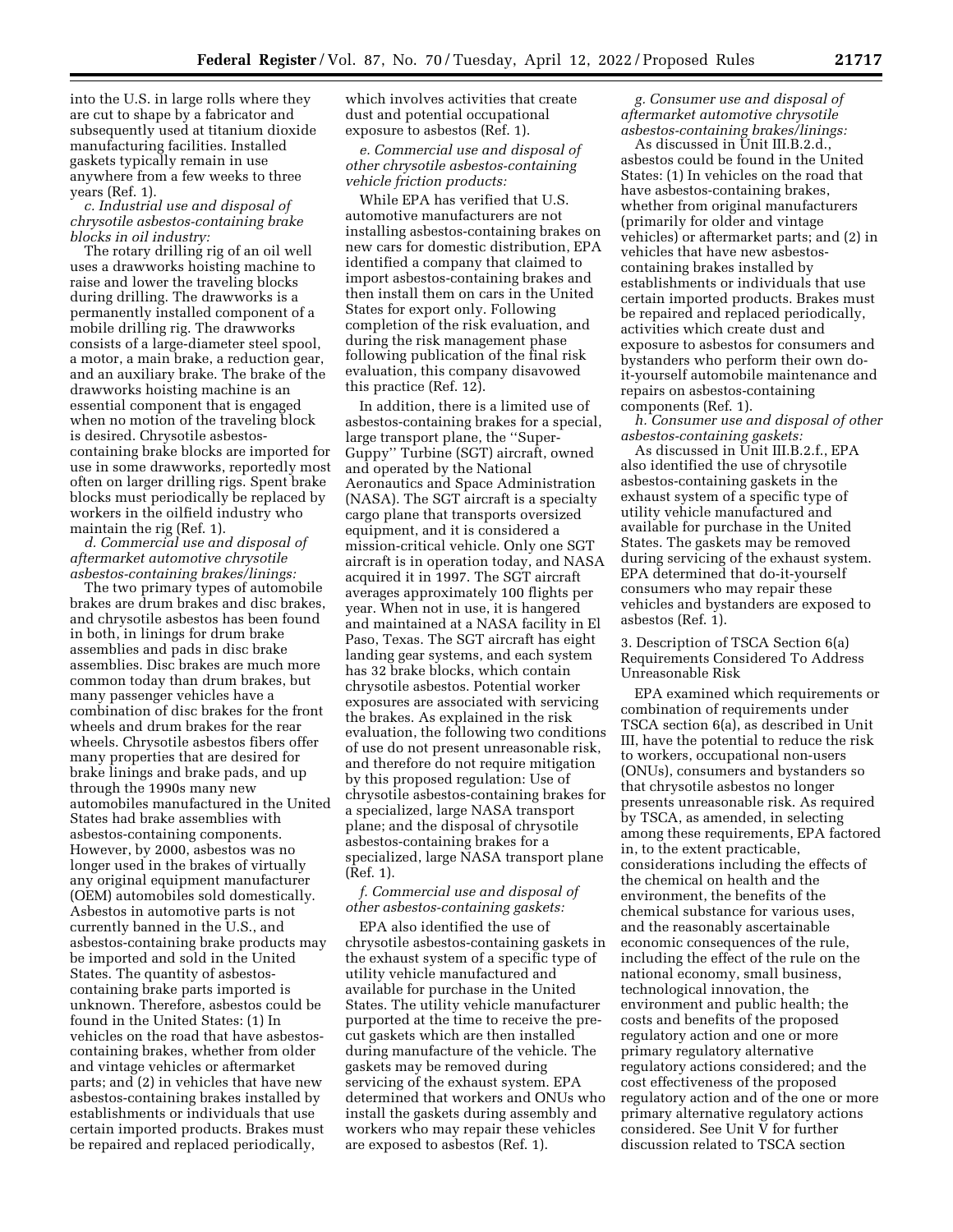(c)(2)(A) considerations, including the statement of effects of the proposed rule with respect to these considerations.

EPA developed a proposed regulatory action and one primary alternative regulatory action, which are described in Units IV.A. and IV.B. To identify and select a regulatory action, EPA considered the route of exposure driving the unreasonable risk (inhalation) and the exposed population. For consumer conditions of use, EPA considered how it could exercise its authority under TSCA to regulate the manufacturing, processing, and distribution in commerce of chrysotile asbestos at different levels in the supply chain to eliminate or restrict the availability of chrysotile asbestos and chrysotile asbestos-containing products for consumer use to effectively address the unreasonable risk to consumers and bystanders. EPA also considered the regulatory authority under TSCA and other statutes such as OSHA, CPSA, and other EPA-administered statutes to examine (1) whether there are opportunities for identified risk from chrysotile asbestos to be addressed under other statutes, such that a referral may be warranted under TSCA section 9(a) or section 9(b), or (2) whether TSCA section 6(a) regulation could include alignment of requirements and definitions to minimize confusion to the regulated entities and the general public.

In addition, EPA considered other TSCA requirements such as the consideration of alternatives when recommending prohibition or a substantial restriction (TSCA section  $6(c)(2)(C)$ , as outlined in Unit III.B.4.), and the requirements in TSCA section 6(d)(1)(B) for compliance dates (described in the proposed and primary alternative regulatory actions in Unit IV.).

To the extent information was reasonably available, when selecting regulatory actions, EPA considered the pollution prevention actions and the hierarchy of controls adopted by OSHA and NIOSH, with the goal of identifying risk management control methods that are permanent, feasible, and effective. EPA also considered how to address the unreasonable risk while providing flexibility to the regulated entities, given the functionality and the performance efficacy of chrysotile asbestos. EPA considered the information presented in the risk evaluation, additional input from stakeholders (as described in Unit III.A.) and anticipated compliance strategies from regulated entities.

EPA evaluated regulatory options under TSCA section 6(a) to address the unreasonable risk found to be presented

by chrysotile asbestos under the conditions of use evaluated in the Risk Evaluation for Asbestos, Part 1: Chrysotile Asbestos. EPA is proposing a prohibition of the manufacture (including import), processing, distribution in commerce and commercial use of chrysotile asbestos in bulk form and as part of chrysotile asbestos diaphragms used in the chloralkali industry and chrysotile asbestoscontaining sheet gaskets used in chemical production (descriptions of these conditions of use are in Unit III.B.2.) two years following the effective date of the final rule, which is 60 days after final rule promulgation. Associated with that prohibition, EPA considered and is proposing interim recordkeeping requirements and is proposing to cross reference existing disposal regulations. The proposed prohibition, recordkeeping requirements, and cross referencing are described in more detail in Unit IV.A. Similarly, EPA evaluated and is proposing a prohibition of the manufacture (including import), processing, distribution in commerce and industrial or commercial use of chrysotile asbestos-containing brake blocks used in the oil industry; aftermarket automotive chrysotile asbestos-containing brakes/linings; other vehicle friction products; and asbestos-containing gaskets 180 days after the effective date of the final rule. EPA is further proposing pursuant to TSCA section 6(a) to prohibit manufacture (including import), processing, and distribution in commerce of aftermarket automotive chrysotile asbestos-containing brakes/ linings for consumer use, and other chrysotile asbestos-containing gaskets for consumer use 180 days after the effective date of the final rule. EPA also is proposing disposal and recordkeeping requirements for these conditions of use. EPA does not intend the proposed prohibitions on processing or distribution in commerce to prohibit any processing or distribution in commerce incidental to disposal of the chrysotile asbestos waste in accordance with the proposed requirements.

EPA considered alternative regulatory requirements that would reduce exposures in occupational settings and address consumer and bystander exposure so that chrysotile asbestos no longer presents unreasonable risk. A possible requirement under TSCA section 6(a) that EPA considered was the use of respirators; however, EPA determined that respirators were not adequate for all conditions of use that are driving unreasonable risk, and EPA also would like to consider the NIOSH/

OSHA hierarchy of controls instead of consideringly only respirators as part of management of occupational exposures. Other possible requirements under TSCA section 6(a) such as limiting the weight fraction or size of the items containing chrysotile asbestos, were not considered since those seemed impracticable for the conditions of use under consideration. Other possible requirements under TSCA section 6(a) that EPA considered in combination under the primary alternative regulatory action, such as labels, warning signs, and recordkeeping, are discussed in Unit IV.B.

The primary alternative option EPA considered for the chlor-alkali diaphragm and sheet gasket categories was a prohibition to take effect over a longer time (five years), and the establishment of a risk-based performance standard, known as an existing chemical exposure limit (ECEL) to reduce inhalation exposures by workers and occupational non-users during that period prior to the prohibition. EPA developed an 8-hour time-weighted average (TWA) ECEL in support of risk management efforts on chrysotile asbestos under TSCA section 6(a). EPA calculated the ECEL to be 0.005 fibers/cc (f/cc) for inhalation exposures to chrysotile asbestos as an 8 hour TWA (Ref. 13).

Requirements to meet an ECEL would not include requirements for specific engineering or administrative controls; rather, the ECEL is a performance-based exposure limit that would allow regulated entities to determine how to most effectively meet the ECEL based on what works best for their workplace, while following the hierarchy of controls to the extent feasible (*e.g.,*  preferential use of methods which prevent generation or release of asbestos in the workplace rather than relying on respiratory protection to meet the ECEL; see Unit IV.B.1, Exposure Controls).

In general, industrial and commercial facilities are already familiar with the concept of permissible exposure limits (PELs) required by OSHA. Based on their familiarity with the PELs and corresponding methods of compliance, some industrial and commercial facilities may be able to implement an ECEL. EPA recognizes that an ECEL will require time and resources to prepare for and therefore did not propose to include it for the two-year interim period prior to the proposed prohibition date. It is also unknown whether facilities could, under the ECEL provision, routinely monitor at or below the ECEL or ECEL-action level with reasonable certainty. Additionally, there are uncertainties regarding whether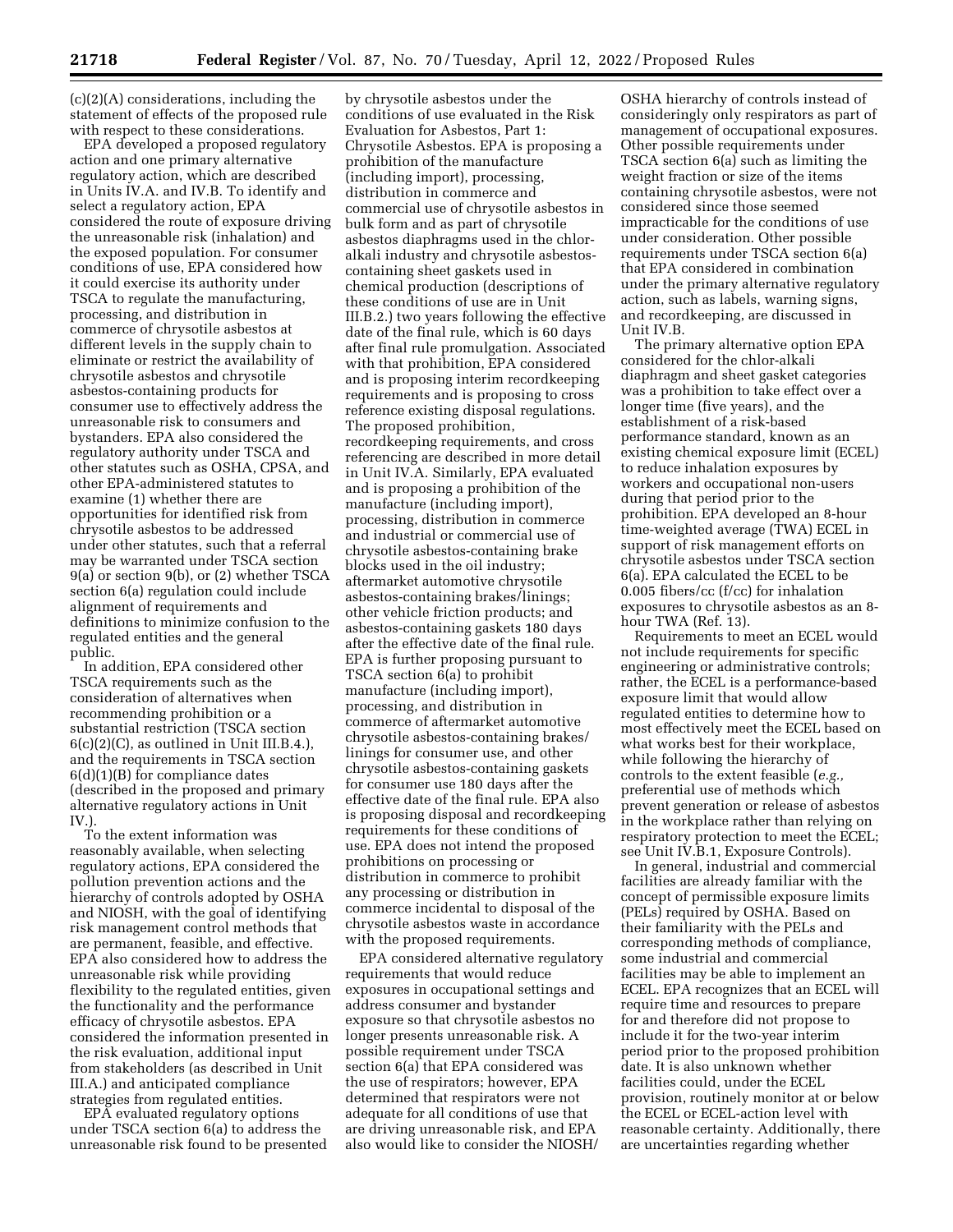facilities would need to routinely rely on the use of respiratory protection considering the engineering and administrative controls already in place and the effectiveness of the respiratory protection to ensure that air concentrations above the ECEL do not result in unreasonable risk (see Section 2.3.1.2 of the Risk Evaluation). For these reasons, EPA did not include in the proposed regulation requirements to meet an ECEL. However, the ECEL is included as an interim exposure reduction measure in the primary alternative regulatory action, based on the longer interim period prior to prohibition considered in the primary alternative regulatory action. Details of the ECEL requirement included in the primary alternative regulatory action, including how facilities could demonstrate compliance, are described in Unit IV.B.

In addition, EPA considered other requirements, such as requiring monitoring and recordkeeping to demonstrate compliance with the ECEL, or downstream notification to communicate the date of prohibition for manufacturing, processing and distribution in commerce. These requirements are described in Unit IV.B.

As required under TSCA section 6(d), any rule under TSCA section 6(a) must specify the date of compliance, which shall be as soon as practicable with a reasonable transition period but begin no later than five years after the date of promulgation of the rule. These proposed compliance dates are detailed in Unit IV.A.

Because a determination has been made that chrysotile asbestos presents an unreasonable risk to health within the United States or to the environment of the United States, pursuant to TSCA section 12(a)(2), this proposed rule would apply to chrysotile asbestos even if being manufactured, processed, or distributed in commerce solely for export from the United States.

After considering the different regulatory requirements under TSCA section 6(a), consideration of alternatives (described in Unit III.B.4.), compliance dates, and other requirements under TSCA section 6(c), EPA developed the proposed regulatory action described in Unit IV.A. and a primary alternative regulatory action described in Units IV.B.1., IV.B.5, IV.B.6, and IV.B.7.

4. Consideration of Alternatives in Deciding Whether To Prohibit or Substantially Restrict Chrysotile Asbestos

In selecting among prohibitions and other restrictions available under TSCA

section 6(a), EPA must under section 6(c)(2)(A) and (B) consider and factor in, to the extent practicable, the health and environmental effects and exposures of the chemical, the benefits of the chemical for various uses and the reasonably ascertainable economic consequences of the rule (described in Unit V.). Further, under TSCA section 6(c)(2)(C) and based on the information published under TSCA section  $6(c)(2)(A)$ , in deciding whether to prohibit or restrict in a manner that substantially prevents a specific condition of use of a chemical substance or mixture, and in setting an appropriate transition period for such action, EPA must also consider, to the extent practicable, whether technically and economically feasible alternatives that benefit health or the environment will be reasonably available as a substitute when the proposed prohibition or other restriction takes effect.

*a. Health and environmental effects of the chemical alternatives or substitute methods:* 

In considering the potential chemical alternatives or substitute methods for chrysotile asbestos for the conditions of use evaluated in the risk evaluation, EPA notes that chrysotile asbestos is not currently the primary substance most commonly used in these conditions of use, nor has it been for the last decade. Chlor-alkali asbestos diaphragms, sheet gaskets for chemical production, aftermarket automotive breaks, oilfield brake blocks, other gaskets and other friction products containing chrysotile asbestos are relatively uncommon in the market space, as described in the risk evaluation. There are a number of alternatives to asbestos in these conditions of use that make up the majority of the market share and have been preferentially used for some time, in part as a result of the known severe and adverse health effects related to asbestos exposure. Based on the information published under TSCA section 6(c)(2)(A), EPA does not expect any adverse impacts to human health and the environment to result from the further reduction of asbestos in these conditions of use when compared to the continued use of asbestos.

EPA acknowledges that substitute technologies for asbestos-containing diaphragms in chlor-alkali production use an increased concentration of perand polyfluoroalkyl substances (PFAS) relative to the amount of PFAS compounds contained in asbestoscontaining diaphragms. As discussed in the Economic Analysis, the three types of chlor-alkali production technologies commonly used in the United States vary in their use of PFAS. Non-asbestos

diaphragms have a higher concentration of polytetrafluoroethylene (PTFE, a polymeric perfluorinated substance) than asbestos-containing diaphragms, and non-asbestos membranes are made of PTFE, perfluorinated carboxylic acids and perfluorosulfonic acids. Therefore, the transition away from asbestoscontaining diaphragms could result in greater usage and release of PFAS. EPA lacks information to determine whether increased usage is likely to cause increased release of PFAS at chlor-alkali facilities that currently rely on asbestoscontaining diaphragms, chlor-alkali facilities that do not currently use asbestos-containing diaphragms that may expand their production as a result of the regulation, upstream facilities that produce membranes, or upstream facilities that produce perfluorinated fibers used in non-asbestos diaphragms. EPA requests public comment with monitoring data and other information that would allow the Agency to assess how a transition away from asbestos containing diaphragms may affect exposures to PFAS released by chloralkali facilities. Despite these uncertainties about possible greater use and release of PFAS, EPA believes the benefits of removing chrysotile asbestos, a known human carcinogen that causes an aggressive and deadly cancer (mesothelioma), from continued use in the United States, are significant even though there are uncertainties regarding the potential additional exposure to PFAS that might result from this action.

*b. Technical feasibility, economic feasibility, and reasonable availability of the chemical alternatives or substitute methods:* 

As mentioned, there are a number of alternatives to asbestos in these conditions of use that make up the majority of the market share and have been preferentially used for some time. EPA received input from stakeholders regarding their concerns about alternatives to chrysotile asbestos. EPA expects non-asbestos diaphragms and membrane cells will be the likely substitutes to asbestos diaphragms. Each chlor-alkali industry member consulted expressed concerns about the economic feasibility of transitioning to asbestos free technology (Refs. 14, 15, 16, 17, and 20), indicating that would take a significant amount of time. Several stakeholders provided feedback on alternatives to chrysotile asbestos for the sheet gasket use in chemical production. Generally, these stakeholders described how the transition from asbestos use for titanium dioxide production would require significant capital investment. One stakeholder noted they have a titanium dioxide production facility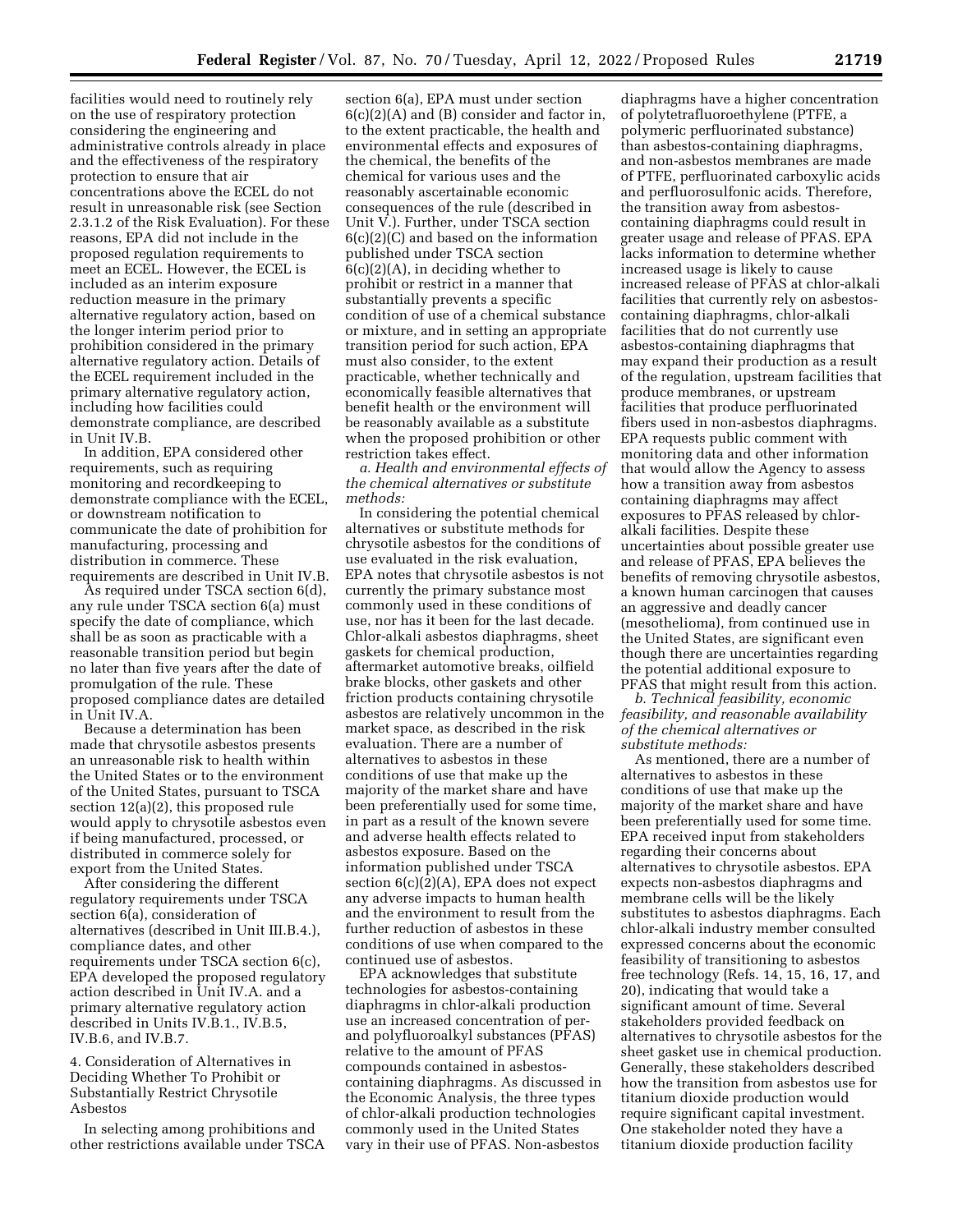located in Taiwan that uses asbestosfree gaskets. The stakeholder, however, stated that the technology used in the Taiwan facility would not suit certain domestic titanium dioxide plants because the large diameter flanges in the domestic plants result in performance issues with the asbestos-free gaskets (Ref. 14). Non-asbestos technologies already dominate the market for other gaskets, oilfield brake blocks, brakes and other friction products. Although, stakeholders indicated the advantages of using asbestos (*e.g.,* asbestos in automotive drum brakes advantages include thermal stability, flexibility, resistance to wear, and low cost), and limitations of the non-asbestos replacements (*e.g.,* non-asbestos replacements in brake blocks have a useful life half that of products containing asbestos, are more expensive than asbestos-containing products, and are subject to sudden failure) (Ref. 2). Non-asbestos aftermarket automotive brakes are estimated to cost an average of \$4 more than brakes containing asbestos. Asbestos-free brake blocks are also more expensive than those containing asbestos according to a company importing asbestos brake blocks. EPA was unable to identify any companies currently supplying or using other gaskets or other friction products containing asbestos, so the Agency does not have information on the cost differentials between products that contain asbestos and those that are asbestos-free. Additional information is available in the risk evaluation (Ref. 1) and economic analysis (Ref. 2).

### **IV. Proposed and Primary Alternative Regulatory Actions**

This Unit describes EPA's proposed regulatory action to address the unreasonable risk identified for chrysotile asbestos under certain conditions of use in EPA's Risk Evaluation for Asbestos Part 1, so that chrysotile asbestos no longer presents such risk (Ref. 1). In addition, as indicated by TSCA section 6(c)(2)(A), EPA must consider the cost and benefits and the cost effectiveness of the proposed regulatory action and one or more primary alternative regulatory actions. In the case of chrysotile asbestos, the proposed regulatory option is described in Unit IV.A. and the primary alternative regulatory action is described in Unit IV.B.

#### *A. Proposed Regulatory Action*

EPA is proposing under TSCA section 6(a) to: Prohibit manufacture (including import), processing, distribution in commerce and commercial use of chrysotile asbestos in bulk form or as

part of: Chrysotile asbestos diaphragms in the chlor-alkali industry; chrysotile asbestos-containing sheet gaskets in chemical production; chrysotile asbestos-containing brake blocks in the oil industry; aftermarket automotive chrysotile asbestos-containing brakes/ linings; and other vehicle friction products. EPA is also proposing to prohibit manufacture (including import), processing, and distribution in commerce of aftermarket automotive chrysotile asbestos-containing brakes/ linings for consumer use and other chrysotile asbestos-containing gaskets for consumer use. EPA is also proposing disposal requirements and recordkeeping requirements under which regulated parties would document compliance with the proposed disposal requirements. EPA does not intend the proposed prohibitions on processing or distribution in commerce to prohibit any processing or distribution in commerce incidental to disposal of the chrysotile asbestos waste in accordance with the proposed requirements.

Under this proposed approach and pursuant to TSCA section 6(d)(1), the manufacture (including import), processing, distribution in commerce, and commercial use of chrysotile asbestos in bulk form or as part of diaphragms in the chlor-alkali industry and for asbestos-containing sheet gaskets used in chemical production would be prohibited two years after the effective date of the final rule. Manufacture (including import), processing, distribution in commerce, and commercial use of: Chrysotile asbestos-containing brake blocks in the oil industry; aftermarket automotive chrysotile asbestos-containing brakes/ linings; other chrysotile asbestoscontaining vehicle friction products; and asbestos-containing gaskets would be prohibited 180 days after the effective date of the final rule. Disposal and recordkeeping requirements would take effect 180 days after the effective date of the final rule. As noted in Unit III.B.2.e, these prohibitions would not apply to chrysotile asbestos in the NASA Super Guppy Turbine aircraft, which is a condition of use for which EPA did not make a determination of unreasonable risk.

EPA requests comment on any suggestions to address the unreasonable risk identified while recognizing that chrysotile asbestos is a natural occurring fiber that may be unintentionally present (*e.g.,* by incorporating a *de minimis* level). In particular, in lieu of proposing a *de minimis* provision for chrysotile asbestos with this proposed rule, EPA requests comment on

incorporating a *de minimis* provision for chrysotile asbestos where the regulatory requirements of the rule would apply: (1) Only at concentrations in a product greater than or equal to 0.1% by weight; (2) at any concentration in a product, if intentionally added; or (3) above another *de minimis* level.

Other national governments, in their prohibitions of asbestos, have used threshold levels or other provisions to limit the regulation of products that contain trace amounts of chrysotile asbestos present as unintentional or naturally occurring fibers in other material obtained from mineral sources, such as brake pads and other friction materials (Ref. 4).

*1. Prohibition on manufacture (including import), processing, distribution in commerce, and commercial use of chrysotile asbestos in bulk form or as part of chrysotile asbestos diaphragms in the chlor-alkali industry and for chrysotile asbestoscontaining sheet gaskets in chemical production.* 

EPA consulted with several companies who manufacture, process, distribute, and use chrysotile asbestos diaphragms in the chlor-alkali industry and process and use chrysotile asbestoscontaining sheet gaskets in chemical production. Each company stated that while alternatives may exist, they could take many years to implement. EPA considered this information while developing the proposed regulatory option and compliance timeframes.

EPA proposes to prohibit manufacturing (including import), processing, distribution in commerce, and commercial use of chrysotile asbestos under TSCA sections 6(a)(2) and 6(a)(5) in bulk form or as part of chrysotile asbestos diaphragms used in the chlor-alkali industry and for chrysotile asbestos-containing sheet gaskets used in chemical production. The prohibition would take effect two years from the effective date of the final rule. Pursuant to TSCA section 6(d)(1), when EPA elects to ban or phase-out a chemical substance, the start of the ban or phaseout must be as soon as practicable but not later than five years after the date of promulgation of the rule, and the date for full implementation must be as soon as practicable thereafter. EPA believes safer, economically viable alternatives are available for these conditions of use. Specifically, for the chrysotile asbestos diaphragms, EPA is aware of one company already transitioning to exclusive use of alternative technologies such as membrane and non-asbestos diaphragm technologies. All three domestic companies that use chrysotile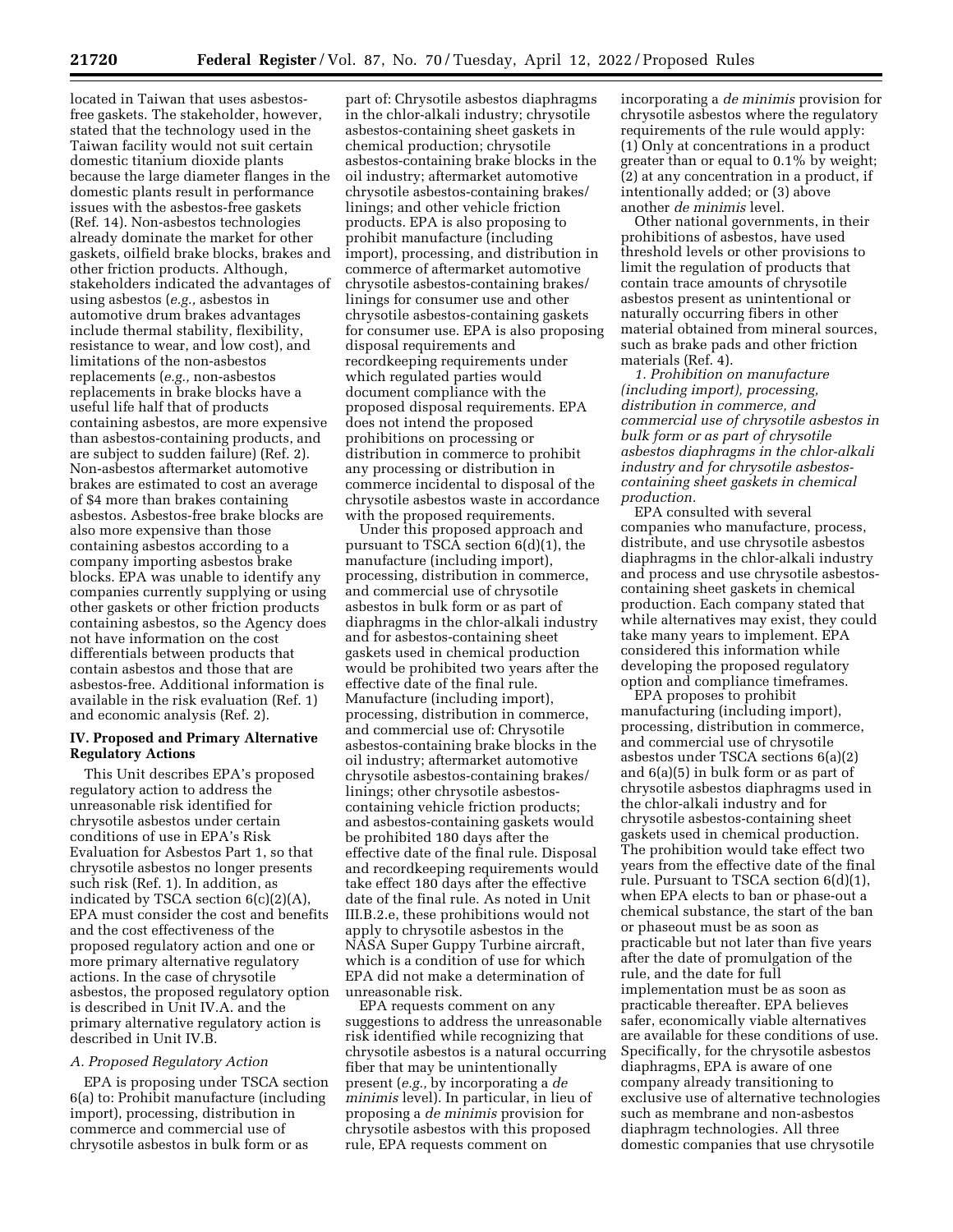asbestos diaphragms currently also use membrane or non-asbestos diaphragms at their chlor-alkali facilities. The plants range in age from 40 to 123 years old, although some have had new capacity added as recently as 16 years ago, and others may have had recent refurbishments. EPA understands from industry stakeholder consultations that there are no plans to build new chloralkali plants that use chrysotile asbestos technology for the production of chlorine and caustic soda (Refs. 14, 15, and 16). One of the three remaining chlor-alkali companies that continue to use chrysotile-asbestos technology domestically stated to EPA in 2017 that they plan to voluntarily discontinue the use chrysotile asbestos (Ref. 18).

Globally, the chlor-alkali industry has transitioned away from chrysotile asbestos diaphragms to membrane-based technology or asbestos-free diaphragm technology due to prohibitions or impending prohibitions of chrysotile asbestos and the advantages of asbestosfree technology including greater energy efficiency, and reduced waste handling and disposal costs for asbestos-free materials. Only one chlor-alkali plant that uses chrysotile asbestos technology remains in operation in the European Union (EU), but it will phase-out of chrysotile asbestos use no later than 2025 to comply with the EU prohibition on chrysotile asbestos use by that date (Ref. 19). One chlor-alkali plant utilizing chrysotile asbestos technology remains in operation in Canada (Ref. 11). The Canadian government prohibited chrysotile asbestos use in the chloralkali industry with a compliance date of no later than the end of 2029.

EPA considers the proposed two-year effective date for the prohibition on manufacturing (including import), processing, distribution in commerce, and use of chrysotile asbestos in bulk form and as part of chrysotile asbestos diaphragms in the chlor-alkali industry to be achievable by the industry, thus meeting the ''as soon as practicable'' requirement of TSCA section 6(d)(1). EPA believes an aggressive transition away from chrysotile asbestos will spur adoption of superior technology and that potential supply disruptions could be addressed in the shorter term through increased importing of caustic soda and derivatives of chlorine and caustic soda, and over time with increased production at existing non-asbestos diaphragm or membrane-based chloralkali plants. However, EPA is aware that public drinking water and wastewater systems have experienced substantial price increases for chloralkali products related to supply shortages and COVID pandemic

impacts. EPA has insufficient information to fully assess the impact of this proposed rule on the cost or availability of water treatment chemicals. EPA requests public comment on the potential impact of changes in supply on the availability and cost of water treatment chemicals, including both chlorine and caustic soda used directly in water treatment as well as the potential impact on the cost of other water treatment chemicals derived from chlorine or caustic soda.

Chrysotile asbestos-containing sheet gaskets are used in limited chemical production applications, particularly for the manufacture of titanium dioxide. EPA believes alternative gaskets are available that can meet the hightemperature and pressure conditions for which the chrysotile asbestoscontaining gaskets are currently used. At least one manufacturer of titanium dioxide uses only asbestos-free gaskets (Ref. 14) and the two-year transition away from existing use of chrysotile gaskets should be feasible based on the availability of these substitutes.

EPA requests comment on whether the proposed prohibition date would both provide a reasonable transition period and be as soon as practicable under TSCA section 6(d)(1). EPA requests specific information to support or refute its assumption that plants using asbestos diaphragms will convert to non-asbestos technologies, and the timeframes required for such conversions. EPA is requesting comments on potential alternative transition strategies and timing to implement those strategies. EPA is requesting specific information regarding potential barriers to achieving the proposed prohibition date while considering the supply of chlor-alkali chemicals and on the potential impact of this transition on the market price of chlor-alkali chemicals.

*2. Prohibition on manufacture (including import), processing, distribution in commerce, and commercial use of: Chrysotile asbestoscontaining brake blocks in the oil industry; aftermarket automotive chrysotile asbestos-containing brakes/ linings; asbestos-containing vehicle friction products; and other asbestoscontaining gaskets.* 

EPA is proposing under TSCA section  $6(a)(2)$  and  $6(a)(5)$  to prohibit manufacturing (including import), processing, distribution in commerce and commercial use of: Chrysotile asbestos-containing brake blocks in the oil industry; aftermarket automotive chrysotile asbestos-containing brakes/ linings; other asbestos-containing vehicle friction products (excluding the

NASA SGT use); and other asbestoscontaining gaskets. Based upon discussions with trade groups and industry representatives (Refs. 14, 15, 16, 17, 20 and 21), EPA believes chrysotile asbestos is almost entirely phased out for these product categories. Thus, these prohibitions would not only address the unreasonable risk EPA has identified, but also, for this reason, upon consideration of the TSCA section 6(c)(2)(A) factors can achieve that statutory requirement without an undue economic burden on these industries overall. EPA is proposing that the prohibition take effect 180 days after the effective date of the final rule for these categories of use. In the context of these specific uses of chrysotile asbestos, which EPA believes are almost entirely phased out, EPA has no information indicating that these proposed compliance dates are not practicable; however, EPA is requesting public comment regarding the timing of the prohibition . This additional amount of time from the proposed regulatory option is meant to account for stakeholders who may not have engaged with EPA in advance of this proposed rule, and who may potentially have difficulty immediately transitioning away from chrysotile asbestos in the manufacture, processing, distribution, and use, of chrysotile asbestoscontaining brake blocks, chrysotile asbestos-containing aftermarket automotive brakes and linings, other chrysotile asbestos-containing vehicle friction products and other chrysotile asbestos-containing gaskets.

*3. Prohibition on manufacture (including import), processing, and distribution in commerce for aftermarket automotive chrysotile asbestos-containing brakes/linings and other asbestos-containing gaskets for consumer use.* 

EPA is proposing under TSCA section 6(a)(2) to prohibit the manufacture (including import), processing, and distribution in commerce of aftermarket automotive chrysotile asbestoscontaining brakes/linings for consumer use and of other chrysotile asbestoscontaining gaskets for consumer use. EPA is proposing that the prohibition on manufacture (including import), processing and distribution in commerce for consumer use take effect 180 days after the effective date of the final rule for these categories of use, identical to the equivalent proposed prohibition on manufacture (including import), processing, and distribution in commerce of chrysotile asbestos for commercial use. EPA has no information indicating that the proposed compliance dates for these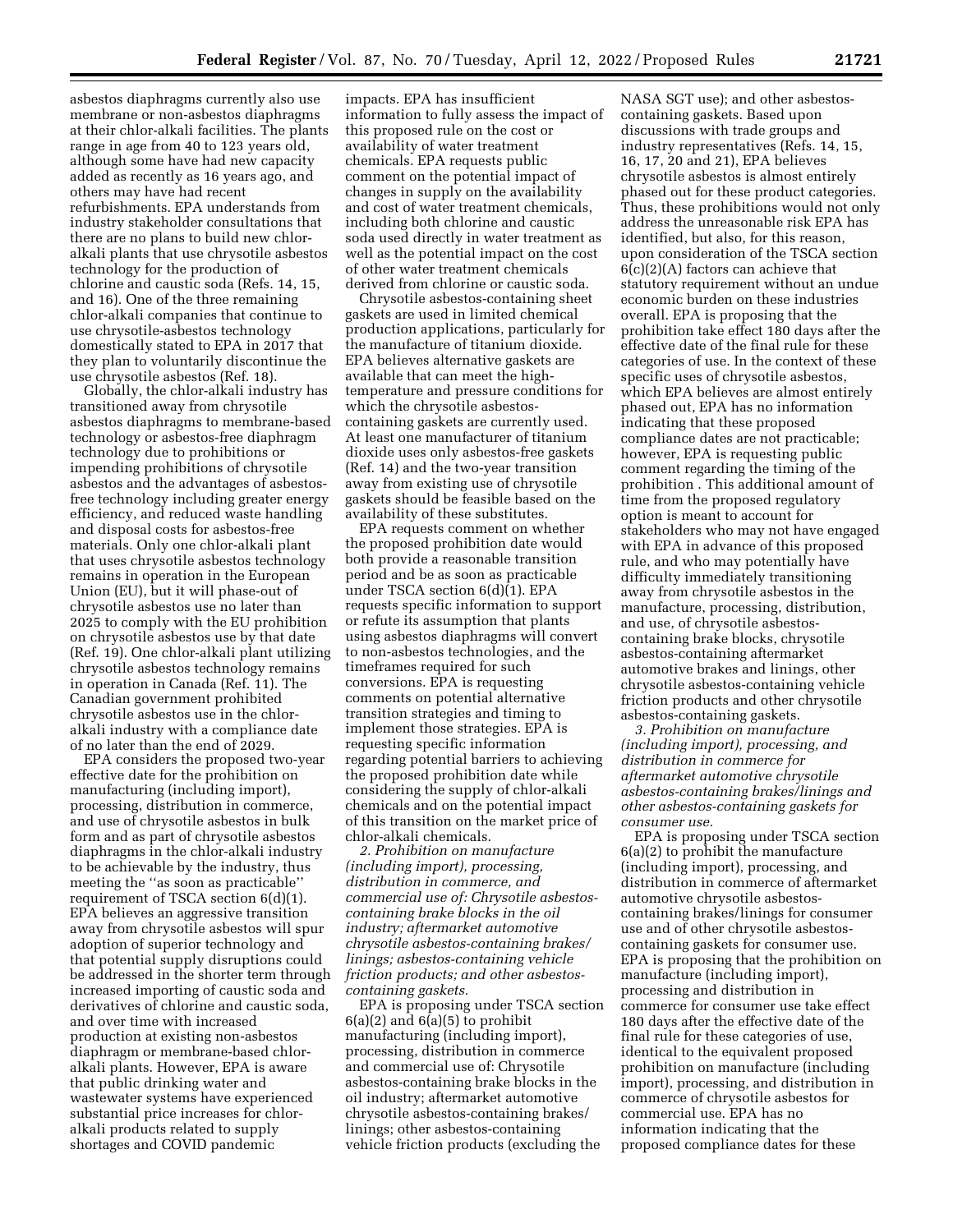prohibitions are not practicable for these consumer use-related categories. While EPA does not have the authority under TSCA section 6(a)(5) to regulate consumer use or under TSCA section 6(a)(6) to regulate disposal by someone other than a manufacturer, processor, or a person who uses or disposes of the substance commercially, prohibiting the manufacture (including import), processing, and distribution in commerce of these products for both commercial and consumer uses will remove them from the market and therefore effectively eliminate new instances of consumer use and the associated disposals from such use.

*4. Other requirements.* 

*a. Disposal:* 

EPA proposes to cross reference existing EPA and OSHA regulations that address asbestos-containing waste disposal. By following these existing regulations, worker and ONU exposure to chrysotile asbestos during disposal can be prevented.

For this rule, EPA proposes that for each condition of use, regulated entities must adhere to waste disposal requirements described in OSHA's Asbestos General Industry Standard in 29 CFR 1910.1001, including  $1910.1001(k)(6)$ , which requires waste, scrap, debris, bags, containers, equipment, and clothing contaminated with asbestos that are consigned for disposal to be disposed of in sealed impermeable bags or other closed, impermeable containers. EPA expects regulated entities to follow these requirements for unused and end-of-use products containing chrysotile asbestos

Additionally, for the chrysotile asbestos diaphragm condition of use, as well as oilfield brake blocks, other vehicle friction products, and any commercial use of other gaskets and aftermarket automotive brakes and linings, EPA is proposing to crossreference the disposal requirements of Asbestos National Emission Standards for Hazardous Air Pollutants (NESHAP) (40 CFR part 61, subpart M) at 40 CFR 61.150. The asbestos NESHAP reduces exposure to airborne asbestos by generally requiring sealing of asbestoscontaining waste material from regulated activities in a leak-tight container and disposing of it in a landfill permitted to receive asbestos waste. EPA is not proposing to crossreference this same NESHAP waste disposal provision for the disposal of chrysotile asbestos-containing waste from sheet gasket processing and use, because EPA did not find unreasonable risk for the disposal of sheet gaskets. However, EPA is requesting comment on this, since, according to industry

communications to EPA, they already follow these work practices.

EPA is also proposing to require that, upon disposal, each manufacturer (including importer), processor, and distributor of chrysotile asbestos, including as part of products and articles, for consumer uses subject to this proposed regulation, dispose of such items in accordance with specified disposal provisions. These consumer uses are aftermarket automotive brakes and linings, and other gaskets. These consumer use supply chain disposal requirements are consistent with those proposed for disposers of aftermarket automotive brakes and linings, and other gaskets, intended for commercial use. EPA does not generally have TSCA section 6(a) authority to directly regulate consumer use and disposal, but under TSCA section 6(a) EPA may nonetheless regulate the disposal activity of suppliers of these products, including importers, wholesalers and retailers of asbestos-containing aftermarket automotive brakes and linings, and other gaskets.

The proposed disposal requirements would take effect 180 days after the effective date of the final rule. EPA has no information indicating that this 180 day compliance period, after the 60-day effective date of the final rule, is not practicable for regulated entities to comply with the proposed disposal provisions; however, EPA requests comment on whether the proposed time is adequate. EPA also requests comments on the practicability of making the proposed disposal requirements take effect sooner than 180 days after the final rule effective date.

*b. Recordkeeping for disposal:*  EPA is also proposing that each person who disposes of any chrysotile asbestos and any chrysotile asbestoscontaining products or articles subject to the disposal provisions of this proposed rule must retain any records generated pursuant to, or otherwise documenting compliance with specified disposal regulations. These records must be retained in one location at the headquarters of the company, or at the facility for which the records were generated, and they must be retained for five years from the date of generation. In addition, EPA is exercising its authority under TSCA section 6 to apply recordkeeping requirements to distributors of asbestos-containing products who are not also manufacturers (including importers), or processors identified in the risk evaluation.

The proposed recordkeeping requirements would take effect 180 days after the effective date of the final rule.

EPA has no information indicating that a 180-day period is not practicable for regulated entities to modify their recordkeeping systems to comply with the proposed rule; however, EPA requests comment on whether the proposed time is adequate. EPA also requests comments on the practicability of making the proposed recordkeeping requirements take effect sooner than 180 days and whether additional recordkeeping requirement are necessary to further document compliance with this proposed rule.

### *B. Primary Alternative Regulatory Action*

As indicated by TSCA section 6(c)(2)(A), EPA must consider the cost and benefits and the cost effectiveness of the proposed regulatory action and one or more primary alternative regulatory actions. EPA's primary alternative regulatory action is to: Prohibit manufacture (including import), processing, distribution in commerce and commercial use of chrysotile asbestos in bulk form or as part of: Chrysotile asbestos diaphragms in the chlor-alkali industry and for chrysotile asbestos-containing sheet gaskets in chemical production (with prohibitions taking effect five years after the effective date of the final rule) and require, prior to the prohibition taking effect, compliance with an existing chemicals exposure limit (ECEL) for the processing and commercial use of chrysotile asbestos for these uses; and to prohibit manufacture (including import), processing, distribution in commerce, and commercial use of chrysotile asbestos-containing brake blocks in the oil industry; aftermarket automotive chrysotile asbestoscontaining brakes/linings; and other vehicle friction products (with prohibitions taking effect two years after the effective date of the final rule and with additional requirements for disposal). The primary alternative regulatory action also includes prohibitions on manufacture (including import), processing, and distribution in commerce of aftermarket automotive chrysotile asbestos-containing brakes/ linings for consumer use and other chrysotile asbestos-containing gaskets for consumer use (with prohibitions taking effect two years after the effective date of the final rule). The primary alternative regulatory action also would require disposal of chrysotile asbestoscontaining materials in a manner identical to the proposed option, with additional provisions for downstream notification and signage and labeling. EPA does not intend the primary alternative regulatory action's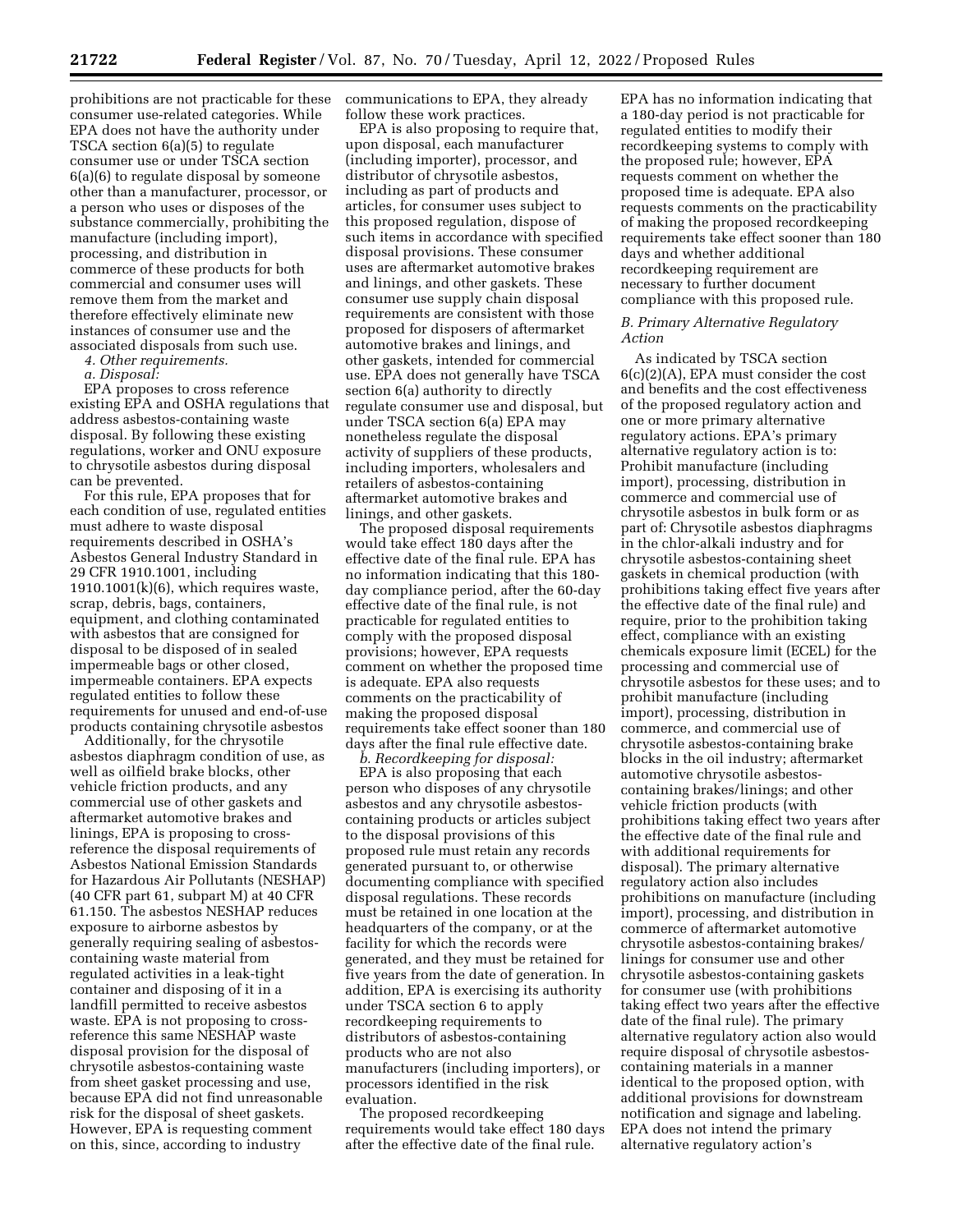prohibitions on processing or distribution in commerce to prohibit any processing or distribution in commerce incidental to disposal of the chrysotile asbestos waste in accordance with the proposed requirements.

*1. Primary alternative regulatory action for prohibition of manufacture (including import), processing, distribution in commerce, and commercial use of chrysotile asbestos in bulk form or as part of chrysotile asbestos diaphragms in the chlor-alkali industry and for chrysotile asbestoscontaining sheet gaskets in chemical production.* 

As described in Unit IV.A, EPA consulted with several companies in the chlor-alkali industry and companies that process and use chrysotile asbestoscontaining sheet gaskets in chemical production. While EPA expects the compliance date in the proposed regulatory option is feasible, it is possible that the required changes could take longer than expected to implement for some.

Accordingly, and pursuant TSCA section 6(a)(2) and 6(a)(5), EPA presents as a primary alternative regulatory action, a prohibition on the manufacture (including import), processing, distribution in commerce, and commercial use of chrysotile asbestos in bulk form or as part of chrysotile asbestos diaphragms used in the chloralkali industry and for sheet gaskets used in chemical production, with an effective date five years after the effective date of the final rule, with interim controls for processing and commercial use as described in Unit IV.B.2.

*2. Requiring as interim control an existing chemical exposure limit (ECEL) for: Processing and commercial use of chrysotile asbestos diaphragms in the chlor-alkali industry; and chrysotile asbestos-containing sheet gaskets in chemical production.* 

As part of the primary alternative regulatory action, EPA would require processors and commercial users to comply with an 8-hour existing chemical exposure limit (ECEL), during the interim period prior to prohibition, beginning 180 days after the effective date of the final rule, for the following conditions of use: (1) Processing and industrial use of chrysotile asbestos in bulk form or as part of chrysotile asbestos diaphragms used in the chloralkali industry and (2) processing and industrial use of chrysotile asbestoscontaining sheet gaskets in chemical products. EPA calculated the ECEL to be 0.005 fibers (f)/cubic centimeter (cc), for inhalation exposure to chrysotile asbestos as an 8-hour time-weighted

average (TWA) for use in workplace settings based on incidence of lung cancer, mesothelioma and other cancers. The alternative action would include this interim measure to reduce exposures and address the unreasonable risk of injury to health resulting from inhalation exposures to chrysotile asbestos in an occupational setting. EPA expects that, if inhalation exposures in occupational settings are kept at or below the ECEL of 0.005 f/cc, a person reasonably likely to be exposed in the workplace, including workers and occupational non-users, would be protected against excess risk of cancer above the  $1x10^4$  (1E-4) benchmark resulting from chronic occupational exposure (Ref. 13). Based on this ECEL, the alternative action includes an ECELaction level of 0.0025 f/cc as an 8-hour TWA, which initiates certain required activities such as periodic monitoring of exposures to chrysotile asbestos, as described in this unit. As described in Unit III.B.3., EPA recognizes that an ECEL will require time and resources to prepare for and therefore did not propose to include it for the two-year interim period prior to the proposed prohibition date. As part of an interim control measure, requirements to meet an ECEL could reduce exposures and address unreasonable risk during the interim period of time the regulated entities need for implementing prohibitions. This Unit provides additional details regarding implementation of the ECEL as an interim control measure as part of the primary alternative regulatory action.

EPA expects that, if this primary alternative regulatory action were to be implemented for these two use categories, workplaces may have the ability to implement an ECEL as part of an industrial hygiene program. Using the NIOSH hierarchy of controls (Ref. 27) (*i.e.,* in sequential order: Elimination, substitution, engineering controls, administrative controls and personal protective equipment (PPE)), workplaces that cannot eliminate the source or replace chrysotile asbestos with a substitute could use engineering and administrative controls to implement process changes to reduce exposures. EPA also expects that these workplaces could establish a monitoring program to demonstrate compliance with an ECEL. For example, workplaces that may be able to implement the ECEL include those that are implementing the 8-hour threshold limit value-time weighted average (TLV–TWA) set by the American Conference of Governmental Industrial Hygienists (ACGIH), and the OSHA Permissible Exposure Limit

(PEL), which are both 0.1 f/cc for asbestos. EPA expects that workplaces engaged in the following conditions of use may be able to implement an ECEL: Processing and industrial use of chrysotile asbestos diaphragms in the chlor-alkali industry and processing and industrial use of chrysotile asbestoscontaining sheet gaskets in chemical products. Therefore, for the primary alternative regulatory action, EPA would require an ECEL for these conditions of use and any facility engaged in these conditions of use would be considered a regulated entity.

Specifically, under the primary alternative regulatory action, EPA would require that the regulated entity must ensure that no person in the workplace is exposed to an airborne concentration of chrysotile asbestos in excess of 0.005 f/cc as an 8-hour TWA.

*Initial exposure monitoring.* Under the primary alternative regulatory action, EPA would require the regulated entity to establish a baseline for the implementation of the ECEL by monitoring the personal breathing zone of all persons reasonably likely to be exposed (with personal monitoring samples outside the facepiece if the person is wearing respiratory protective equipment). Under this alternative action, the initial monitoring would be taken when the operating conditions are representative of the potential exposures of persons in the workplace, or of a representative sample of persons in each type of job task during every work shift who are reasonably likely to be exposed to chrysotile asbestos in the workplace. EPA expects that facilities would attempt to monitor a baseline for all of the tasks during the same timeframe; however, EPA understands that certain tasks occur less frequently, and EPA is soliciting comments regarding the timing of the initial exposure monitoring so that it is representative of all tasks involving chrysotile asbestos. If the regulated entity chooses a representative sample, such sampling will include persons who are the closest to the source of chrysotile asbestos, so that the monitoring results are representative of the most highly exposed persons in the workplace. If the regulated entity has existing monitoring data less than five years old that follows the initial exposure monitoring criteria and where a process change is not implicated, the regulated entity could choose to use this existing data as the initial exposure monitoring. EPA is soliciting public comments regarding any additional requirement needed to ensure that the initial exposure monitoring is representative of the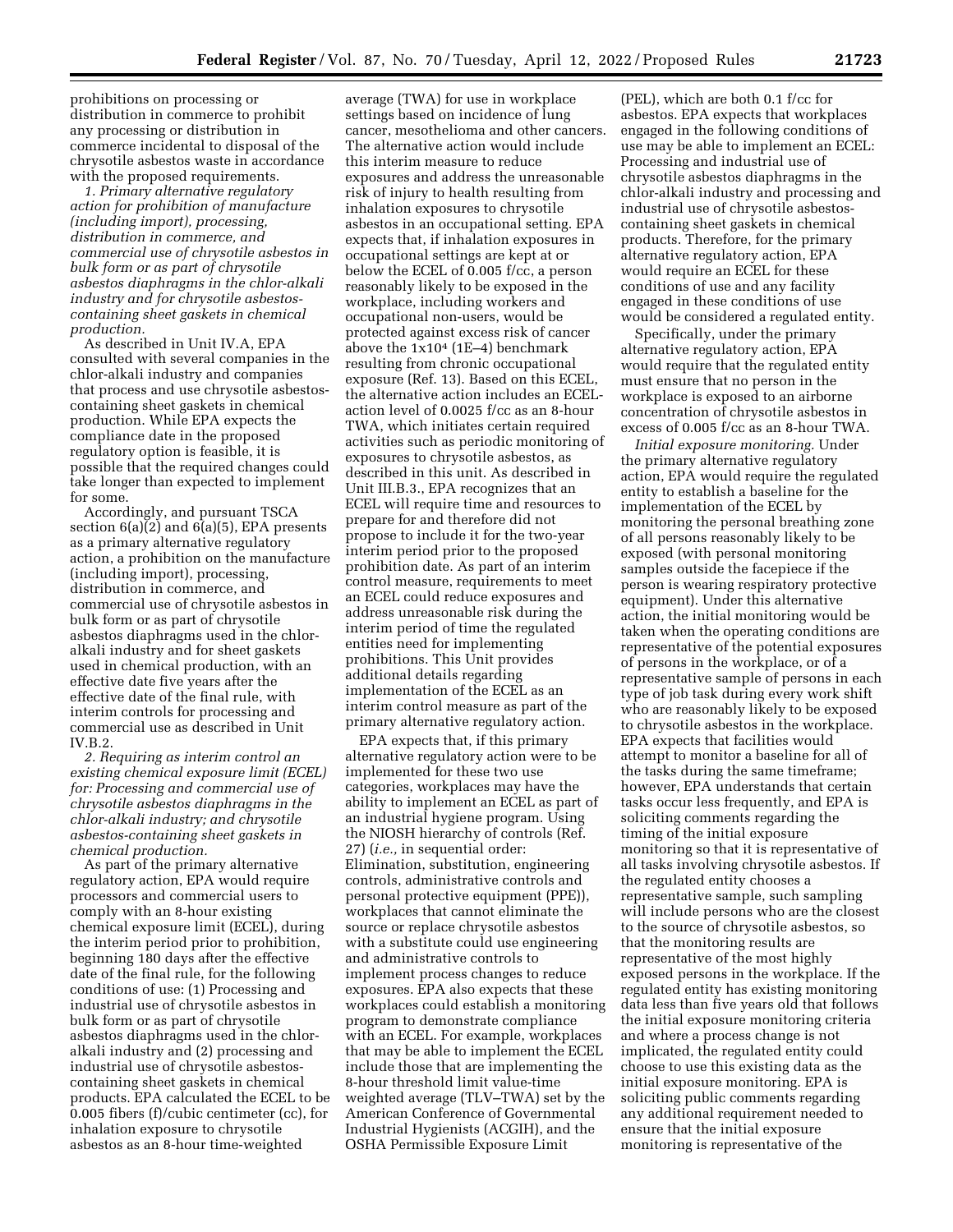exposures to chrysotile asbestos in the workplace.

*Periodic exposure monitoring.* Based on the results from the initial exposure monitoring, under the primary alternative regulatory action, EPA would require the regulated entity to conduct the following periodic monitoring:

• If any samples taken during the initial exposure monitoring reveal a concentration of airborne chrysotile asbestos at or above the ECEL-action level but at or below the ECEL, the regulated entity must repeat the exposure monitoring and in no case shall exceed six months. However, if the facility does not use chrysotile asbestos during those six months, then they do not have to conduct monitoring until the next six months and would need to document the fact that they are not using chrysotile asbestos.

• If any samples taken during the initial exposure monitoring reveal a concentration above the ECEL, the regulated entity must repeat the exposure monitoring at least every three months. The regulated entity may alter the exposure monitoring schedule from every three months to every six months if two consecutive monitoring events taken at least seven days apart indicate that the potential exposure has decreased to the ECEL or below, but it is at or above the ECEL-action level. Also, if the facility does not use chrysotile asbestos during those three months, then they do not have to conduct monitoring until the next three months and would need to document the fact that they are not using chrysotile asbestos.

• If the last monitoring was conducted more than five years previously, the regulated entity must conduct a new baseline monitoring.

EPA understands that explicitly increasing the frequency of testing may be a viable option and is soliciting comments regarding further shortening the maximum time interval between monitoring events.

*Termination of exposure monitoring.*  Based on the results of the initial exposure monitoring or the periodic exposure monitoring, EPA is proposing that the regulated entity may terminate periodic exposure monitoring:

• If all samples taken during the initial exposure monitoring reveal a concentration below the ECEL action level, the regulated entity may discontinue monitoring, except when additional exposure monitoring is required as described in this unit.

• If the periodic exposure monitoring statistically indicates that concentrations, are below the ECEL

action level, the regulated entity may discontinue the monitoring, except when additional monitoring is required as described under *periodic exposure monitoring* or *additional exposure monitoring.* However, regulated entities must ensure that the last baseline monitoring event was conducted within the last five years.

EPA is soliciting public comments on the proposed conditions to terminate periodic monitoring for chrysotile asbestos.

*Additional exposure monitoring.* In addition to the initial and periodic exposure monitoring, under the primary alternative regulatory action, EPA would require that the regulated entity must, conduct new initial exposure monitoring followed by any necessary periodic or additional exposure monitoring including immediately after:

• Changes in the production volume, use rate, process, control equipment, personnel or work practices that may reasonably be anticipated to cause additional sources of exposure or result in increased exposure levels to chrysotile asbestos; and

• Start-up, shutdown, or malfunction of the facility that may reasonably be anticipated to cause additional sources of exposure or result in increased exposure levels to chrysotile asbestos.

However, the required additional exposure monitoring should not delay implementation of any necessary cleanup or other remedial action to reduce the exposures to persons in the workplace. In addition, under the primary alternative regulatory action, EPA would require use of respiratory protection by workers, ONUs, and any other person potentially exposed to chrysotile asbestos during cleanup or any other remedial actions to reduce exposures.

For each monitoring event, under the primary alternative regulatory action EPA would require that the regulated entities record dates, duration, and results of each sample taken, including all measurements that may be necessary to determine the conditions (*e.g.,* task duration, work site temperatures, etc.) that might have affected the monitoring results. In addition, under the primary alternative regulatory action, EPA would require: Documentation of the name, address, work shift, job classification, and work area of the person monitored. If the regulated entity is using area monitoring or a representative sampling monitoring, the same documentation will be needed of all other persons whose exposures the monitoring was not measured but whose exposure is intended to be represented by the area or representative sampling

monitoring. In addition, EPA would require documentation of and type of respiratory protective device, if any, worn by the monitored person; or, if area monitoring is used, respiratory protective devices worn, if any, by persons in the area monitored; or if a representative sampling monitoring is used, respiratory protective devices worn, if any, by the persons whose exposure is represented by the monitoring. Also, under the primary alternative regulatory action, EPA would require use of appropriate sampling and analytical methods to determine asbestos exposure, including:

• Use of analytical method with a limit of detection below the ECEL-action level, so that the regulated entity is able to implement exposure controls, to determine the monitoring frequency according to the requirements described in this Unit, and to provide persons exposed to chrysotile asbestos with the respiratory protection required and described in this Unit.

• Use of analytical methods described in appendix A to 29 CFR 1910.1001 or as referenced in appendix A to 29 CFR 1910.1001, the NIOSH 7400 method;

• Compliance with the Good Laboratory Practice Standards at 40 CFR part 792; and

• Documentation of information regarding air monitoring equipment, including: Maintenance, performance tests, limits of detection, and any malfunctions.

EPA requests comment on the proposed air sampling and analytical methods as part of a chrysotile asbestos ECEL air monitoring requirement under the primary alternative regulatory option and specifically whether the required air sampling and analytical methods should require the use of transmission electron microscopy (TEM), or other microscopy, instead of phase contrast microscopy (PCM). PCM is the required microscopy analysis in Appendix A to 29 CFR 1910.1001 and the NIOSH 7400 method. In addition, EPA requests comments on the capacity of available methods to effectively sample, detect and analyze chrysotile asbestos at the ECEL and ECEL action level.

*Exposure controls.* EPA recommends and encourages the use of pollution prevention as a means of controlling exposures whenever practicable. Under the primary alternative regulatory action, EPA would require regulated entities to implement the ECEL through the use of the NIOSH/OSHA hierarchy of controls (*i.e.,* elimination, substitution, engineering controls, administrative controls, and PPE) and to refer to 29 CFR 1910.1001 (except for 29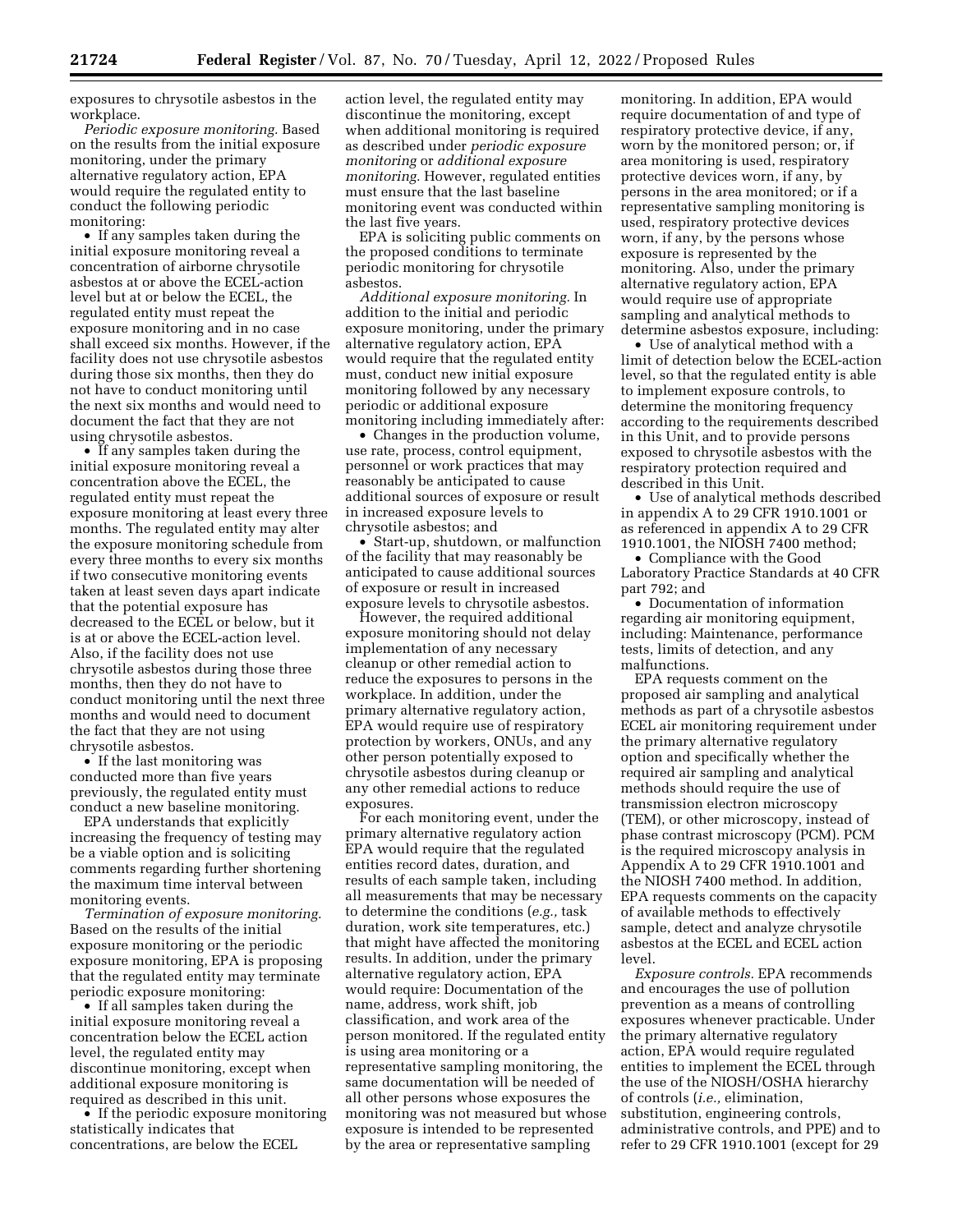CFR 1910.1001(c), which references the asbestos PEL for general industry), and 29 CFR 1926.1101 (except for 29 CFR 1926.1101(c), which references the asbestos PEL for construction). EPA would require that regulated entities document their efforts in an exposure control plan or through any existing documentation of the facility's safety and health program developed as part of meeting OSHA requirements or other safety and health standards. If elimination, substitution, engineering controls and administrative controls are not sufficient to reduce exposures to or below the ECEL for all persons in the workplace, under the primary alternative regulatory action, EPA would require the regulated entity to use such controls to reduce chrysotile asbestos concentrations in the workplace to the lowest levels achievable and supplement these controls using respiratory protection. In such cases, under the primary alternative regulatory action, EPA would require the regulated entity to provide those persons reasonably likely to be exposed to chrysotile asbestos by inhalation above the ECEL with respirators sufficient to ensure that their exposures do not exceed the ECEL, as described in this Unit. Under the primary alternative regulatory action, EPA would also require that the regulated entity documents their efforts to use elimination, substitution, engineering controls and administrative controls to reduce exposure to or below the ECEL.

Under the primary alternative regulatory action, EPA would require that the regulated entity documents in the exposure control plan the following:

• Identification of the exposure controls including: Elimination, substitution, engineering controls and administrative controls available to reduce exposures in the workplace to either at or below the ECEL or to the lowest level achievable, and the exposure controls selected based on feasibility, effectiveness, and other relevant considerations;

• If exposure controls were not selected, document the efforts identifying why these are not feasible, effective, or otherwise not implemented;

• Implementation of exposure controls selected, including proper installation, maintenance, training or other steps taken;

• Regular inspections, evaluations, and updating of the exposure controls to ensure effectiveness and confirmation that all persons are using them accordingly; and

• Occurrence and duration of any start-up, shutdown, or malfunction of the facility that causes air concentrations above the ECEL and subsequent corrective actions taken during start-up, shutdown, or malfunctions to mitigate exposures to chrysotile asbestos.

*Personal protective equipment (PPE).*  As part of this primary alternative regulatory action, where engineering and administrative controls are not feasible to reduce the air concentration below the ECEL or inhalation exposure is still reasonably likely to persons in the workplace, EPA would require the regulated entity to determine the level of respiratory protection needed. EPA is proposing that the regulated entity refer to OSHA's General Requirements for Personal Protective Equipment standard at 29 CFR 1910.132 for application of a PPE program. EPA is also proposing that the regulated entity select the required respiratory protection as described in this unit and also refer to OSHA's Respiratory Protection standard at 29 CFR 1910.134, and the respiratory protection provision of the Asbestos standard for general industry at 29 CFR 1910.1001(g) for directions on how to implement a respiratory protection program.

*Required respiratory protection.* EPA is proposing to require under the primary alternative regulatory action the following respiratory protection, after consideration and implementation of all other practicable controls, such as engineering and administrative controls, whenever exposure monitoring reveals an air concentration, measured as an 8 hour TWA, that exceeds the ECEL (0.005 f/cc). A respirator affording higher levels of protection than the following proposed required respirator may be used.

• If the measured exposure concentration is at or below 0.005 f/cc (ECEL): No respiratory protection is required.

• If the measured exposure concentration is less than or equal to 0.05 f/cc (10 times the ECEL), the respirator protection required is: (i) Half-mask air-purifying respirator other than a disposable respirator, equipped with high-efficiency filters (*i.e.,* a filter that is at least 99.97% efficient against mono-dispersed particles of  $0.3 \mu m$ (micrometers) in diameter or higher).

• If the measured exposure concentration is less than or equal to 0.25 f/cc (50 times the ECEL): Fullfacepiece air-purifying respirator equipped with high-efficiency filters.

• If the measured exposure concentration is less than or equal to 0.50 f/cc (100 times the ECEL): The respirator protection required is any powered air-purifying respirator

equipped with high-efficiency filters (*i.e.,* a filter that is at least 99.97% efficient against mono-dispersed particles of  $0.3 \mu m$  (micrometers) in diameter or higher) or any supplied-air respirator operated in continuous-flow mode.

• If the measured exposure concentration is less than or equal to 5 f/cc (1,000 times the ECEL): The respirator protection required is a fullfacepiece supplied air respirator operated in pressure-demand mode.

• If the measured exposure concentration is more than 5 f/cc (1,000 times the ECEL): The respirator protection required is a full-facepiece supplied-air respirator operated in pressure-demand mode, equipped with an auxiliary positive-pressure selfcontained breathing apparatus.

*Worker participation:* EPA encourages regulated entities to consult with workers on the conduct and development of exposure control plans and PPE program. EPA is proposing to require entities to provide workers with access to the exposure control plans, exposure monitoring records, and PPE program implementation (such as fittesting and other requirements as described in 29 CFR 1910.134) and documentation.

*Notification of monitoring results.* As part of the primary alternative regulatory action, EPA is proposing to require that within 15 working days after receipt of the results of any exposure monitoring, the regulated entity must notify each person whose exposure is represented by that monitoring in writing, either individually to each person or by posting the information in an appropriate and accessible location. The notice must identify the ECEL, the exposure monitoring results, and any respiratory protection required in response to the exposure monitoring results. Also, the notice must include a description of the actions taken by the regulated entity to reduce inhalation exposures to or below the ECEL or refer to a document available to the person which states the actions to be taken to reduce exposures. In addition, the notice should be in plain English and understandable to the average worker that is exposed; for example: ''Based on the monitoring conducted on March 15, 2022, the exposure to chrysotile asbestos by workers installing gaskets was 0.03 f/cc. This concentration is above the limit set by EPA to protect workers, and therefore the company is providing half-mask air-purifying respirators (not disposable respirators), equipped with high-efficiency filters to workers. Workers can access the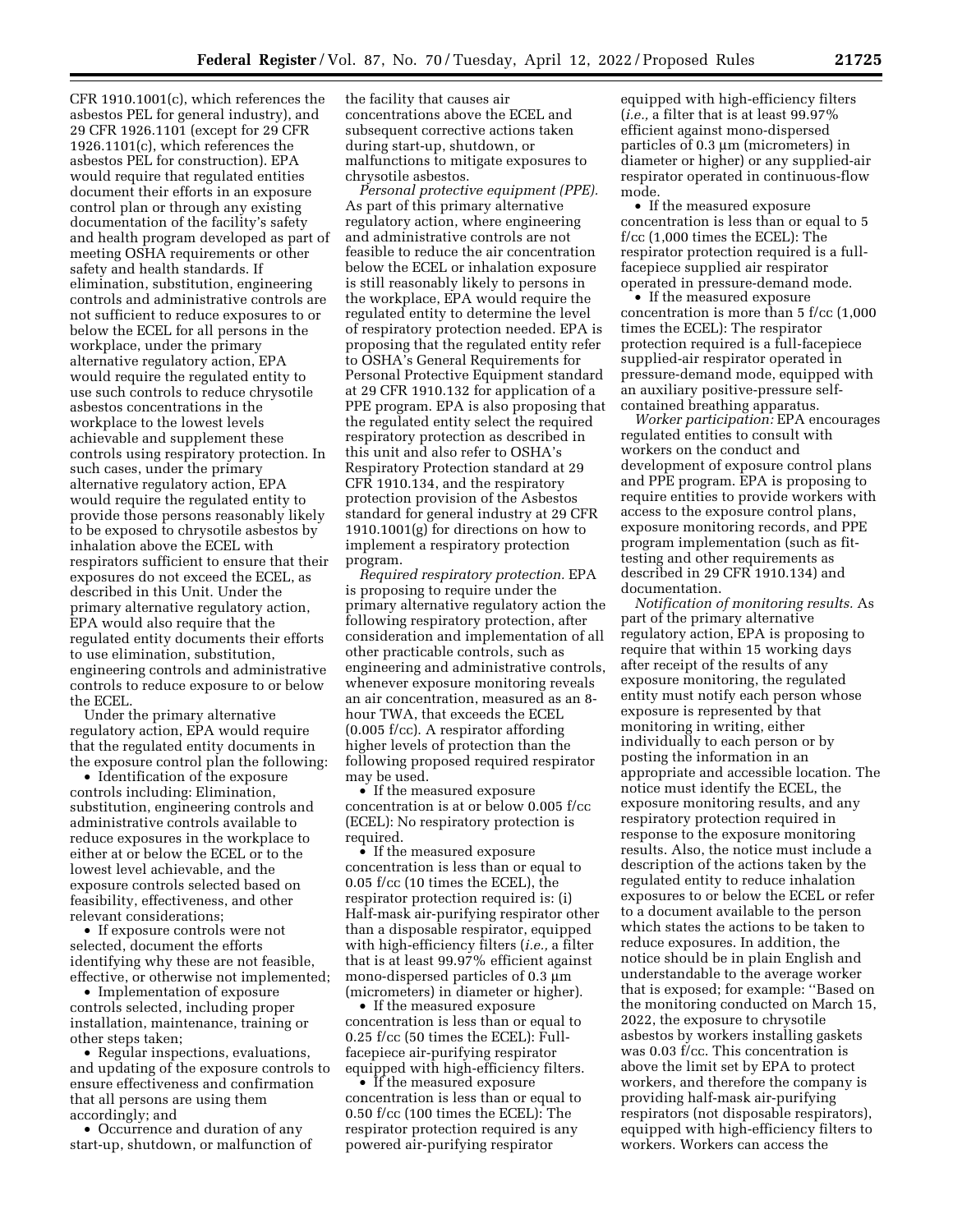exposure control plans, exposure monitoring records, and PPE program implementation and documentation at the office during regular business hours.''

*Recordkeeping:* To support and demonstrate compliance, EPA is proposing under this primary alternative regulatory action, that the regulated entities must retain compliance records for five years, unless a longer retention time is required under 29 CFR 1910.1020. The records proposed by EPA to be retained by regulated entities include:

- Exposure control plan;
- Exposure monitoring records;
- Notifications of exposure
- monitoring results; and

• PPE program implementation and documentation.

*3. Solicitation of public comment on interim workplace controls prior to prohibition of processing and commercial use of chrysotile asbestos in bulk form or as part of chrysotile asbestos diaphragms in the chlor-alkali industry; and for chrysotile asbestoscontaining sheet gaskets used in chemical production.* 

EPA is proposing to prohibit manufacturing, processing, commercial use, and distribution of chrysotile asbestos in bulk form or as part of chrysotile asbestos diaphragms for use in the chlor-alkali industry and for chrysotile asbestos-containing sheet gaskets used in chemical production two years after the effective date of the final rule. EPA recognizes that an ECEL will require time and resources to prepare for and did not propose to include it for the two-year interim period prior to the proposed prohibition date. However, EPA seeks public comment, including data on costs and feasibility, on requiring compliance with an ECEL during the period beginning 180 days after the effective date of the final rule and continuing until the proposed prohibition date for processing and commercial use of these uses of chrysotile asbestos.

*4. Compliance date for the prohibition of manufacture (including import), processing, distribution in commerce, and commercial use of chrysotile asbestos in bulk form or as part of chrysotile asbestos diaphragms in the chlor-alkali industry and for chrysotile asbestos-containing sheet gaskets used in chemical production.* 

For the proposed prohibition on manufacturing, processing, distribution, and commercial use of chrysotile asbestos in bulk for or as part of chrysotile asbestos diaphragms used in the chlor-alkali industry and for chrysotile asbestos-containing sheet

gaskets used in chemical production uses, EPA is proposing that the prohibition begin two years after the effective date of the final rule based upon several considerations, including the existence of alternatives. As part of the primary alternative regulatory action, EPA is also taking comment on the prohibition beginning five years after the effective date of the final rule. EPA proposes that the final rule would take effect 60 days after publication of the final rule.

EPA held meetings with several of the processors and industrial users of chrysotile asbestos for these conditions of use. These companies stated to EPA that the transition to asbestos-free technology could take many years, although the companies processing and using chrysotile asbestos for these uses stated that research on asbestos alternatives has been ongoing. Each company did express that conversion to an alternative was possible but would require significant retooling of a facility, testing new processes, and other costly measures. However, these companies did not provide EPA with delineated cost estimates or a detailed timeline for the conversion process (Refs. 15, 16, 17, and 18).

EPA acknowledges that a prohibition on manufacturing (including import), processing, distribution and use of chrysotile asbestos diaphragms will require significant infrastructure changes for the chlor-alkali plants continuing to use the chrysotile asbestos diaphragm technology. It is possible that chlor-alkali facilities using non-asbestos technology could expand production to meet supply shortfalls induced by a prohibition on chrysotile asbestos diaphragms, but such expansion could also take time. Imports of caustic soda or chemicals derived from chlorine or caustic soda may increase in order to make up for short-term supply shortfalls. Short-term supply shortages of chlorine, caustic soda, and derivative chemicals are likely to lead to price increases experienced by both industrial and commercial users, some of which may be passed along to final consumers of products made with these inputs.

EPA seeks comment on a prohibition compliance date that under TSCA sections 6(d)(1) would be both ''as soon as practicable'' and ''provide for a reasonable transition period.'' Information that will be helpful includes the specific and detailed timelines to build asbestos-free facilities or to convert existing asbestos-using facilities to asbestos-free technology and the availability of asbestos-free technology. EPA is also requesting specific information regarding potential

barriers to achieving the proposed prohibition date while considering the supply of chlor-alkali chemicals. EPA is also requesting comment on the potential impact of this transition on the market price of chlor-alkali chemicals, including the potential impact of a decrease in availability of diaphragmgrade caustic soda on both the production and cost of water treatment chemicals, including both caustic soda used directly in water treatment as well as the potential impact on the cost of other water treatment chemicals derived from caustic soda.

Alternatively, EPA could grant an exemption for these uses under TSCA section 6(g). Under the authority of TSCA section 6(g), EPA may consider granting a time-limited exemption for a specific condition of use for which EPA finds: That the specific condition of use is a critical or essential use for which no technically and economically feasible safer alternative is available, taking into consideration hazard and exposure; that compliance with the proposed requirement, as applied with respect to the specific condition of use, would significantly disrupt the national economy, national security, or critical infrastructure; or that the specific condition of use of the chemical substance, as compared to reasonably available alternatives, provides a substantial benefit to health, the environment, or public safety. EPA is aware that chlor-alkali chemicals are important to the national economy and operation of critical infrastructure, including: Water and Wastewater Systems Sector, Chemical Production Sector, Manufacturing Sector, Defense Industrial Base Sector, Emergency Services Sector, Energy Sector, Food and Agriculture Sector, and Healthcare and Public Health Sector.

Should EPA find that justification exists for such an exemption, an analysis and reasoning will be published in the final rule. EPA seeks any public comment that that favors or disfavors EPA using TSCA section 6(g) authority for chrysotile asbestos diaphragms used in the chlor-alkali industry or chrysotile asbestoscontaining sheet gaskets used in chemical production. Since any decision made by EPA under TSCA section 6(g) must be through a rulemaking, EPA believes the best means to issue an exemption would be through this rulemaking process and careful analysis of reasonably available information which supports a TSCA section 6(g) exemption. A rulemaking under TSCA section 6(g) also allows EPA to include reasonable conditions to protect health while achieving the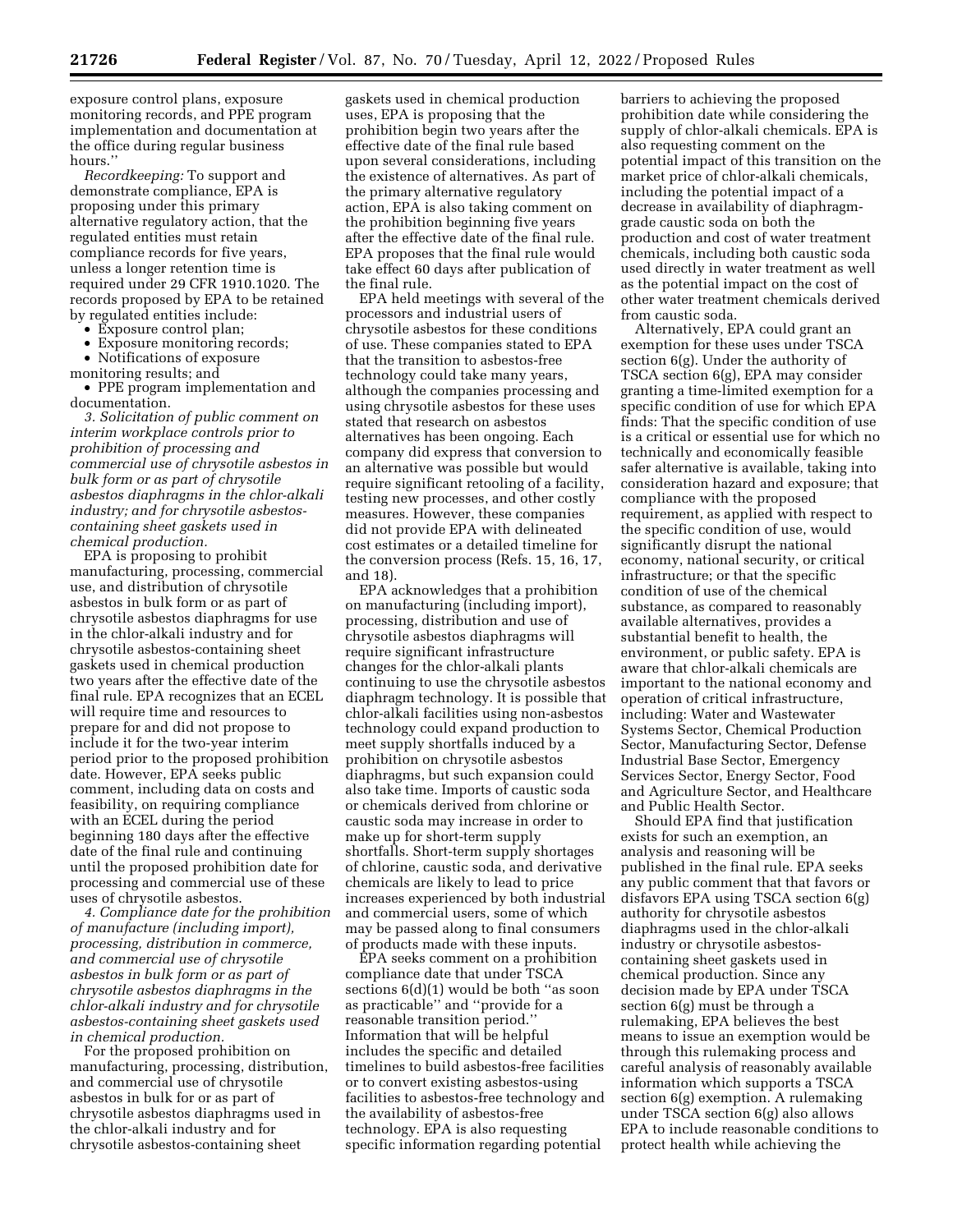purposes of the exemption. To that end, EPA is considering requiring an ECEL and downstream notification, as described in Unit IV.B. Primary alternative regulatory action. EPA is seeking public comments on the possible conditions to be included if EPA issues a rulemaking under TSCA section 6(g) to provide a time limited exemption for chrysotile asbestos diaphragms used in the chlor-alkali industry or chrysotile asbestoscontaining sheet gaskets used in chemical production.

*5. Primary alternative regulatory action for manufacture (including import), processing, distribution in commerce, and commercial use of chrysotile asbestos-containing brake blocks in the oil industry; aftermarket automotive chrysotile asbestoscontaining brakes/linings; other asbestos-containing vehicle friction products; and other asbestos-containing gaskets.* 

EPA's primary alternative regulatory action is to prohibit manufacture, processing, commercial use, and distribution of chrysotile asbestos containing brake blocks in the oil industry; aftermarket automotive chrysotile asbestos-containing brakes/ linings; other asbestos-containing vehicle friction products; and other asbestos-containing gaskets two years after the effective date of the final rule. This additional amount of time from the proposed regulatory option is meant to account for stakeholders who may not have engaged with EPA in advance of this proposed rule, and who may potentially have difficulty immediately transitioning away from chrysotile asbestos in the manufacture, processing, distribution, and use, of chrysotile asbestos-containing brake blocks, chrysotile asbestos-containing aftermarket automotive brakes and linings, other chrysotile asbestoscontaining vehicle friction products and other chrysotile asbestos-containing gaskets. While EPA does not have specific knowledge of regulated entities that would have difficulty complying with a shorter compliance date, a period of two years may be more feasible for regulated entities who have yet to transition to asbestos-free technology. This amount of time would account for use of existing stocks, expiration of equipment like asbestos-containing brake blocks, and investment in asbestos-free technology.

As with the proposed regulatory action, this primary alternative action would not apply to NASA's Super Guppy Turbine aircraft use.

*6. Primary alternative regulatory action for the disposal of chrysotile*  *asbestos-containing brake blocks in the oil industry; aftermarket automotive chrysotile asbestos-containing brakes/ linings; chrysotile asbestos-containing other vehicle friction products and other chrysotile asbestos-containing gaskets.* 

The primary alternative regulatory action would also require regulated entities, upon disposal, to dispose of chrysotile asbestos-containing brake blocks in the oil industry; chrysotile asbestos-containing aftermarket automotive brakes/linings; other chrysotile asbestos-containing vehicle friction products and other chrysotile asbestos-containing gaskets in a manner consistent with the waste disposal requirements described in the housekeeping provision  $(1910.1001(k)(6))$  of OSHA's Asbestos standard for general industry and in conformance with the asbestos waste disposal requirements of the Asbestos NESHAP at 40 CFR 61.150 and any other applicable and existing law as may apply to the commercial disposal of chrysotile asbestos and chrysotile asbestos-containing products or article. This requirement would apply to any unused or end-of-use products for these uses.

*7. Other provisions of the primary alternative regulatory action.* 

*a. Prohibition on manufacture (including import), processing, and distribution in commerce of aftermarket automotive chrysotile asbestoscontaining brakes/linings for consumer use and other chrysotile asbestoscontaining gaskets for consumer use:* 

The primary alternative regulatory action would prohibit the manufacture (including import), processing, and distribution in commerce of aftermarket automotive chrysotile asbestoscontaining brakes/linings for consumer use and of other asbestos-containing gaskets for consumer use two years after the effective date of the final rule. This additional amount of time from the proposed regulatory option aligns with the compliance dates provided for commercial use of these asbestoscontaining articles. The rationale for this compliance date is the same as provided in that earlier Unit.

*b. Downstream notification:*  EPA would require as part of the primary alternative regulatory action under TSCA section 6(a)(3) that manufacturers (including importers), processors, and distributors of chrysotile asbestos in bulk form or as part of chrysotile asbestos diaphragms used in the chlor-alkali industry and chrysotile asbestos-containing sheet gaskets used in chemical production provide notification of the prohibitions through existing safety data sheets (SDS) by adding to sections 1(c) and 15 of the SDS the following language: ''This chemical/item is not and cannot be distributed in commerce (as defined in TSCA section 3(5)) or processed (as defined in TSCA section 3(13)) for commercial and consumer use after [prohibition date].''

The requirement under the primary alternative regulatory action would take effect 180 days after the effective date of the final rule in order to provide adequate time to undertake the changes to the SDS and ensure that all products in the supply chain include the revised SDS.

*c. Primary alternative regulatory action for signage and labeling requirements:* 

EPA would also, pursuant to TSCA section 6(a)(3), require processors, and commercial users of chrysotile asbestos in bulk form or as part of chrysotile asbestos chlor-alkali diaphragms and chrysotile asbestos-containing sheet gaskets used in chemical production to post visible and clearly noticeable signs in the work area of the ECEL value, compliance with any monitoring requirements, and worker protection requirements in this rule. Such signs would be used where any worker or ONU may be exposed to chrysotile asbestos and according to the requirements for signage under 29 CFR 1910.1001(j)(4).

#### **V. TSCA Section (c)(2) Considerations**

The following is EPA's statement of effects, as required by TSCA section 6(c)(2)(A), with respect to this proposed rule as well as discussions under TSCA section 6(c)(2)(D) about replacement parts and under TSCA section 6(c)(2)(E) about articles.

### *A. Health Effects of Chrysotile Asbestos and the Magnitude of Human Exposure to Chrysotile Asbestos*

EPA's analysis of the health effects of and magnitude of exposure to chrysotile asbestos is in the Risk Evaluation for Asbestos Part 1: Chrysotile Asbestos (Ref. 1). A summary is presented here. Many authorities have established causal associations between asbestos exposures and lung cancer and mesothelioma in humans based on epidemiologic studies. EPA identified in the literature a causal association between exposure to asbestos and cancer of the larynx and cancer of the ovary and suggestive evidence of a positive association between asbestos and cancer of the pharynx, stomach, and colorectum. EPA also identified increases in lung cancer and mesothelioma mortality in both workers and residents exposed to various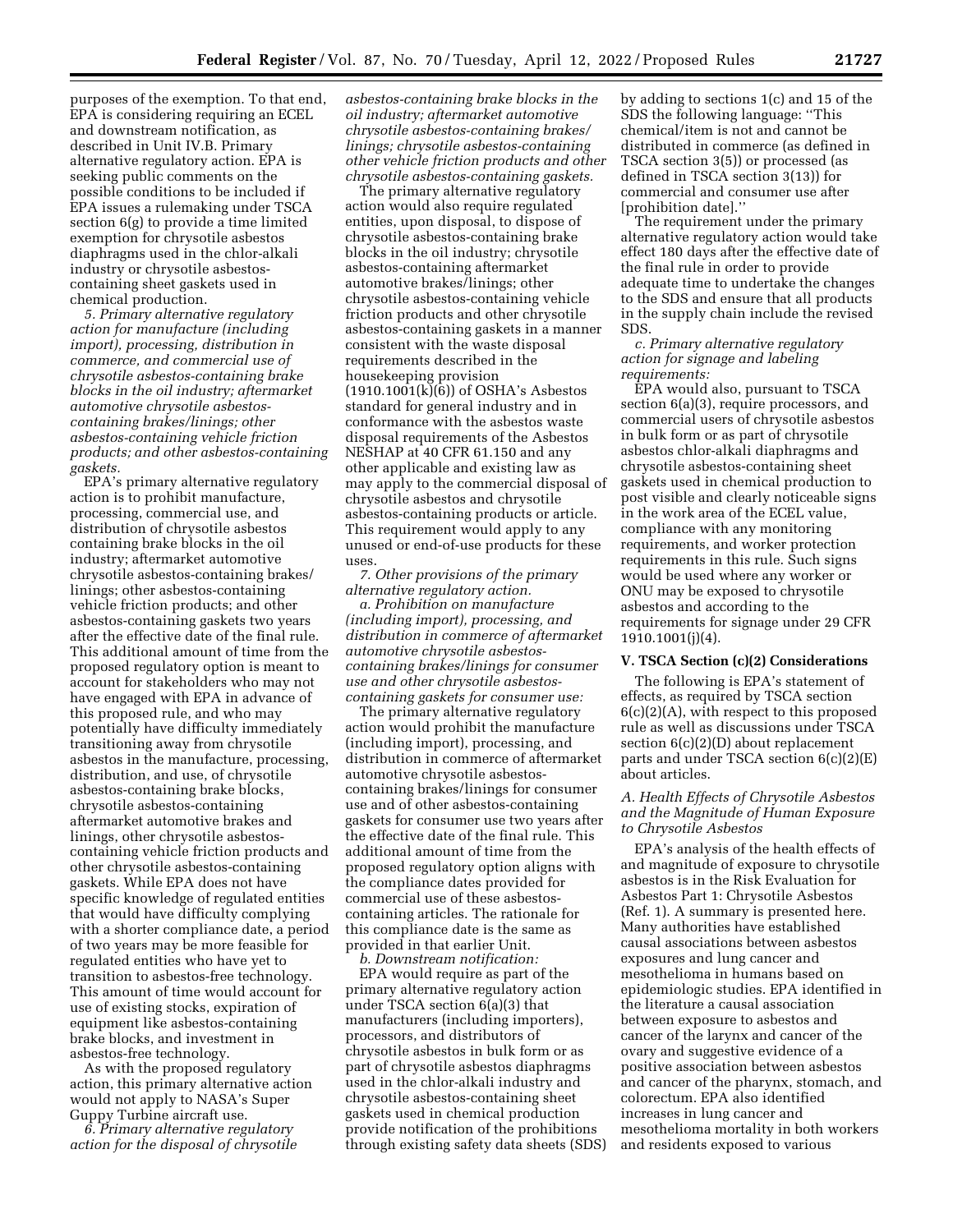asbestos fiber types, including chrysotile asbestos, as well as fiber mixtures. Mesothelioma tumors arise from the thin membranes that line the chest and abdominal cavities and surround internal organs.

Asbestos exposure is known to cause various non-cancer health outcomes as well, including asbestosis, nonmalignant respiratory disease, deficits in pulmonary function, diffuse pleural thickening, and pleural plaques. Various immunological and lymphoreticular effects are suggested but not wellestablished.

For the conditions of use that drive unreasonable risk, populations exposed to chrysotile asbestos (including potentially exposed or susceptible subpopulations) include workers, ONUs, consumer users, and bystanders to consumers using products containing chrysotile asbestos. For these conditions of use EPA estimates that, annually, at least 144 workers and 276 ONUs are exposed to chrysotile asbestos at over 31 commercial operations either processing or using products containing chrysotile asbestos. Additional workers and ONUs are exposed to oilfield brake blocks and may potentially be exposed to other vehicle friction products and other gaskets. Each year, approximately 400 consumers are potentially exposed to asbestos through the use of products containing chrysotile asbestos subject to this rule. The number of exposed bystanders is unknown to EPA. The breakdown by category of use is as follows:

• Diaphragms—100 workers and 100 ONUs at 9 sites;

• Sheet gasket stamping—4 workers and 8 ONUs at 4 sites;

• Sheet gasket use—22 workers and 150 ONUs at 5 sites;

• Oilfield brake blocks—Unknown;

• Aftermarket automotive brakes—15 workers and 15 ONUs at 12 sites;

• Other vehicle friction products— Unknown;

• Other gaskets—Unknown; and

• DIY mechanics—400 consumers and unknown bystanders.

More information on the derivation of these estimates is provided in the Economic Analysis for this rulemaking that can be found in the rulemaking docket (Ref. 2).

As discussed in Unit II.D., EPA did not evaluate hazards or exposures to the general population in the Part 1 asbestos risk evaluation.

### *B. Environmental Effects of Chrysotile Asbestos and the Magnitude of Exposure of the Environment to Chrysotile Asbestos*

EPA's analysis of the environmental effects of and the magnitude of exposure of the environment to chrysotile asbestos are in the Risk Evaluation for Asbestos Part 1: Chrysotile Asbestos (Ref. 1). A summary is presented here.

Chrysotile asbestos may be released to the environment through industrial or commercial activities, such as processing raw chrysotile asbestos, fabricating/processing asbestoscontaining products, or the dispersing of friable chrysotile asbestos during use, disturbance and disposal of asbestoscontaining products.

Although this action is focused on chrysotile asbestos fiber type, some of the information in this section pertains to asbestos fibers in general. Asbestos is a persistent mineral fiber that can be found in soil, sediments, in the air and windblown dust, surface water, ground water and biota. Asbestos fibers are largely chemically inert in the environment. They may undergo minor physical changes, such as changes in fiber length or leaching of surface minerals, but do not react or dissolve in most environmental conditions.

In water, chrysotile asbestos will eventually settle into sediments (or possible biosolids) and can enter wastewater treatment plants. EPA's review of aquatic vertebrate and invertebrate studies indicated that chronic exposure to waterborne chrysotile asbestos at a concentration range of 104–108 fibers/L, which is equivalent to 0.01 to 100 million fibers per liter (MFL), may result in reproductive, growth and/or sublethal effects to fish and clams. In addition, acute exposure of clams to waterborne chrysotile asbestos at a concentration range of 102–108 fibers/L demonstrated reduced siphoning activity.

EPA has determined that there are minimal or no releases of asbestos to surface water associated with the conditions of use that EPA evaluated in the Risk Evaluation for Asbestos Part 1: Chrysotile Asbestos and that are the subject of this action.

# *C. Benefits of Chrysotile Asbestos for Various Conditions of Use*

The only form of asbestos manufactured (including imported), processed, or distributed for use in the United States today is chrysotile asbestos. The United States Geological Survey (USGS) estimated that 300 metric tons of raw chrysotile asbestos were imported into the United States in 2020 (Ref. 3). This raw asbestos is used exclusively by the chlor-alkali industry and imported amounts between 2016 and 2020 ranged from 172 to 747 metric tons during a given year (Ref. 3).

In addition to the use of raw imported chrysotile asbestos by the chlor-alkali industry, EPA is also aware of imported asbestos-containing products; however, the imported volumes of those products are not fully known. The asbestoscontaining products that EPA has identified as potentially being imported and used are sheet gaskets (which are imported in large sheets and cut to size domestically by a fabricator), oilfield brake blocks, aftermarket automotive brakes/linings, other vehicle friction products, and other gaskets. Chrysotile asbestos is chemically inert, durable, and able to effectively separate the anode and cathode chemicals in the electrolytic cells used in the chlor-alkali process. Asbestos-containing gaskets have been used in chemical production because they are resistant to cyclical high temperatures and immense pressure. During the manufacture of titanium dioxide, temperatures can exceed 1850 degrees Fahrenheit and pressures can be greater than 50 pounds per square inch. The physical properties of chrysotile asbestos including heat resistance make asbestos a useful material for uses where friction is produced and extreme heat is generated, including its application in brakes, gaskets and other vehicle friction product uses considered in this proposed rule.

### *D. Replacement Parts Under TSCA Section 6(c)(2)(D)*

TSCA section 6(c)(2)(D) states that EPA shall exempt from TSCA section 6(a) rules replacement parts for complex durable goods and complex consumer goods that are designed prior to the publication of a final risk management rule, unless such replacement parts contribute significantly to the risk, identified in a risk evaluation conducted under TSCA section 6(b)(4)(A), to the general population or to an identified potentially exposed or susceptible subpopulation. TSCA section 6(c)(2)(D) defines complex consumer goods as electronic or mechanical devices composed of multiple manufactured components, with an intended useful life of three or more years, where the product is typically not consumed, destroyed, or discarded after a single use, and the components of which would be impracticable to redesign or replace. The term ''complex durable goods'' means manufactured goods composed of 100 or more manufactured components,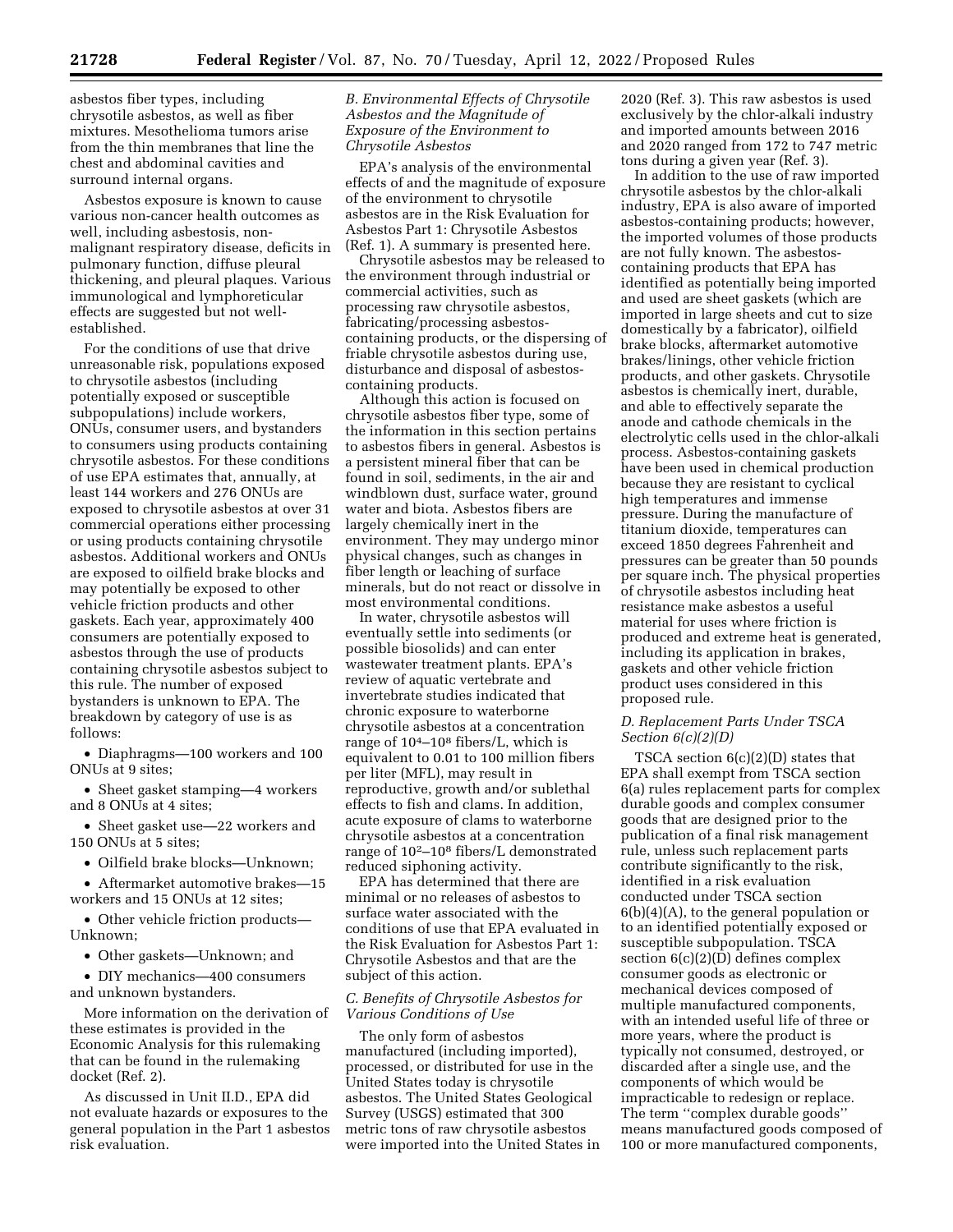with an intended useful life of five or more years, where the product is typically not consumed, destroyed or discarded after a single use. Several of the conditions of use addressed by this proposed rule impact these replacement part categories. Aftermarket automotive brakes/linings are replacement parts for automobiles and other vehicles. Other asbestos-containing gaskets may be available as both new and replacement parts on utility and other vehicles. Oilfield brake blocks are replacement parts for the drilling rigs used in the oil industry. These vehicles and drilling rigs are composed of numerous components, manufactured separately and assembled together into a machine designed for a useful life of at least three years if properly maintained. By their nature, EPA believes these meet the TSCA definition of complex durable goods. In the Risk Evaluation for Asbestos Part 1: Chrysotile Asbestos, however, EPA found unreasonable risk from use and disposal of chrysotile asbestos-containing brake blocks in the oil industry; aftermarket automotive chrysotile asbestos-containing brakes/ linings; and other asbestos-containing gaskets. EPA's risk evaluation evaluated scenarios involving these replacement parts, and EPA proposes to find that the replacement parts contribute significantly to the identified unreasonable risk for these conditions of use to the potentially exposed or susceptible subpopulations identified in the risk evaluation.

Accordingly, EPA is not exempting replacement parts from regulation in the proposed rule.

## *E. Article Considerations Under TSCA Section 6(c)(2)(E)*

EPA is proposing to regulate the manufacture, processing, and distribution in commerce of articles containing chrysotile asbestos. TSCA section  $6(c)(2)(E)$  states that in selecting among prohibitions and other restrictions, the Administrator shall apply such prohibitions or other restrictions to an article or category of articles containing the chemical substance or mixture only to the extent necessary to address the identified risks from exposure to the chemical substance or mixture from the article or category of articles so that the substance or mixture does not present an unreasonable risk of injury to health or the environment identified in the risk evaluation conducted in accordance with section 6(b)(4)(A). TSCA does not define ''article,'' but based on the proposed definition of ''article'' in the proposed rule, the conditions of use subject to this proposed regulation

include articles, *e.g.,* sheet gaskets, brake blocks, brake/linings, other gaskets and other vehicle friction products.

Except for bulk chrysotile asbestos imported for use in asbestos diaphragms, all of the other conditions of use that are the subject of this proposed regulation involve the use and/or disposal of products or articles containing chrysotile asbestos. For each condition of use, the article is subject to circumstances during use that change or alter the article as a direct result of the use. Releases of chrysotile asbestos, and the associated unreasonable risks from exposure to chrysotile asbestos identified in the risk evaluation, result from use of the articles. The articles themselves include sheet gaskets, other gaskets, brake blocks, brakes and linings, which wear down during use and release asbestos fibers. The risk evaluation determined that exposure to workers, ONUs, consumers and bystanders can occur when these items are replaced or repaired, resulting in harmful exposures. These identified risks from articles containing asbestos could result from exposure of any kind and, as a result, EPA had no feasible option to prevent these risks other than a complete prohibition. In particular, no other restriction EPA researched could sufficiently prevent unreasonable risk to ONUs, consumers, and bystanders who were not expected to wear respiratory protection. Accordingly, EPA's proposed regulatory action sets requirements for articles only to the extent necessary to address the identified risks from exposure to chrysotile asbestos from the article so that chrysotile asbestos does not present an unreasonable risk to health.

### *F. Reasonably Ascertainable Economic Consequences of the Rule*

The reasonably ascertainable economic consequences of this rule include several components, all of which are described in the economic analysis for this proposed rule and summarized here (Ref. 2).

*1. Likely effect of the rule on the national economy, small business, technological innovation, the environment, and public health.* 

With respect to the anticipated effects of this rule on the national economy, the economic impact of a regulation on the national economy generally only becomes measurable if the economic impact of the regulation reaches 0.25 percent to 0.5 percent of Gross Domestic Product (GDP). Given the current GDP of \$23.17 trillion, this is equivalent to a cost of \$58 billion to \$116 billion which is considerably higher than the

estimated cost of this rule. EPA considered the number of businesses and workers that would be affected and the costs and benefits to those businesses and workers and society at large and did not find that there would be a measurable effect on the national economy. In addition, EPA considered the employment impacts of this proposal. While EPA assumes that chlor-alkali plants currently using asbestos diaphragms will convert to non-asbestos technologies, some facilities may choose not to do so before the effective prohibition date in the proposed rule. As a result, the rule may result in plant closures and job losses, at least temporarily, at some chlor-alkali plants as well as at facilities that use chlorine, caustic soda, or their derivatives as intermediates. There may be similar employment effects at chemical plants using asbestos gaskets. However, there may also be increased temporary employment associated with new construction as firms convert their facilities to replace asbestos diaphragms and asbestos gaskets with substitute technologies. There may also be increases in employment at facilities that currently use asbestos-free technologies (Ref. 2).

EPA has determined that the rule will not have a significant impact on a substantial number of small entities; EPA estimates that the rule would affect at least 15 small entities, of which 12 are businesses supplying aftermarket brakes incurring costs between \$778 and \$11,523 per firm (depending on the number of brake replacements they perform). Nine of the brake replacement firms have a cost impact of less than 1% of the annual revenue. Of the three small entities estimated to be affected by the rule that are not supplying aftermarket brakes, two manufacture sheet gaskets for chemical production and one imports oilfield brake blocks. EPA did not have the information necessary to estimate the cost impacts on the other three small entities (Ref. 2).

The uses of asbestos subject to the rule are all in mature industries and the amount of asbestos consumed in them has been declining for some time. There is no evidence of innovative applications of asbestos in these uses in recent years, nor is there any expectation that such innovations would occur in the future in the absence of a prohibition on these uses of asbestos.

The effects of this rule on public health are estimated to be positive, due to the avoided incidence of adverse health effects attributable to asbestos exposure, including lung cancer, mesothelioma, and cancers of the larynx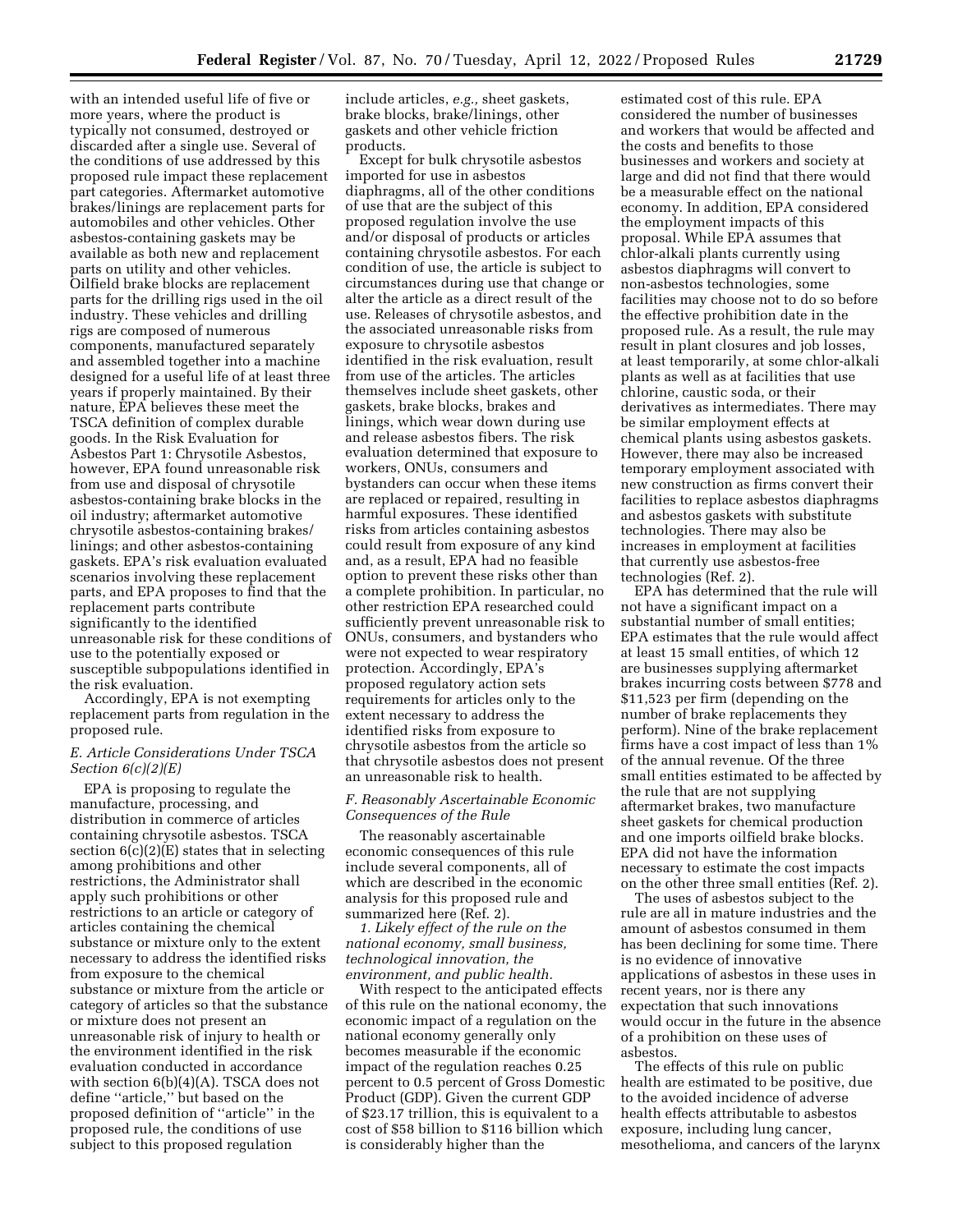and ovary (Ref. 2). Despite the uncertainties about possible greater use and release of PFAS discussed in Unit III.B.4.a, EPA believes the benefits of removing chrysotile asbestos, a known human carcinogen that causes an aggressive and deadly cancer (mesothelioma), from continued use in the United States, are significant enough to outweigh the potential additional exposure to PFAS that might result from this action.

Converting chlor-alkali diaphragm cells to membrane cells reduces electricity consumption and thus the level of air pollution associated with electric power generation. This reduction in air pollution would provide environmental benefits as well as health benefits (Ref. 2).

*2. Costs and benefits of the proposed regulatory action and of the primary alternative regulatory actions considered by the Administrator.* 

*a. Proposed regulatory action:* 

EPA was able to quantify the costs of the proposed regulatory action to the chlor-alkali industry and the aftermarket automotive brake industry. For the chlor-alkali industry, the proposed rule is predicted to require an investment of approximately \$1.8 billion to convert the remaining plants with asbestos diaphragm cells to membrane cell technology. That conversion would result in significant energy savings that would accrue over the long run. EPA anticipates that most of these conversions would occur in the baseline in the coming decades even without the proposed rule, following existing trends in the chlor-alkali industry to transition away from asbestos. When taking the capital costs and energy savings into account over a 20-year period, the proposed rule is estimated to result in incremental annualized net costs to the chlor-alkali industry of \$49 million per year using a 3 percent discount rate and \$87 million per year using a 7 percent discount rate. Membrane cells also produce a higher grade of caustic soda that has historically commanded a higher price than the product from diaphragm cells. If this price differential continues, converting to membrane cells could generate incremental net annualized savings of approximately \$35 million per year using a 3% discount rate and about \$40,000 per year using a 7% discount rate, when considered over a 20-year period.

The extent to which the higher grade of caustic soda will continue to command a higher relative price when produced in larger quantities depends on the elasticity of demand for the higher-grade product. EPA lacks sufficient information to characterize

the demand curve for chlor-alkali products, including higher grade caustic soda. If the caustic soda price differential declines but is still greater than zero, then the incremental annualize net costs to the chlor-alkali industry will fall between these estimates. The proposed rule would result in total annualized costs for aftermarket automotive brakes estimated at approximately \$25,000 per year using a 3% discount rate and \$18,000 per year using a 7% discount rate.

EPA was unable to estimate the costs of prohibiting the commercial use of asbestos for other products that are subject to the rule (sheet gaskets used in chemical production, oilfield brake blocks, other vehicle friction products, or other gaskets). EPA requests comment on the costs of the rule for each of these use categories.

If there is no revenue gain from the higher grade of caustic soda produced, the combined quantified annualized costs of the rule for the chlor-alkali and aftermarket automotive brake industries would be approximately \$49 million per year and \$87 million per year using a 3 percent and 7 percent discount rate, respectively. If there is a revenue gain from caustic soda, the net quantified savings could be approximately \$35 million per year and \$27,000 per year using a 3 percent and 7 percent discount rate, respectively. Because the costs of prohibiting the commercial use of asbestos in sheet gaskets, oilfield brake blocks, other friction products, and other gaskets could not be quantified, these combined values are an upper bound estimate of total cost savings and a lower bound estimate of total costs (Ref. 2).

The combined national quantified benefits of avoided cancer cases are approximately \$3,000 per year using a 3% discount rate and \$1,200 per year using a 7% discount rate. These reflect the benefits related to the rule's requirements for chlor-alkali diaphragms, sheet gaskets for chemical production, and aftermarket brakes. EPA did not estimate total benefits of the requirements for oilfield brake blocks, other vehicle friction products or other gaskets because the Agency did not have sufficient information on the number of individuals likely to be affected by the rule.

In addition to the quantified benefits of avoided cancer cases associated with asbestos exposure, the proposed rule may generate significant benefits from reduced air pollution associated with electricity generation. Chlor-alkali production is one of the most energyintensive industrial operations. According to the U.S. Department of

Energy the industry consumed approximately 317 trillion Btu per year as of 2004, amounting to approximately 2% of the total electric power used in the United States (Ref. 21). Since membrane cells are more energy efficient than diaphragm cells, converting to membrane cells reduces electricity consumption and thus the level of pollutants associated with electric power generation, including carbon dioxide, particulate matter, sulfur dioxide, and nitrogen oxides. There is uncertainty about the magnitude and location of these emission reductions. EPA's economic analysis used a simplifying assumption that the electric power used by chloralkali plants is all purchased from commercial electric generating units. EPA then used information on regional electricity markets to estimate how changes in electricity demand would affect emissions of greenhouses gases and criteria air pollutants. EPA performed this sensitivity screeninglevel analysis which found that converting asbestos diaphragm plants to membrane cells could yield tens of millions of dollars per year in environmental and health benefits from reduced emissions of particulate matter, sulfur dioxide, nitrogen oxides, and carbon dioxide (Ref. 2). Please see Chapter 4, Section 4.4 of the economic analysis for more discussion. EPA estimated the potential health and environmental benefits of reduced emissions of carbon dioxide using the federal government's interim estimates of the social cost of greenhouse gases. EPA does not rely on the interim estimates of the social cost of greenhouse gases as a record basis for this Agency action, and the Agency would propose the same conclusion regarding the requirements of this proposed rule even in the absence of the social cost of greenhouse gases.

*b. Primary alternative regulatory action:* 

Under the primary alternative action, the capital investment needed to convert chlor-alkali plants to membrane cells would be spread out over five years instead of two, but the energy savings and any revenue gains from producing a higher grade of caustic soda would accrue more slowly as well. The total annualized costs to the chlor-alkali industry of the additional requirements for compliance with the ECEL as well as disposal, downstream notification, and recordkeeping requirements are estimated to be approximately \$103,000 per year using a 3% discount rate and \$127,000 per year using a 7% discount rate, assuming the industry relies solely on the use of upgraded PPE to comply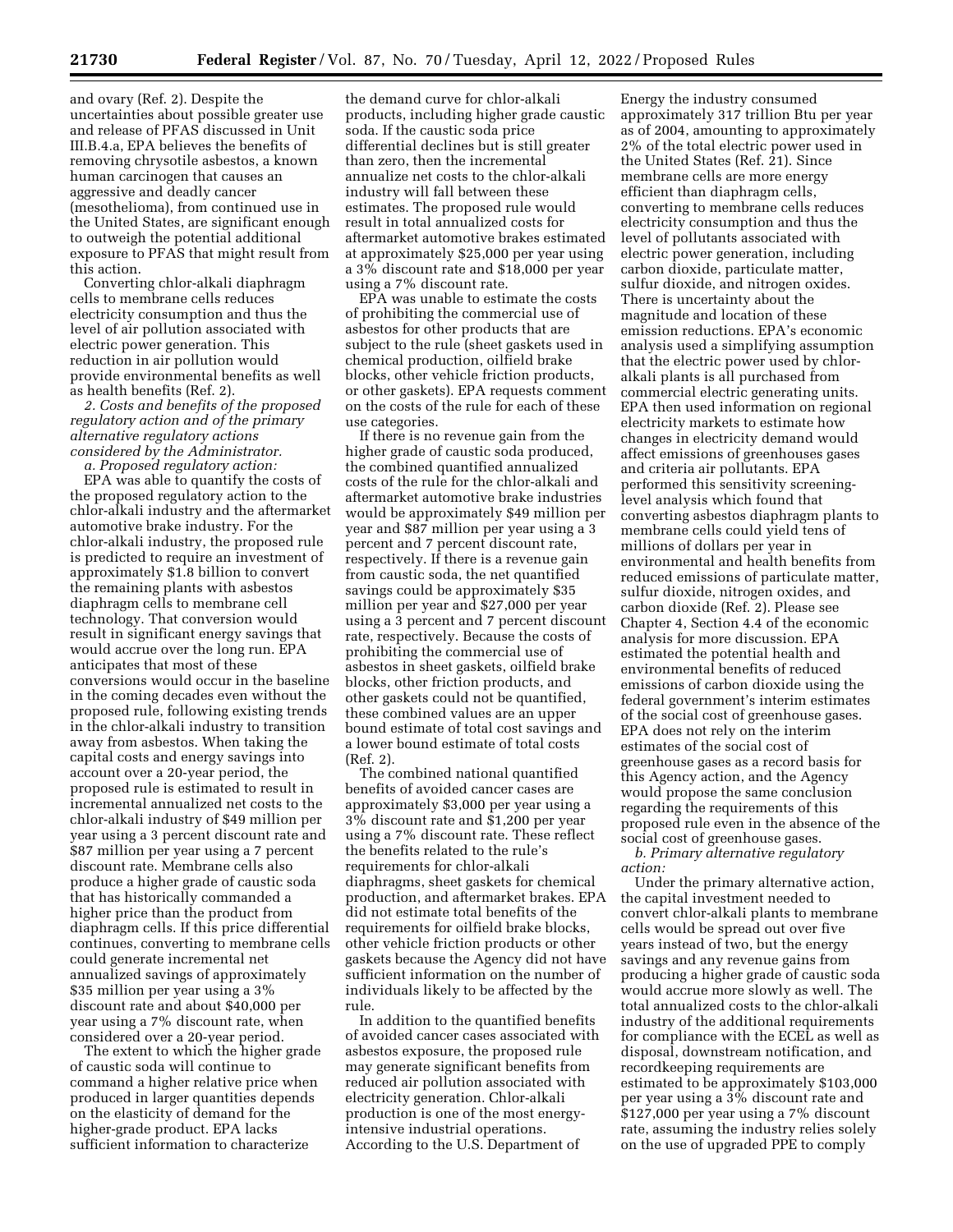with the ECEL. If there are no revenue gains from caustic soda, the total 20 year annualized incremental net costs of all the requirements for the chlor-alkali industry would be \$48 million per year and \$77 million per year using a 3% and 7% discount rate, respectively. If the higher grade of caustic soda generates increased revenues, the chloralkali industry could have an overall annualized incremental net savings over 20 years of \$27 million per year using a 3% discount rate; using a 7% discount rate, the industry is predicted to incur an annualized net cost of \$4 million per year.

The total annualized costs of the alternative option for aftermarket automotive brakes are estimated at approximately \$24,000 per year using a 3% discount rate and \$16,000 per year using a 7% discount rate, which are similar to the costs of the proposed option (\$25,000 per year using a 3% discount rate and \$18,000 using a 7% discount rate).

EPA was not able to estimate the costs of prohibiting the use of asbestos sheet gaskets for chemical production. The total annualized cost of the other requirements for this industry (ECEL, disposal, downstream notification, and recordkeeping requirements) is estimated to be approximately \$230,000 per year using a 3% discount rate and \$285,000 per year using a 7% discount rate (assuming that the industry relies solely on PPE to comply with the ECEL).

For the remaining use categories (oilfield brake blocks, other vehicle friction products, and other gaskets), EPA was unable to estimate the costs of prohibiting the manufacturing, processing, distribution or commercial use of asbestos, disposal, downstream notification, or recordkeeping requirements, as the Agency was unable to estimate the number of affected sites.

The combined quantified incremental annualized costs of the alternative option for the chlor-alkali, aftermarket automotive brake, and sheet gasket industries would be approximately \$48 million per year and \$78 million per year using a 3% and 7% discount rate, respectively, if there is no revenue gain from the higher grade of caustic soda produced. If there is a revenue gain from producing a higher grade of caustic soda, the alternative option could result in combined quantified savings of approximately \$26 million per year using a 3% discount rate but combined quantified costs of approximately \$4 million per year using a 7% discount rate. Because the costs of prohibiting the use of asbestos in sheet gaskets could not be calculated, nor any of the costs for oilfield brake blocks, other friction

products, and other gaskets, these combined values are an upper bound estimate of total savings and a lower bound estimate of total costs.

The combined national quantified benefits of avoided cancer cases under the alternative option are approximately \$2,900 per year using a 3% discount rate and \$1,100 per year using a 7% discount rate. These reflect the benefits related to the rule's requirements for chlor-alkali diaphragms, sheet gaskets for chemical production, and aftermarket brakes. EPA did not estimate total benefits of the requirements for oilfield brake blocks, other vehicle friction products or other gaskets because the Agency did not have sufficient information on the number of individuals likely to be affected by the rule. As is the case with the proposed option, converting asbestos diaphragm plants to membrane cells could yield tens of millions of dollars per year in environmental and health benefits from reduced criteria air pollution and  $CO<sub>2</sub>$ emissions due to decreased electricity consumption and production (Ref. 2).

*3. Cost effectiveness of the proposed regulatory action and primary alternative regulatory actions considered by the Administrator.* 

For the COUs where EPA determined that chrysotile asbestos presents an unreasonable risk of injury to health or the environment, both the proposed option and the alternative option reduce unreasonable risks to the extent necessary such that risk is no longer presented. In achieving this result, however, the estimated costs of the proposed option and the alternative option differ as described in Unit V.F. The costs of achieving the desired outcome via the proposed option or the alternative option can be compared to evaluate cost-effectiveness. The costeffectiveness of the options depends on whether and to what extent the higher grade of caustic soda produced by membrane cells generates increased revenues for chlor-alkali manufacturers. If the revenues from caustic soda do increase, the proposed option results in estimated annualized cost savings of about \$35 million per year using a 3% discount rate or about \$27,000 using a 7% rate. The alternative option is estimated to result in annualized savings of about \$26 million per year using a 3% discount rate or annualized costs of about \$4 million per year using a 7% rate. In this revenue increasing scenario the proposed option will be more cost effective in addressing the unreasonable risk. If there is no increase in revenues, the estimated annualized costs of the proposed rule are about \$49 million per year using a 3% discount

rate or about \$87 million per year using a 7% rate. The estimated annualized costs of the alternative option are about \$48 million per year using a 3% discount rate or about \$78 million per year using a 7% rate. In this revenue neutral scenario the alternative option will be more cost effective in addressing the unreasonable risk. In the latter scenario, the difference in annualized costs between the options is largely due to the differences in their effective dates. This is because costs that occur farther in the future have smaller net present values and annualized values than the same costs that occur sooner. The dates when the manufacture (including import), processing, distribution in commerce and commercial use of chrysotile asbestos are prohibited occur later under the alternative option than under the proposed option. The differences in the annualized costs are mainly due to discounting and are not driven by differences in the estimated unit costs of compliance between the two options. *4. Request for comment on economic* 

*analysis.* 

EPA's economic analysis used a simplifying assumption that the electric power used by chlor-alkali plants is all purchased from commercial electric generating units. EPA then used information on regional electricity markets to estimate how changes in electricity demand would affect emissions of greenhouses gases and criteria air pollutants. EPA requests comment on this assumption and approach to estimating emissions reductions. EPA further requests information on how much of the electric power for the chlor-alkali plants affected by this rule is purchased from commercial electric generating units and where these units are located; how much power is provided by on-site cogeneration units; what fuels are used by both types of power sources; and how the mix of electricity sources and fuel types would be affected by a conversion to membrane cells or non-asbestos diaphragms. EPA also requests comment on the extent to which the power produced by these co-generation units is sold or exported, as well as the extent to which the electricity or heat produced is used on-site to produce goods other than chlorine or caustic soda (*e.g.,* ethylene dichloride, vinyl chloride monomer, chlorinated organics, etc.).

The chlor-alkali production occurs in three steps: Pre-electrolysis brine preparation, electrolysis, and postelectrolysis after-treatment of the chlorine and caustic soda. EPA estimated the net cost of converting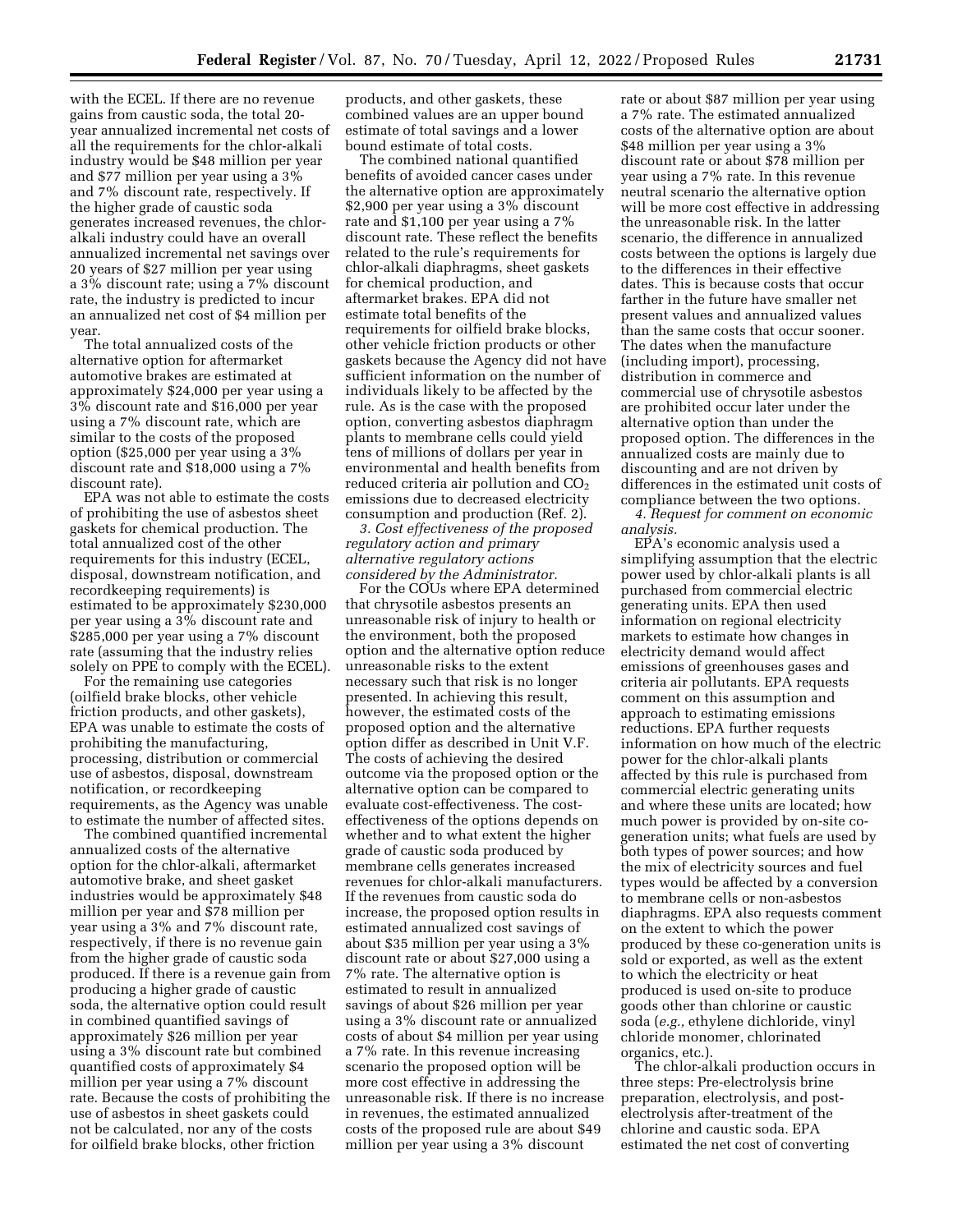from asbestos diaphragms to membranes or non-asbestos diaphragms based on the capital costs of the conversion, the electricity savings of the electrolysis step, and the potential for increased revenue from a higher grade of caustic soda. EPA requests comment on the methodology and data it used to estimate these values.

EPA estimated the cost to convert asbestos diaphragm cell chlor-alkali capacity to membrane technology based on the average cost per ton from two different studies, a 2001 paper by Stanley and a 2014 study by the European Commission. EPA requests comment on reasons why using the information from one or the other study might predict the costs of this rule more accurately than using the average of the two. EPA requests that commenters identify whether there are more recent published studies that would be appropriate for estimating the conversion costs from asbestos diaphragms to non-asbestos diaphragms or membrane cells. EPA also requests data on other capital costs or savings associated with the conversion (*e.g.,* the avoidance of refurbishment costs for existing asbestos diaphragm cells).

Brine preparation and the treatment of the chlorine and caustic soda require electricity, steam, and chemical inputs. The different production technologies can require different amounts of these inputs at various steps in the production process. EPA requests data on the positive and negative differences in operating costs per unit of output and energy use per unit of output between asbestos diaphragms, membranes, and non-asbestos diaphragms, specific to each of the various input processing, electrolysis, and output processing steps.

EPA estimated the energy savings and potential revenue gains of the rule for the chlor-alkali industry based on a capacity utilization rate of 88%, which reflects a typical operating rate for the industry in recent years. EPA requests comment on whether an alternative value would better represent a typical operating rate over the twenty-year analytical timeframe used in EPA's analysis.

EPA requests information relevant to determining whether increased costs for chlorine and caustic soda that may result from the rule would lead to disproportionate or adverse effects on water systems that serve populations with a higher concentration of people of color or lower incomes than the total U.S. population.

EPA requests comment on its analyses of the number of affected firms for the sheet gasket for chemical production,

oilfield brake block, aftermarket automotive brake, other gasket, and other vehicle friction use categories and the costs they would incur as a result of the proposed rule, as well as information that the Agency could use to improve these estimates.

#### **VI. TSCA Section 9 Analysis and Section 26(h) Considerations**

### *A. TSCA Section 9(a) Analysis*

Section 9(a) of TSCA provides that, if the Administrator determines in the Administrator's discretion that an unreasonable risk may be prevented or reduced to a sufficient extent by an action taken under a Federal law not administered by EPA, the Administrator must submit a report to the agency administering that other law that describes the risk and the activities that present such risk. Section 9(a) describes additional procedures and requirements to be followed by EPA and the other federal agency after submission of the report. As discussed in this Unit, the Administrator does not determine that unreasonable risk from the conditions of use of chrysotile asbestos may be prevented or reduced to a sufficient extent by an action taken under a Federal law not administered by EPA.

TSCA section 9(d) instructs the Administrator to consult and coordinate TSCA activities with other Federal agencies for the purpose of achieving the maximum enforcement of TSCA while imposing the least burden of duplicative requirements. For this proposed rule, EPA has consulted with other appropriate Federal executive departments and agencies including OSHA and NIOSH.

OSHA requires that employers provide safe and healthful working conditions by setting and enforcing standards and by providing training, outreach, education and assistance. OSHA has three separate health standards for asbestos covering employers in General Industry (29 CFR 1910.1001); Shipyards (29 CFR 1915.1001); and Construction (29 CFR 1926.1101). These standards include a permissible exposure limit (PEL) for asbestos of 0.1 fibers per cubic centimeter (cc) of air as an eight-hour time weighted average (TWA), and an excursion limit of 1.0 asbestos fibers per cubic centimeter over a 30-minute period. The standards apply to all occupational exposures to asbestos and require exposure monitoring to determine employee exposure. Exposure monitoring includes both initial monitoring of employees who are, or may reasonably be expected to be, exposed to airborne concentrations at or

above the TWA PEL or excursion limit, as well as additional monitoring. Monitoring frequency depends on work classification exposure while additional monitoring may be required based on changes in the workplace environment that may result in new or additional exposures above the TWA PEL or excursion limit.

This proposed rule addresses risk from exposure to chrysotile asbestos in both workplace and consumer settings (*e.g.,* do-it-yourself automobile maintenance). With the exception of TSCA, there is no Federal law that provides authority to prevent or sufficiently reduce these cross-cutting exposures. No other Federal regulatory agency can evaluate and address the totality of the risk that EPA is addressing in this proposal. For example, OSHA may set exposure limits for workers but its authority is limited to the workplace and does not extend to consumer uses of hazardous chemicals (while EPA does not regulate consumer use directly under TSCA 6(a)(5), it has authority to regulate the upstream supply of chemicals for consumer uses). Further, OSHA does not have direct authority over state and local employees, and it has no authority at all over the working conditions of state and local employees in states that have no OSHA-approved State Plan under 29 U.S.C. 667. CPSC is charged with protecting the public from unreasonable risks of injury or death associated with the use of the thousands of types of consumer products under the agency's jurisdiction, CPSC has the authority to regulate chrysotile asbestos in such consumer products, but not in automobiles, trucks and motorcycles, which are not under its jurisdiction.

Moreover, the 2016 amendments to TSCA, Public Law 114–182, alter both the manner of identifying unreasonable risk under TSCA and EPA's authority to address unreasonable risk under TSCA, such that risk management under TSCA is increasingly distinct from analogous provisions of the Consumer Product Safety Act (CPSA), the Federal Hazardous Substances Act (FHSA), or the OSH Act. These changes to TSCA reduce the likelihood that an action under the CPSA, FHSA, or the OSH Act would sufficiently prevent or reduce the unreasonable risk of chrysotile asbestos. In a TSCA section 6 rule, following an unreasonable risk determination, EPA must apply risk management requirements to the extent necessary so that the chemical no longer presents unreasonable risk and only consider costs to the extent practicable, 15 U.S.C. 2605(a), (c)(2), subject to time-limited conditional exemptions, 15 U.S.C.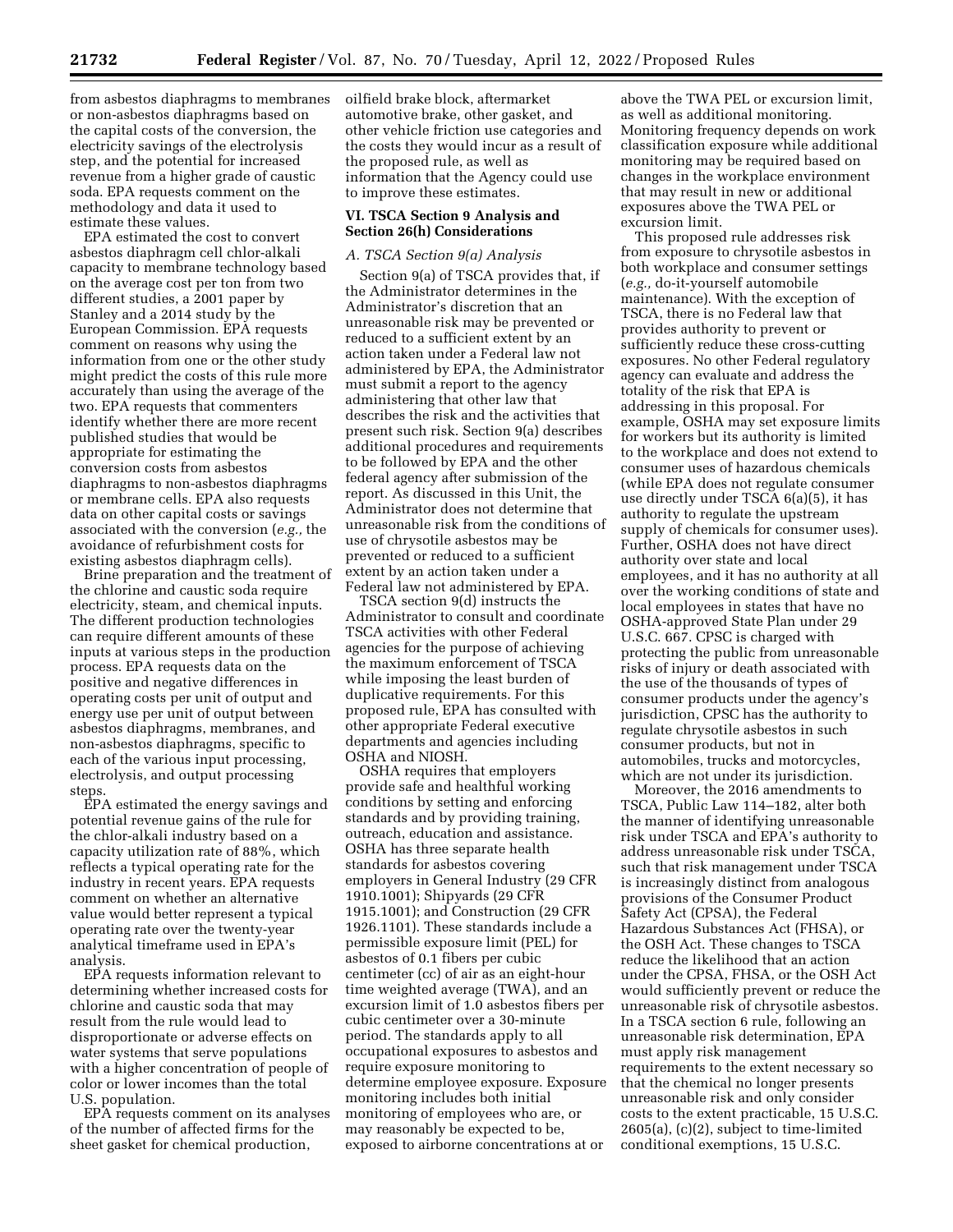2605(g). By contrast, a consumer product safety rule under the CPSA must include a finding that ''the benefits expected from the rule bear a reasonable relationship to its costs.'' 15 U.S.C. 2058(f)(3)(E). Additionally, the 2016 amendments to TSCA reflect Congressional intent to ''delete the paralyzing 'least burdensome' requirement,'' 162 Cong. Rec. S3517 (June 7, 2016), a reference to TSCA section 6(a) as originally enacted, which required EPA to use ''the least burdensome requirements'' that protect ''adequately'' against unreasonable risk, 15 U.S.C. 2605(a) (1976). However, a consumer product safety rule under the CPSA must impose ''the least burdensome requirement which prevents or adequately reduces the risk of injury for which the rule is being promulgated." 15 U.S.C. 2058 $(f)(3)$ <sup>[F]</sup>. Analogous requirements, also at variance with recent revisions to TSCA, affect the availability of action CPSC may take under the FHSA relative to action EPA may take under TSCA. 15 U.S.C. 1262. Gaps also exist between OSHA's authority to set workplace standards under the OSH Act and EPA's obligations to sufficiently address chemical risks under TSCA. To set PELs for chemical exposure, OSHA must first establish that the new standards are economically feasible and technologically feasible. 79 FR 61387 (2014). But under TSCA, EPA's substantive burden under TSCA section 6(a) is to demonstrate that, as regulated, the chemical substance no longer presents an unreasonable risk, with unreasonable risk being determined under TSCA section 6(b)(4).

EPA therefore concludes that: TSCA is the only regulatory authority able to prevent or reduce risks of chrysotile asbestos to a sufficient extent across the range of conditions of use, exposures and populations of concern; these risks can be addressed in a more coordinated, efficient and effective manner under TSCA than under different laws implemented by different agencies, and there are key differences between the finding requirements of TSCA and those of the OSH Act. For these reasons, in the Administrator's discretion, the Administrator does not determine that unreasonable risk from the conditions of use of chrysotile asbestos may be prevented or reduced to a sufficient extent by an action taken under a Federal law not administered by EPA.

### *B. TSCA Section 9(b) Analysis*

If EPA determines that actions under other Federal laws administered in whole or in part by EPA could eliminate or sufficiently reduce a risk to health or

the environment, section 9(b) of TSCA instructs EPA to use these other authorities unless the Administrator determines in the Administrator's discretion that it is in the public interest to protect against such risk under TSCA. In making such a public interest finding, TSCA section 9(b)(2) states: ''the Administrator shall consider, based on information reasonably available to the Administrator, all relevant aspects of the risk . . . and a comparison of the estimated costs and efficiencies of the action to be taken under this title and an action to be taken under such other law to protect against such risk.''

Although several EPA statutes have been used to limit chrysotile asbestos exposure (Unit II.B.1), regulations under those EPA statutes have limitations because they largely regulate releases to the environment, rather than direct human exposure. CAA generally focuses on releases of asbestos to the ambient air. Under RCRA Subtitle D, the disposal of chrysotile asbestos is regulated as a non-hazardous solid waste; RCRA does not address exposures during manufacturing, processing, distribution and use of products containing chrysotile asbestos. Only TSCA provides EPA the authority to regulate the manufacture (including import), processing, distribution in commerce, commercial use and commercial disposal of chemicals substances to be able to address chrysotile asbestos direct exposure to humans.

For these reasons, the Administrator does not determine that unreasonable risk from the conditions of use of chrysotile asbestos could be eliminated or reduced to a sufficient extent by actions taken under other Federal laws administered in whole or in part by EPA.

#### *C. TSCA Section 26(h) Considerations*

In accordance with TSCA section 26(h), EPA has used scientific information, technical procedures, measures, methods, protocols, methodologies, and models consistent with the best available science. The unreasonable risk determination was based on a risk evaluation, which was subject to peer review and public comment, was developed in a manner consistent with the best available science and based on the weight of the scientific evidence as required by TSCA sections 26(h) and 40 CFR 702.43 and 702.45. The extent to which the various information, procedures, measures, methods, protocols, methodologies or models, as applicable, used in EPA's decision have been subject to independent verification or peer review

is adequate to justify their use, collectively, in the record for this rule. Additional information on the peer review and public comment process, such as the peer review plan, the peer review report, and the Agency's response to comments, can be found at EPA's risk evaluation docket at EPA– HQ–OPPT–2019–0501 (Ref. 23).

#### **VII. References**

The following is a listing of the documents that are specifically referenced in this document. The docket includes these documents and other information considered by EPA, including documents referenced within the documents that are included in the docket, even if the referenced document is not physically located in the docket. For assistance in locating these other documents, please consult the technical person listed under **FOR FURTHER INFORMATION CONTACT**.

- 1. EPA. Risk Evaluation for Asbestos Part 1: Chrysotile Asbestos. December 2020. (EPA–HQ–OPPT–2019–0501–0117).
- 2. EPA. Economic Analysis of the TSCA Section 6 Proposed Rule for Asbestos Risk Management, Part 1. April 2022.
- 3. U.S. Geological Survey. (2021). Mineral commodity summaries 2021: U.S. Geological Survey, *[https://doi.org/](https://doi.org/10.3133/mcs2021)  [10.3133/mcs2021.](https://doi.org/10.3133/mcs2021)*
- 4. Environment and Climate Change Canada. (2021). Prohibitions of Asbestos and Products Containing Asbestos Regulations (*SOR/2019–196*). *[https://](https://pollution-waste.canada.ca/environmental-protection-registry/regulations/view?Id=150) [pollution-waste.canada.ca/](https://pollution-waste.canada.ca/environmental-protection-registry/regulations/view?Id=150) [environmental-protection-registry/](https://pollution-waste.canada.ca/environmental-protection-registry/regulations/view?Id=150)  [regulations/view?Id=150.](https://pollution-waste.canada.ca/environmental-protection-registry/regulations/view?Id=150)* Accessed August 31, 2021.
- 5. Department of Labor, Occupational Safety and Health Administration. Permissible Exposure Limits—Annotated Tables. *[www.osha.gov/annotated-pels.](http://www.osha.gov/annotated-pels)* Accessed August 31, 2021.
- 6. EPA. Problem Formulation for the Risk Evaluation of Asbestos. May 2018. (EPA– HQ–OPPT–2016–0736–0131). *[https://](https://www.regulations.gov/document/EPA-HQ-OPPT-2016-0736-0131) [www.regulations.gov/document/EPA-](https://www.regulations.gov/document/EPA-HQ-OPPT-2016-0736-0131)[HQ-OPPT-2016-0736-0131.](https://www.regulations.gov/document/EPA-HQ-OPPT-2016-0736-0131)*
- 7. EPA. Section 6(a) Rulemakings under the Toxic Substances Control Act (TSCA) Chrysotile Asbestos Rulemakings E.O. 13132: Federalism Consultation. May 13, 2021.
- 8. EPA. Notification of Consultation and Coordination on Proposed Rulemakings under the Toxic Substances Control Act for Asbestos Part 1: Chrysotile Asbestos. May 24, and June 3, 2021. Tribal Consultation.
- 9. Asbestos Disease Awareness Organization. Comments submitted at the Environmental Justice Webinar. June 1, 2021.
- 10. EPA. Part 1. Asbestos (Chrysotile) Public Webinar Slides. February 3, 2021.
- 11. EPA. Meeting with Environment and Climate Change Canada on Risk Management under TSCA section 6, Asbestos Part 1: Chrysotile Asbestos. February 26, 2021.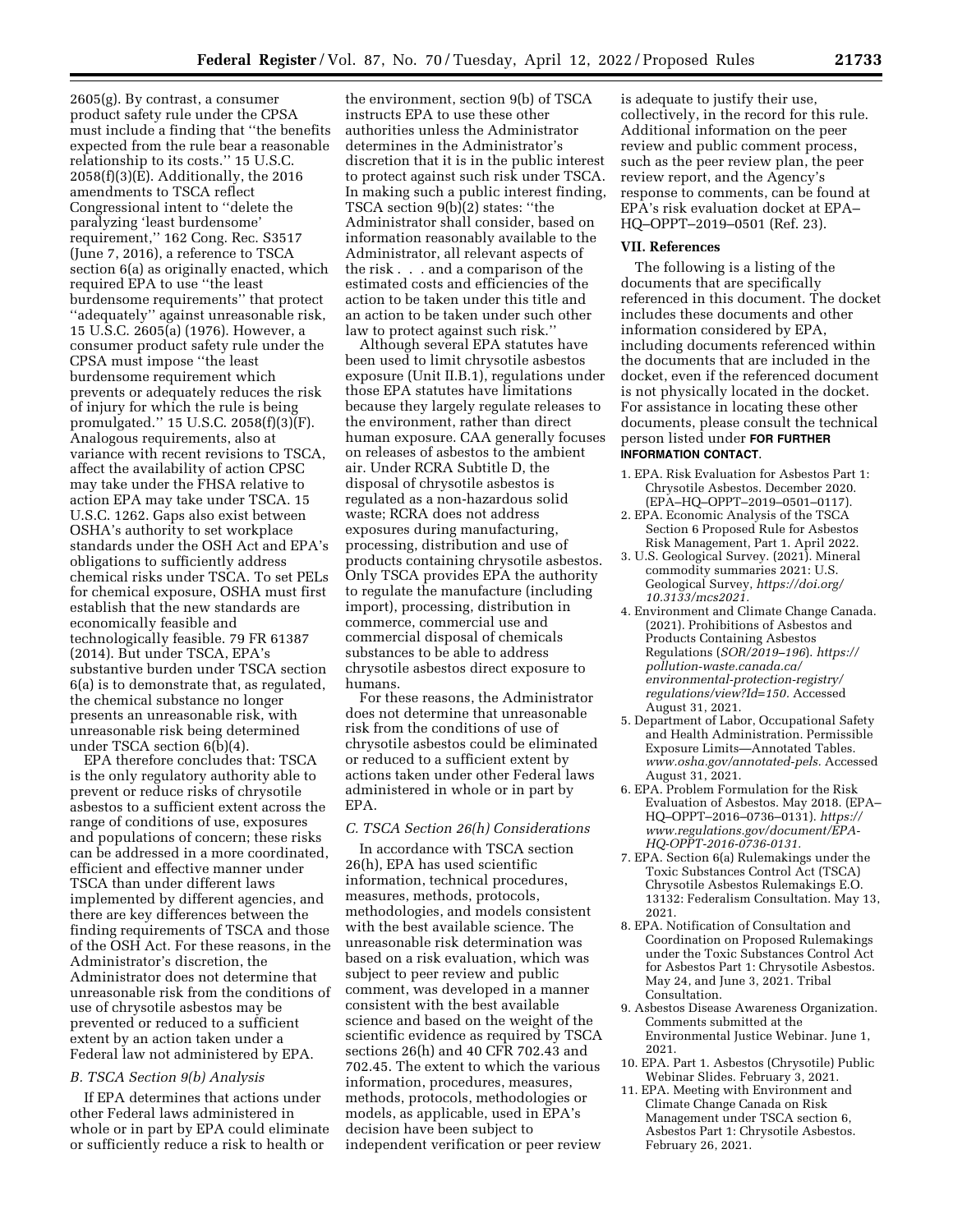- 12. EPA. Email Exchange with Mobis and EPA on the presence of Asbestos in its Brake and Friction Products. March to June, 2021.
- 13. EPA. Existing Chemical Exposure Limit (ECEL) for Occupational Use of Chrysotile Asbestos. March 2, 2021.
- 14. EPA. Meeting with Chemours Corporation on Risk Management under TSCA section 6, Asbestos Part 1: Chrysotile Asbestos. March 29, 2021.
- 15. EPA. Meeting with Olin Corporation on Risk Management under TSCA section 6, Asbestos Part 1: Chrysotile Asbestos. June 2, 2021.
- 16. EPA. Meeting with Oxychem Corporation on Risk Management under TSCA section 6, Asbestos Part 1: Chrysotile Asbestos. May 27, 2021.
- 17. EPA. Meeting with Westlake Corporation on Risk Management under TSCA section 6, Asbestos Part 1: Chrysotile Asbestos. May 20, 2021.
- 18. Westlake Corporation. Comments submitted to EPA on Axiall/Westlake use of asbestos for diaphragms in chlor-alkali facility. May 22, 2018.
- 19. Asbestos Disease Awareness Organization. (2019). ADAO Chlor-Alkali Industry Report. *[https://www.asbestos](https://www.asbestosdiseaseawareness.org/wp-content/uploads/2019/08/ADAO-ChlorAlkali-Industry-Report.pdf) [diseaseawareness.org/wp-content/](https://www.asbestosdiseaseawareness.org/wp-content/uploads/2019/08/ADAO-ChlorAlkali-Industry-Report.pdf) [uploads/2019/08/ADAO-ChlorAlkali-](https://www.asbestosdiseaseawareness.org/wp-content/uploads/2019/08/ADAO-ChlorAlkali-Industry-Report.pdf)[Industry-Report.pdf.](https://www.asbestosdiseaseawareness.org/wp-content/uploads/2019/08/ADAO-ChlorAlkali-Industry-Report.pdf)* Accessed on June 1, 2021.
- 20. EPA. Meeting and Correspondence with The Chlorine Institute on Risk Evaluation and Risk Management for Part 1: Chrysotile Asbestos. June 30, 2021.
- 21. EPA. Email Correspondence with Oilfield Industry concerning use of Chrysotile Asbestos in Brake Blocks. April through June, 2021.
- 22. U.S. Department of Energy Efficiency and Renewable Energy, Industrial Technologies Program. (2006). Zero-Gap Membrane Chlor-Alkali Cells with Oxygen-Depolarized Cathodes Achieved Energy Savings of 32%. *[https://](https://www1.eere.energy.gov/manufacturing/industries_technologies/imf/pdfs/1797_advanced_chlor-alkali.pdf) [www1.eere.energy.gov/manufacturing/](https://www1.eere.energy.gov/manufacturing/industries_technologies/imf/pdfs/1797_advanced_chlor-alkali.pdf)  industries*\_*[technologies/imf/pdfs/1797](https://www1.eere.energy.gov/manufacturing/industries_technologies/imf/pdfs/1797_advanced_chlor-alkali.pdf)*\_ *advanced*\_*[chlor-alkali.pdf.](https://www1.eere.energy.gov/manufacturing/industries_technologies/imf/pdfs/1797_advanced_chlor-alkali.pdf)* Accessed on November 1, 2021.
- 23. EPA. Summary of External Peer Review and Public Comments and Disposition for Chrysotile Asbestos. May, 2020 (EPA–HQ–OPPT–2019–0501).
- 24. EPA. Information Collection Request (ICR) for the Regulation of Part 1: Chrysotile Asbestos under TSCA Section 6(a) (Proposed Rule). EPA ICR No. 2707.01 and OMB No. 2070–[NEW].
- 25. EPA. Environmental Justice Consultation on Forthcoming Proposed Rulemakings under TSCA Section 6(a). May 12, 2021. *[https://www.epa.gov/chemicals-under](https://www.epa.gov/chemicals-under-tsca/epa-announces-environmental-justice-consultations-risk-management-0)[tsca/epa-announces-environmental](https://www.epa.gov/chemicals-under-tsca/epa-announces-environmental-justice-consultations-risk-management-0)[justice-consultations-risk-management-0.](https://www.epa.gov/chemicals-under-tsca/epa-announces-environmental-justice-consultations-risk-management-0)*
- 26. Office of Management and Budget. Memorandum for the Heads of Executive Departments and Agencies (M–95–09). Guidance for Implementing Title II of S. 1. March 31, 1995. *[https://](https://www.whitehouse.gov/sites/whitehouse.gov/files/omb/memoranda/1995-1998/m95-09.pdf) [www.whitehouse.gov/sites/](https://www.whitehouse.gov/sites/whitehouse.gov/files/omb/memoranda/1995-1998/m95-09.pdf)  [whitehouse.gov/files/omb/memoranda/](https://www.whitehouse.gov/sites/whitehouse.gov/files/omb/memoranda/1995-1998/m95-09.pdf)  [1995-1998/m95-09.pdf.](https://www.whitehouse.gov/sites/whitehouse.gov/files/omb/memoranda/1995-1998/m95-09.pdf)* Accessed December 14, 2021.

27. National Institute for Occupational Safety and Health. Hierarchy of Controls. *[https://www.cdc.gov/niosh/topics/](https://www.cdc.gov/niosh/topics/hierarchy/default.html)  [hierarchy/default.html.](https://www.cdc.gov/niosh/topics/hierarchy/default.html)* Accessed December 10, 2021.

### **VIII. Statutory and Executive Order Reviews**

Additional information about these statutes and Executive Orders can be found at *[https://www.epa.gov/laws](https://www.epa.gov/laws-regulations/laws-and-executive-orders)[regulations/laws-and-executive-orders.](https://www.epa.gov/laws-regulations/laws-and-executive-orders)* 

*A. Executive Order 12866: Regulatory Planning and Review and Executive Order 13563: Improving Regulation and Regulatory Review* 

This action is an economically significant regulatory action that was submitted to the Office of Management and Budget (OMB) for review under Executive Order 12866 (58 FR 51735, October 4, 1993) and Executive Order 13563 (76 FR 3821, January 21, 2011). Any changes made in response to OMB recommendations have been documented in the docket. EPA prepared an economic analysis of the potential costs and benefits associated with this action, which is available in the docket and summarized in Unit IV.D (Ref. 2).

#### *B. Paperwork Reduction Act (PRA)*

The information collection requirements in this proposed rule have been submitted to OMB for review and comment under the Paperwork Reduction Act, 44 U.S.C. 3501 *et seq.*  The Information Collection Request (ICR) document prepared by the EPA has been assigned the EPA ICR number 2707.01 (Ref. 24), and it is briefly summarized here.

The information collection activities required under the proposed rule include recordkeeping requirements. The proposed rule does not include any reporting requirements or any thirdparty notification requirements, nor does it include any certification requirements that would substitute for a collection of information to collect evidence of, or to monitor, compliance with regulatory standards. As explained in Unit IV.A.4.b and specified at proposed section 751.X11, companies that manufacture (including import), process, distribute in commerce and use chrysotile asbestos would be required to retain certain information at the company headquarters for five years from the date of generation. These information collection activities are necessary to provide EPA with information upon inspection. EPA believes that these information collection activities would not significantly impact the regulated

entities. As further explained in the ICR document:

• Four chemical manufacturers that use sheet gaskets and 12 companies installing aftermarket automotive brakes are estimated to incur additional recordkeeping costs associated with their disposal activities. Each firm is predicted to incur a burden of approximately 4.4 hours. The aftermarket automotive brake installers incur this burden for one year, and the chemical manufacturers using sheet gaskets incur it for two years.

• For the remaining industry sectors and recordkeeping activities required by the rule, records that comply with the requirements are assumed to already be maintained as part of ordinary business records. Therefore, EPA estimates that such respondents would incur no additional incremental paperwork burdens due to the rule.

*Respondents/affected entities:*  Chrysotile asbestos manufacturers (including importers), processors, and distributors.

*Respondent's obligation to respond:*  Mandatory.

*Estimated number of respondents:* 16. *Frequency of response:* On occasion.

*Total estimated burden:* 29 hours per year. Burden is defined at 5 CFR 1320.3(b).

*Total estimated cost:* \$1,166 per year. An agency may not conduct or sponsor, and a person is not required to respond to a collection of information unless it displays a currently valid OMB control number. The OMB control numbers for the EPA's regulations in 40 CFR are listed in 40 CFR part 9.

Submit your comments on the Agency's need for this information, the accuracy of the provided burden estimates, and any suggested methods for minimizing respondent burden to EPA using the docket identified at the beginning of this proposed rule. You may also send your ICR-related comments to OMB's Office of Information and Regulatory Affairs using the interface at *[www.reginfo.gov/](http://www.reginfo.gov/public/do/PRAMain)  [public/do/PRAMain.](http://www.reginfo.gov/public/do/PRAMain)* Find this particular information collection by selecting ''Currently under Review— Open for Public Comments'' or by using the search function. Since OMB is required to make a decision concerning the ICR between 30 and 60 days after receipt, OMB must receive comments no later than May 12, 2022. EPA will respond to any ICR-related comments in the final rule.

### *C. Regulatory Flexibility Act (RFA)*

I certify that this action will not have a significant economic impact on a substantial number of small entities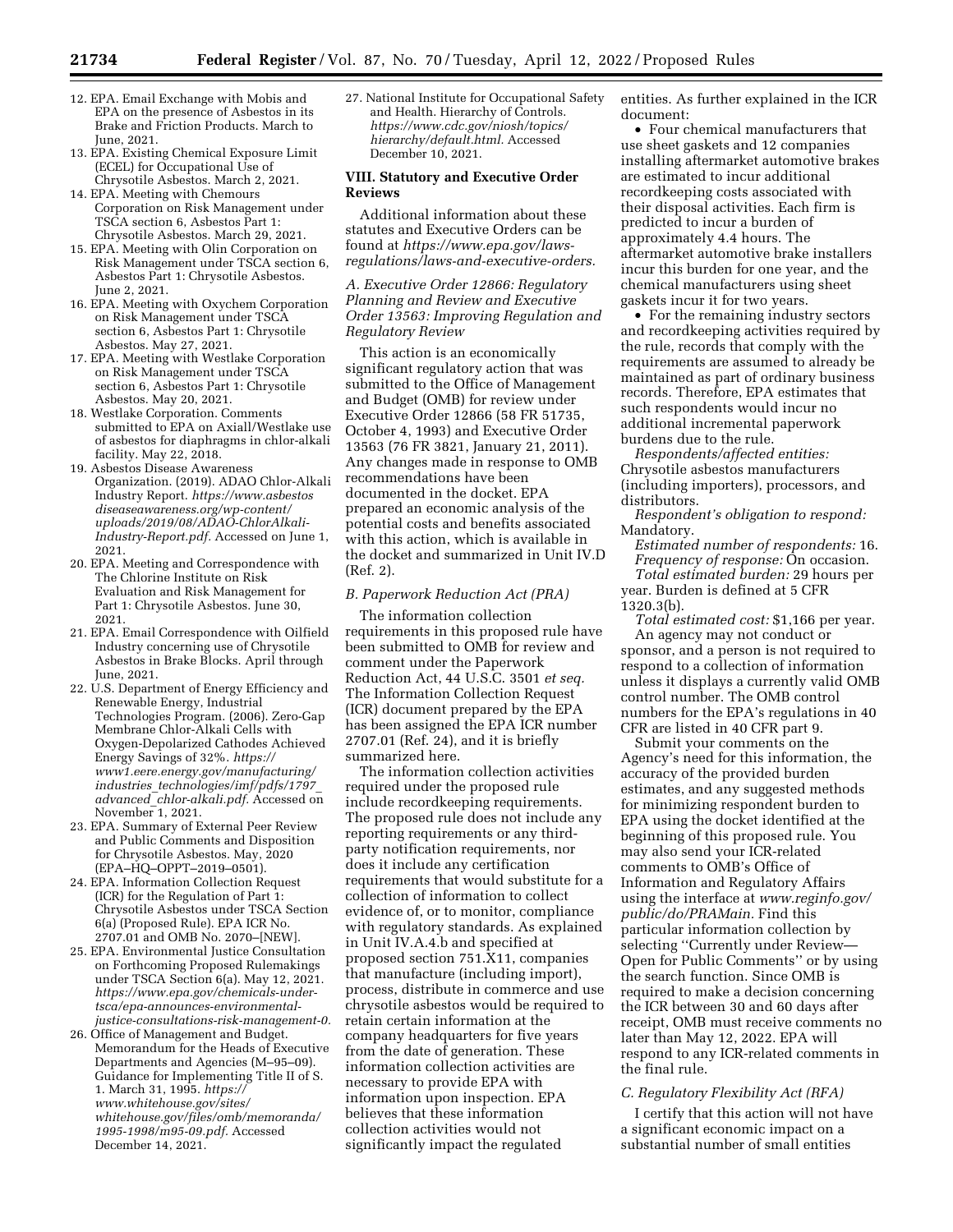under the RFA, 5 U.S.C. 601 *et seq.* The small entities subject to the requirements of this action manufacture (including import), process, distribute in commerce and use chrysotile asbestos in the conditions of use covered by this proposed rule. EPA estimates that the proposed rule would affect at least 15 small entities, of which 12 are businesses supplying aftermarket brakes incurring costs between \$778 and \$11,523 per firm (depending on the number of brake replacements they perform). Nine of the brake replacement firms have a cost impact of less than 1% of their annual revenue. Of the three small entities estimated to be affected by the rule that are not supplying aftermarket brakes, two manufacture sheet gaskets for chemical production and one imports oilfield brake blocks. EPA did not have the information necessary to estimate the cost impacts on the other three small entities. The available information about the magnitude of the small entity impacts for each use category are summarized below:

*Chlor-alkali plants:* None of the three affected firms are small businesses.

*Sheet gasket manufacturing for chemical production:* EPA does not have the information to calculate the costs of the rule to small businesses in this sector, so small business impacts have not been estimated. EPA requests comment on the costs of the rule to firms currently manufacturing asbestos sheet gaskets for chemical production.

EPA is aware of one small business that manufactures sheet gaskets containing asbestos for chemical production, and the Agency assumes that there may be a second small business engaged in this activity. While EPA lacks the information to estimate the compliance cost and the resulting impact on firms in this sector, the one firm EPA is aware of sells a diverse line of products (including non-asbestos gaskets and many products other than gaskets) serving several different industries, and it operates several sites that do not manufacture gaskets containing asbestos. This suggests that asbestos-containing gaskets are not a primary source of revenue for the firm. EPA assumes that if there is another manufacturer of asbestos gaskets, that it also sells non-asbestos gaskets. Since asbestos gaskets are such a niche portion of the gasket industry, EPA believes this is a reasonable assumption. If the customers using gaskets containing asbestos are able to convert entirely to asbestos-free gaskets, the affected gasket manufacturers could likely provide the substitute products. These customers consist of chemical

manufacturers that are all large businesses as far as EPA is aware. To the extent that asbestos-free gaskets do not last as long as those containing asbestos, the proposed rule could increase revenues for the affected gasket manufacturers. A less durable product might be less profitable for the customers, but selling a product that has to be replaced more often could increase revenues for the suppliers.

*Sheet gasket end users (chemical production):* None of the 4 firms known to be affected are small businesses. It is possible there may be other unknown small businesses that may be affected.

*Oilfield brake block importer:* EPA does not have the information to calculate the costs of the rule to small businesses in this sector, so small business impacts have not been estimated. EPA requests comment on the costs of the rule to firms supplying oilfield brake blocks.

There is one firm known to import and distribute oilfield brake blocks containing asbestos and it is a small business. While EPA was not able to estimate the compliance cost and its impact on this firm, if the customers (which may include other small businesses) with older drilling rigs currently using brake blocks containing asbestos continue to use those rigs, the importer could likely provide the asbestos-free brake blocks used as substitutes. To the extent that asbestosfree brake blocks are more expensive and do not last as long as those containing asbestos, the proposed rule could increase revenues for the affected brake block importer. A less durable product might be less profitable for the customers, but selling a product that has to be replaced more often could increase revenues for the importer.

*Oilfield brake block—end users:* EPA has not identified any small businesses using oilfield brake blocks containing asbestos. If there are such small businesses, EPA does not have the information needed to calculate the costs of the rule to them. EPA requests comment on whether there are small businesses using oilfield brake blocks containing asbestos, and if so, what the costs of the rule to them would be. Industry sources have indicated that the use of asbestos-containing brake blocks has declined over time because the type of drilling rigs that use them have been replaced by equipment that does not require the use of brake blocks containing asbestos, or that do not use brake blocks at all. Since there is only one known importer and it is small, there are likely few companies still using asbestos-containing brake blocks.

*Aftermarket automotive brakes:*  Twelve firms are estimated to be affected by the proposed rule, and all of them are assumed to be small businesses. As described in the Economic Analysis (Ref. 2), brakes containing asbestos are estimated to have a very small share (0.002%) of the total market, and the cost impact of the rule is modest (estimated to range between \$800 and \$12,000 per establishment based on an incremental cost of \$4 per brake and annual recordkeeping costs of approximately \$178). It is expected that the affected firms would pass the higher cost of nonasbestos brakes on to their customers, who may include other small businesses. EPA did not estimate any costs for these businesses associated with finding suppliers of non-asbestos brakes because EPA assumes that these businesses already sell non-asbestos brakes as well as brakes containing asbestos.

*Other gaskets:* EPA is not aware if any firms that would be affected for this use category, since the one firm that previously indicated that it used these products subsequently stated that it does not do so. Therefore, no impacts are predicted on this use category as a result of the rule.

*Other vehicle friction products:* EPA is not aware of any firms impacted for this use category because the one firm that previously indicated to EPA that it used products in this use category subsequently stated that it does not do so. Therefore, no impacts are predicted on this use category as a result of the rule. To the extent there are ongoing uses, it is likely that the effects of the rule would be similar to those for aftermarket auto brakes (a few firms facing a small cost-increase for asbestosfree products that probably can be passed on to consumers).

Details of this analysis are presented in the Economic Analysis (Ref. 2).

EPA requests public comments regarding on the number of small businesses subject to the rule, including use categories for which EPA did not identify any affected small businesses, and on the potential impacts of the rule on these small businesses.

### *D. Unfunded Mandates Reform Act (UMRA)*

This action contains a federal mandate under UMRA, 2 U.S.C. 1531– 1538, that may result in expenditures of \$100 million or more for state, local and tribal governments, in the aggregate, or the private sector in any one year. Accordingly, the EPA has prepared a written statement required under section 202 of UMRA. The statement is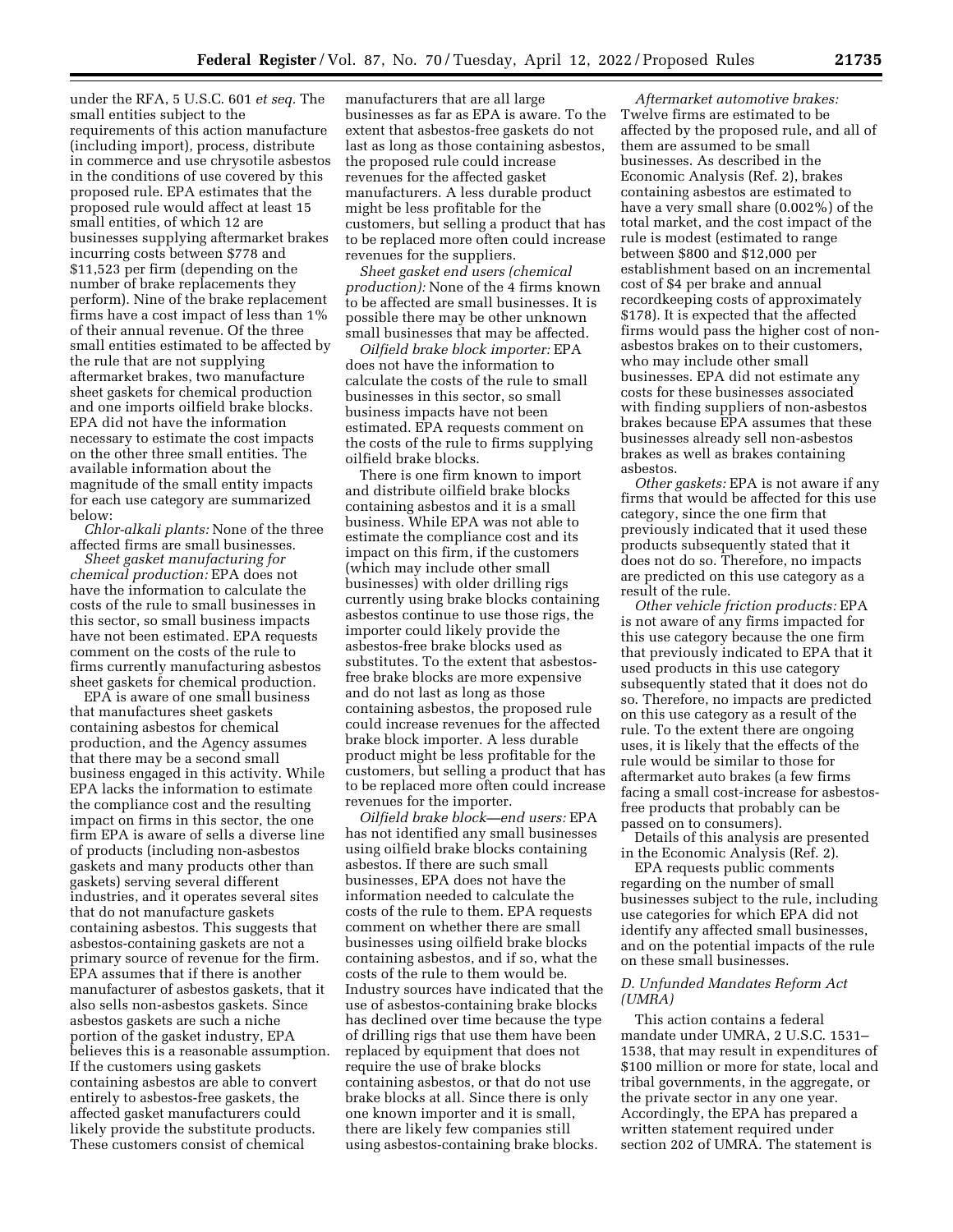included in the docket for this action and briefly summarized here.

Total estimated compliance costs of the proposed rule are estimated to be approximately \$909 million per year the first two years, not including costs for sheet gaskets used in chemical production, brake blocks in the oil industry, other vehicle friction products, or other gaskets. Thus, the cost of the rule to the private sector exceeds the inflation-adjusted UMRA threshold of \$100 million in any one year. When longer term savings in the chlor-alkali industry are accounted for over a 20-year period, the quantified effects of the proposed rule range from an incremental cost of \$49 million per year to an incremental savings of \$35 million per year using a 3% discount rate. Using a 7% discount rate, the incremental effects range from a cost of 90 million per year to savings of \$300,000 per year.

Most of the estimated compliance costs would be incurred by the chloralkali industry. Of the nine chlor-alkali plants affected by the rule, seven are in Louisiana or Texas.

The economic impact of a regulation on the national economy is generally considered to be measurable only if the economic impact of the regulation reaches 0.25 percent to 0.5 percent of Gross Domestic Product (GDP) (Ref. 26). Given the current GDP of \$23.17 trillion, this is equivalent to a cost of \$58 billion to \$116 billion. Therefore, EPA has concluded that this rule is highly unlikely to have any measurable effect on the national economy.

The quantified benefits of avoided cancer incidence due to the requirements for chlor-alkali plants, sheet gaskets in chemical production, and aftermarket automobile brakes total approximately \$3,000 per year using a 3% discount rate and \$1,200 per year using a 7% discount rate. There may be additional unquantified benefits from reducing exposures associated with other uses of chrysotile asbestos, and avoided cases of non-cancer health outcomes. There may also be significant benefits due to the reduction in pollutants generated by electric utilities that supply power to the chlor-alkali plants.

Additional information on EPA's estimates of the benefits and costs of this action are provided in Units I.E and V.F and in the Economic Analysis for this action (Ref. 2). Information on the authorizing legislation is provided in Unit I.B. Information on prior consultations with affected State, local, and Tribal governments is provided in Units VIII.E and VIII.F.

This action is not subject to the requirements of section 203 of UMRA because it contains no regulatory requirements that might significantly or uniquely affect small governments.

### *E. Executive Order 13132: Federalism*

The EPA has concluded that this action has federalism implications, as specified in Executive Order 13132 (64 FR 43255, August 10, 1999), because regulation under TSCA section 6(a) may preempt state law. EPA provides the following preliminary federalism summary impact statement. The Agency consulted with state and local officials early in the process of developing the proposed action to facilitate their meaningful and timely input into its development. EPA invited the following national organizations representing state and local elected officials to a meeting on May 13, 2021, in Washington, DC: National Governors Association; National Conference of State Legislatures, Council of State Governments, National League of Cities, U.S. Conference of Mayors, National Association of Counties, International City/County Management Association, National Association of Towns and Townships, County Executives of America, and Environmental Council of States. A summary of the meeting with these organizations, including the views that they expressed, is available in the docket (Ref. 7). EPA provided an opportunity for these organizations to provide follow-up comments in writing but did not receive any such comments.

### *F. Executive Order 13175: Consultation and Coordination With Indian Tribal Governments*

This action does not have tribal implications, as specified in Executive Order 13175 (65 FR 67249, November 9, 2000). This rulemaking would not have substantial direct effects on tribal government because chrysotile asbestos is not manufactured, processed, or distributed in commerce by tribes and would not impose substantial direct compliance costs on tribal governments. Thus, E.O. 13175 does not apply to this action. EPA nevertheless consulted with tribal officials during the development of this action, consistent with the EPA Policy on Consultation and Coordination with Indian Tribes.

EPA met with tribal officials via teleconferences on May 24, 2021, and June 3, 2021, concerning the prospective regulation of chrysotile asbestos under TSCA section 6 (Ref. 8). Tribal officials were given the opportunity to meaningfully interact with EPA risk managers concerning the current status of risk management. EPA received

questions during both meetings held during the consultation period concerning potential risks to workers, consumers, and general population. Participants in the consultations expressed interest in the conditions of use where EPA found unreasonable risk and how EPA would address that unreasonable risk. EPA responded by providing the suite of options provided the agency under TSCA section 6 to address the unreasonable risk (Ref. 8).

### *G. Executive Order 13045: Protection of Children From Environmental Health Risks and Safety Risks*

This action is subject to Executive Order 13045 because it is an economically significant regulatory action as defined by Executive Order 12866, and the EPA believes that the environmental health or safety risk addressed by this action has a disproportionate effect on children. The health effect of concern related to exposures to chrysotile asbestos are mesothelioma and lung cancer, both of which have a long latency periods following exposure. The risk evaluation demonstrated in sensitivity analyses that age at first exposure affected risk estimates, with earlier exposures in life resulting in greater risk. For children, exposures can be anticipated (1) as bystanders for consumer uses such as aftermarket brakes and (2) in consumer uses and occupational uses given that the risk evaluation presented information indicating that children 16 years of age may engage in these activities. The results of this evaluation are discussed in Units II.A. and V.A.

### *H. Executive Order 13211: Actions Concerning Regulations That Significantly Affect Energy Supply, Distribution in Commerce, or Use*

This action is not a ''significant energy action'' under Executive Order 13211 (66 FR 28355, May 22, 2001) because it is not likely to have a significant adverse effect on the supply, distribution or use of energy and has not otherwise been designated by the Administrator of OMB's Office of Information and Regulatory Affairs as a ''significant energy action.'' The action is predicted to reduce energy use and is not expected to reduce energy supply or increase energy prices.

### *I. National Technology Transfer and Advancement Act (NTTAA)*

This proposed rulemaking does not involve technical standards. As such, NTTAA section 12(d), 15 U.S.C. 272 note, does not apply to this action.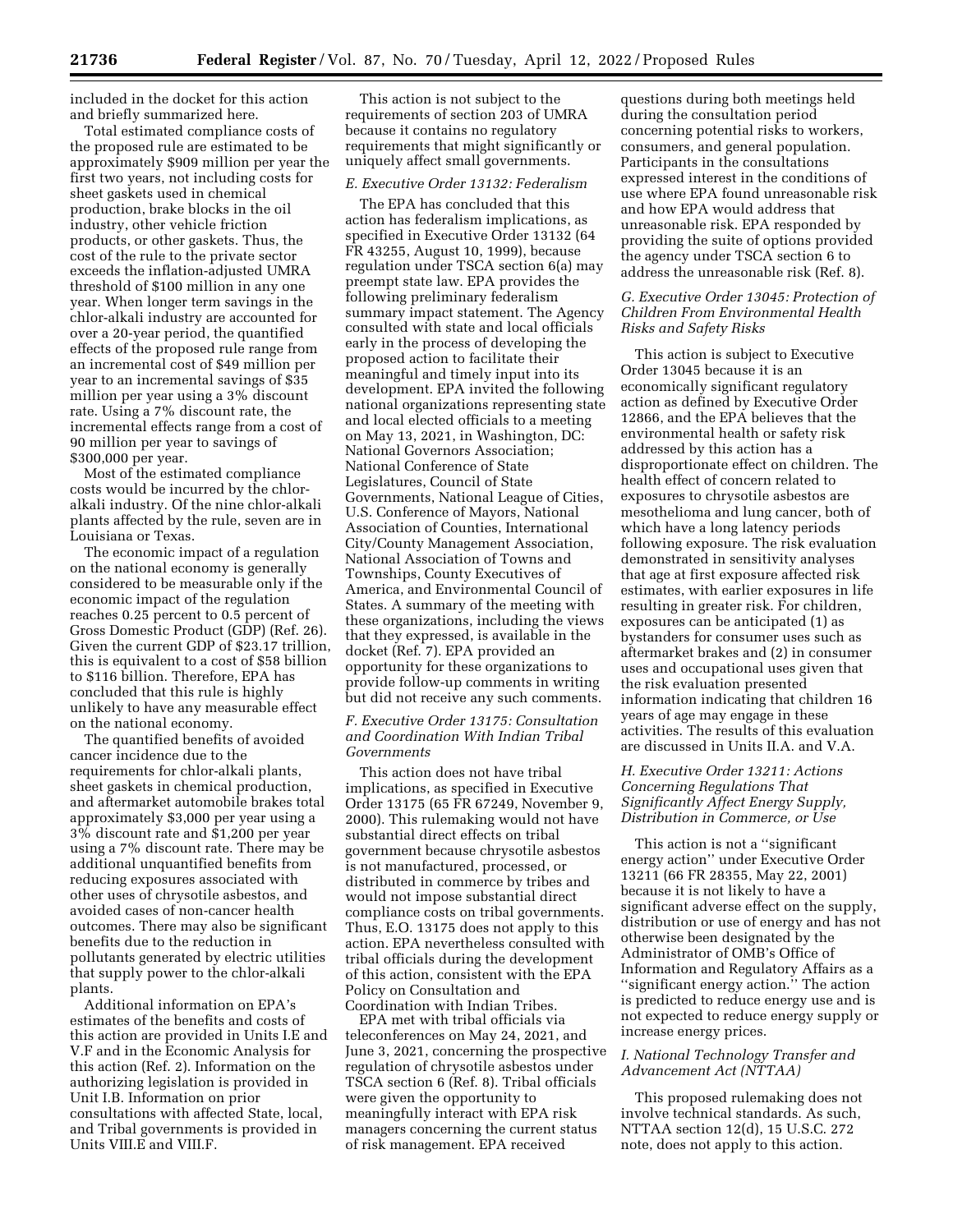# *J. Executive Order 12898: Federal Actions To Address Environmental Justice in Minority Populations and Low-Income Populations*

This action does not have disproportionately high and adverse human health or environmental effects on minority populations, low-income populations and/or indigenous peoples, as specified in Executive Order 12898 (59 FR 7629, February 16, 1994). Executive Order 12898 establishes federal executive policy on environmental justice. Its main provision directs federal agencies, to the greatest extent practicable and permitted by law, to make environmental justice part of their mission by identifying and addressing, as appropriate, disproportionately high and adverse health or environmental effects of their programs, policies and activities on minority populations and low-income populations in the U.S. This rule would increase the level of environmental protection for all affected populations without having any disproportionately high and adverse health or environmental effects on any population, including any minority, or low-income population. EPA also conducted outreach to advocates of communities that might be subject to disproportionate exposure to chrysotile asbestos, such as minority populations, low-income populations and indigenous peoples. EPA's EJ consultation occurred from June 1 through August 13, 2021. On June 1 and 9, 2021, EPA held public meetings as part of this consultation (Ref. 24). See also Unit III.A.1. These meetings were held pursuant to and in compliance with Executive Order 12898 and Executive Order 14008, *Tackling the Climate Crisis at Home and Abroad*  (86 FR 7619, February 1, 2021). EPA received several comments following the EJ meetings. Commenters expressed concerns that consumers who live near chlor-alkali facilities and Do-It-Yourself (DIY) auto workers could be exposed unless chrysotile asbestos is banned (Ref. 9). EPA also acknowledges that there are pre-existing environmental justice concerns in communities surrounding some of the affected chloralkali facilities and one other chemical manufacturer in Louisiana and Texas due high levels of polluting industrial activities and high proportions of minority residents. This rule is not expected to affect these pre-existing environmental justice concerns.

#### **List of Subjects in 40 CFR Part 751**

Environmental protection, Chemicals, Export certification, Hazardous

substances, Import certification, Recordkeeping.

## **Michael S. Regan,**

*Administrator.* 

Therefore, for the reasons stated in the preamble, EPA proposes to amend 40 CFR part 751 as follows:

### **PART 751—REGULATION OF CERTAIN CHEMICAL SUBSTANCES AND MIXTURES UNDER SECTION 6 OF THE TOXIC SUBSTANCES CONTROL ACT**

■ 1. The authority citation for part 751 continues to read as follows:

**Authority:** 15 U.S.C. 2605, 15 U.S.C. 2625(l)(4).

■ 2. Add subpart F to read as follows:

#### **Subpart F—Chrysotile Asbestos**

Sec.

- 751.X01 General. Definitions.
- 751.X05 Restrictions on Conditions of Use.
- 
- 751.X07 [Reserved]<br>751.X09 Disposal. Disposal.
- 751.X11 Recordkeeping.

#### **Subpart F—Chrysotile Asbestos**

#### **§ 751.X01 General.**

This subpart sets certain restrictions on the manufacture (including import), processing, distribution in commerce, and commercial use and disposal of chrysotile asbestos to prevent unreasonable risk of injury to health in accordance with TSCA section 6(a), 15 U.S.C. 2605(a).

#### **§ 751.X03 Definitions.**

The definitions in subpart A of this part apply to this subpart unless otherwise specified in this section. In addition, the following definitions apply:

*Aftermarket Automotive Brakes and Linings* mean any automotive friction brake articles sold in the secondary market as replacement parts (*e.g.,* brake pads, linings and shoes) used in disc and drum brake systems on automobiles and trucks.

*Article* means a manufactured item: (1) Which is formed to a specific

shape or design during manufacture; (2) Which has end use function(s)

dependent in whole or in part upon its shape or design during end use; and

(3) Which has either no change of chemical composition during its end use or only those changes of composition which have no commercial purpose separate from that of the article, and that result from a chemical reaction that occurs upon end use of other chemical substances, mixtures, or articles; except that fluids and particles are not considered articles regardless of shape or design.

*Chrysotile asbestos* is the asbestiform variety of a hydrated magnesium silicate mineral, with relatively long and flexible crystalline fibers that are capable of being woven.

*Disposal* means to discard, throw away, or otherwise complete or terminate the useful life of chrysotile asbestos, including any chrysotile asbestos-containing products or articles.

*Distribution in commerce* has the same meaning as in section 3 of the Act, but the term does not include distribution of chrysotile asbestos waste solely for purposes of disposal in accordance with this subpart.

*Diaphragms* means semipermeable diaphragms, which separate the anode from the cathode chemicals in the production of chlorine and sodium hydroxide (caustic soda).

*Gasket* means an article used to form a leakproof seal between fixed components.

*Oilfield Brake Blocks* means the friction brake blocks component in drawworks used in the hoisting mechanism for oil well drilling rigs.

*Other Gaskets* means gaskets other than *sheet gaskets in chemical production,* to include gaskets used in the exhaust systems of utility vehicles.

*Other Vehicle Friction Products*  means friction articles such as brakes and clutches, other than *aftermarket automotive brakes and linings,* installed on any vehicle, including on off-road vehicles, trains, planes, etc. Vehicle Friction Products do not include articles used in the NASA Super Guppy Turbine aircraft, a specialty cargo plane used for the transportation of oversized equipment that is owned and operated by the National Aeronautics and Space Administration (NASA).

*Processing* has the same meaning as in section 3 of the Act, but the term does not include processing of chrysotile asbestos waste solely for purposes of disposal in accordance with this subpart.

*Sheet Gaskets in Chemical Production*  means gaskets cut from sheeting, including asbestos-containing rubberized sheeting, that are used in chemical manufacturing facilities for extreme condition applications such as titanium dioxide manufacturing.

#### **§ 751.X05 Restrictions on Conditions of Use.**

(a) After [DATE 2 YEARS AFTER EFFECTIVE DATE OF FINAL RULE], all persons are prohibited from the manufacture (including import), processing, distribution in commerce, and commercial use of chrysotile asbestos, including any chrysotile